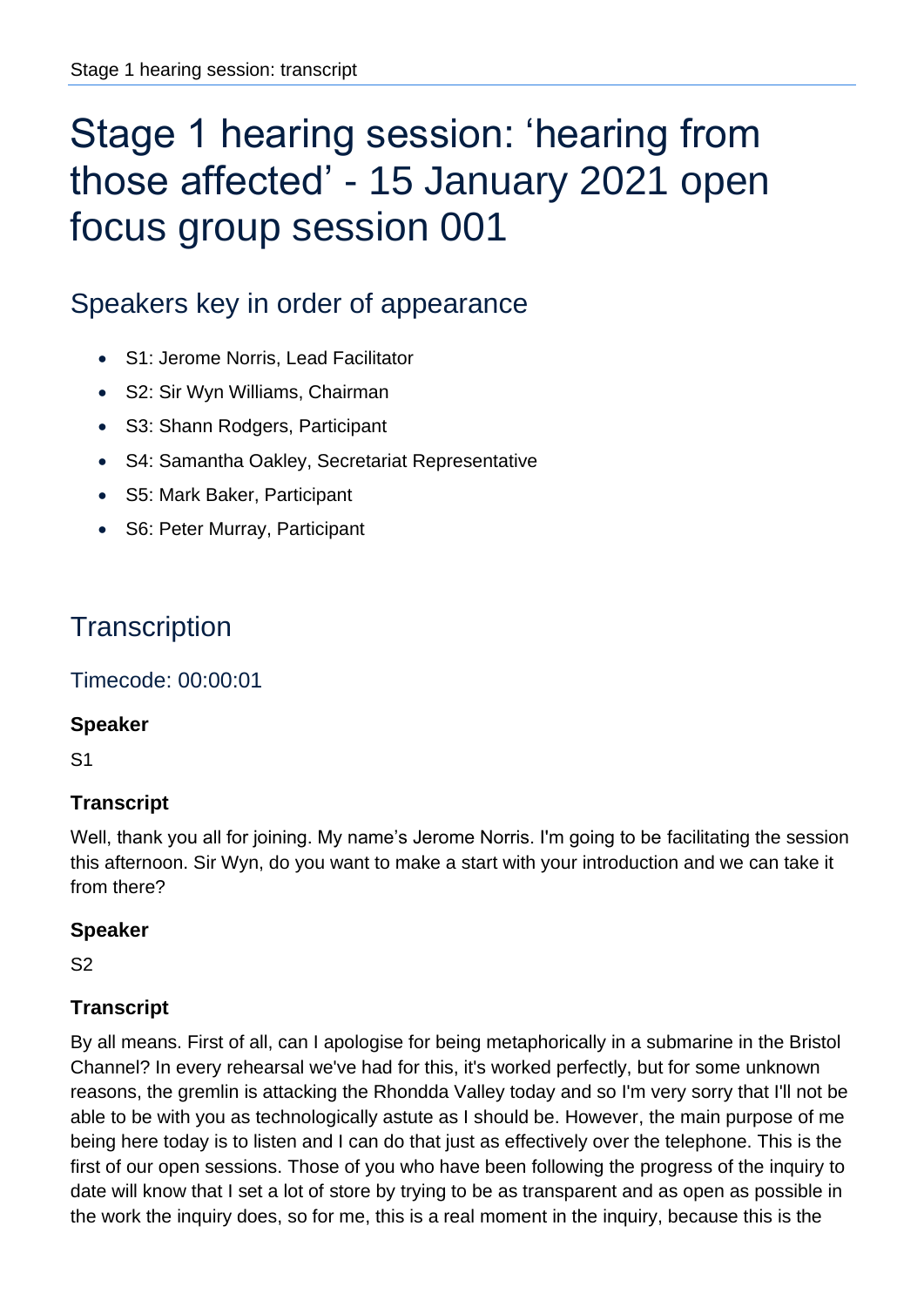first time that we're all subjecting ourselves to public scrutiny. I welcome that, because I'm conscious of the fact that the terms of reference of the inquiry, and the nature of the inquiry, are not necessarily as everyone would like them to be. So it is very important that the work of this inquiry is seen to be carried out in as rigorous and as efficient fashion as is possible. This session today is all about what I'll call our three participants.

## Timecode: 00:02:00

The primary, indeed the almost exclusive, purpose of today is for me to listen to their account of the troubles which they have been subjected to over many years. You won't be surprised to learn that I have already read a great deal about what has happened in the 20 years plus that Horizon has been in action, but experience over many years as a lawyer and many years as a judge, has led me to believe that there's no real substitute for listening to people who have first-hand experience of problems, when it comes to trying to identify the problems and then solve them, and in simple terms, that is the task of this inquiry. To identify the problems which have occurred over very many years and then to seek to ensure that the problems are solved. So it's very fitting, in my view, that we start the open sessions with three people with direct and extremely relevant experience of the problem. The focus, as I've said, is upon you three. Now, don't be intimidated by that. In 40 years of having been a lawyer and a judge, I can never subject myself to public scrutiny without getting some butterflies in the stomach, so I expect you three have them as well. Please don't be concerned about what's going to go on this afternoon. We're all here to listen to you and Jerome, in particular, is here to help you to tell your story. So, those brief words of introduction, which could've been perhaps a minute longer if I'd been able to look at you and you look at me.

## Timecode: 00:04:00

I'm now going to hand over, or hand back, I should say, to Jerome so that we can begin the process, which I regard as extremely important, of collecting evidence in an open environment. Thank you for listening and I'll be listening very carefully from now on.

## **Speaker**

S1

## **Transcript**

Thank you, Sir Wyn. That's really great to hear. Thank you very much. I hope that's set the ground for all of you. So just to introduce the people on the screen in front of you. My colleague, Sarah Boulton, who you've seen. She and I have been working together to make the session happen. So mainly I'll be doing the talking, but this is Sarah and she and I have been working together on this. Sarah might chip in with some questions as we go, but she may not. Then we also have Samantha Oakley, who's going to introduce herself in a moment and her role in the inquiry, and taking this forward from today. Then we obviously have Shann, Mark and Peter, who are our key participants. Can I just check, Shann, is your name pronounced 'Shann?'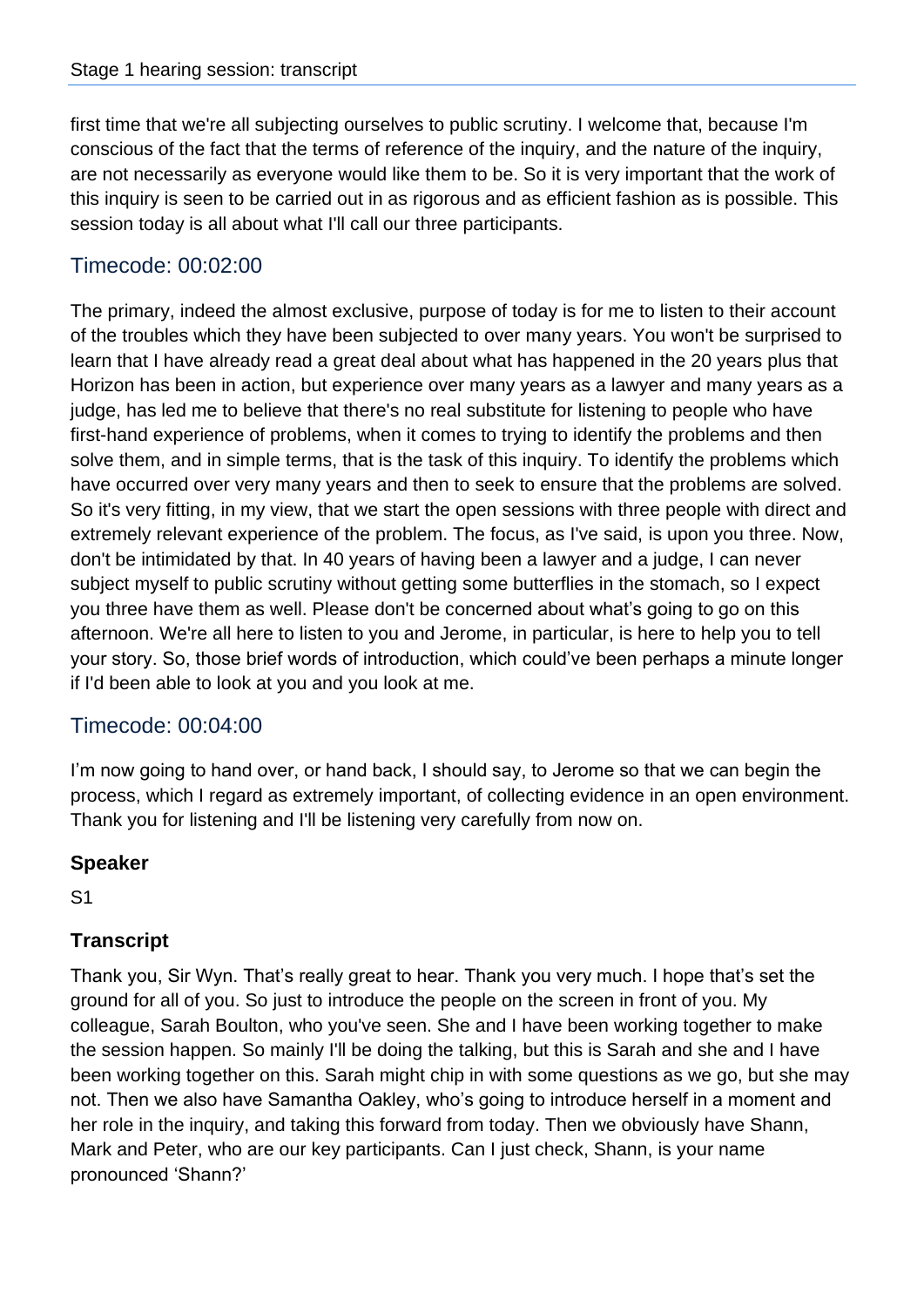S3

## **Transcript**

It is, yes. Yeah, yeah.

#### **Speaker**

S1

## **Transcript**

Right. Lovely. I didn't want to get that wrong. Then the other screens are occupied… well, Jim is an observer, who's going to participate in another session, and then we also have some other observers, and we really value you coming and thank you for investing the time in that, because as Sir Wyn said, that's a crucial part in the transparency. So thank you for being there. We won't give you the chance to ask questions, but hopefully you'll get, by the revelations from the participants, you'll get what you want from it, so thank you so much for being here. So, Samantha, can I just ask you to introduce yourself, please?

## Timecode: 00:06:00

#### **Speaker**

S4

## **Transcript**

Thank you. Hello, Peter, Shann and Mark.

As mentioned, I'm Samantha Oakley and I'm a member of the Secretariat supporting Sir Wyn, and we've been working closely on these hearings and we're really pleased to see you today. This is the inquiry's first opportunity to hear from your directly. We're committed to ensuring that persons impacted by Horizon matters are heard and have as many opportunities as possible to tell us how events and practices at the post office have, and continue to impact you. Hearing from postmasters is an important part of the inquiry. We considered our approach to engagement carefully, so that people have a number of ways to speak to Sir Wyn and we seek to be as open as possible. In December, we launched our call for evidence, where written testimony is welcomed and the open question of our call for evidence, the first one, asked the respondent about human impact. The second question asked postmasters and members of the public to tell us any questions they would like to have considered and addressed at the stage two hearings later this year, when we will hear from the organisations themselves. But today is about you. It is important to Sir Wyn that the inquiry starts with the people who have important experience, knowledge and evidence and the inquiry wants to hear from the postmasters and postmistresses, who have been on the front line professionally and personally. These stage one hearings also want to hear from those who have supported the postmasters along the way throughout the last 20 years. Their representatives, including friends and family. Stage one hearings are called, 'Hearing from those affected,' and we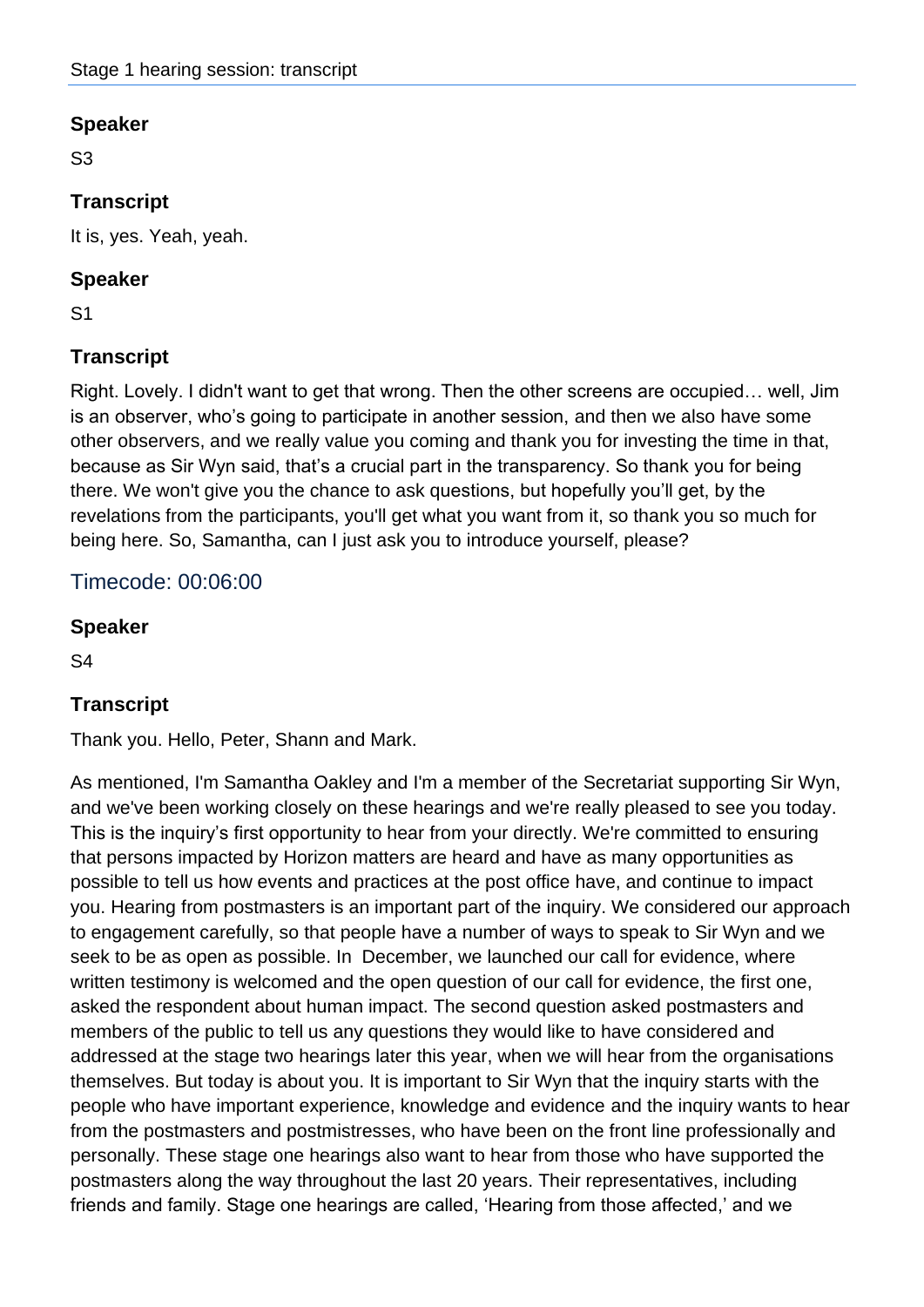welcome hearing from anyone who's been touched by Horizon matters. Lastly, before I put you into the capable hands of our independent facilitators, Jerome and Sarah, I just wanted to do a quick summary of our upcoming engagement timeline.

## Timecode: 00:08:00

These focus groups are running until the end of March and registrations to participate them is open until March the 12th. Our call for evidence is still open and closes on the 23rd of February. The call for evidence contains 60 questions to consider. However, we don't expect that every question will be relevant, so people can answer as they feel appropriate. The stage two hearings, when we all hear from the organisations, are planned to commence in May, and again, people can suggest questions to Sir Wyn that they wish to have proposed to the stage two participants, and this can be done by replying to question two in our call for evidence. Last but not least, a people survey will be launched in spring to further explore with postmasters how post office branches are supported. So thank you to Peter, Shann and Mark for your time today. We're so very pleased to have you here and I hope you feel welcomed by us as you each share your story today. Thank you.

#### **Speaker**

S1

#### **Transcript**

Thank you, Sam. So, I'll give you another very brief element of introduction, just so that you know where we are. We will be recording this session for two reasons. One is that it aids the transparency and people who aren't able to be here today to watch, they can see it in the future, and that's a commitment as part of our transparency efforts. Also, it'll help us, when we pull the report together with Sir Wyn, that we've got an accurate record of what everybody said, which is absolutely paramount. Now, as you know, there are also our closed sessions, which would not have spectators, and the reason for those is for people who maybe want to share other information, which they don't want to share in this open forum, so that's part of the design.

## Timecode: 00:10:00

Also, Sir Wyn is doing some one to one conversations as well, so you know that was available. The way that we´ll be running this afternoon, is effectively we have lots of questions to ask you, but the emphasis throughout is on listening. Now, we have a framework to listen to, so what we´ll do, just so you know, the flow of this will be… well, what we're gonna do in a moment is ask you to give a very brief introduction to yourselves, the three of you. Then we will talk about what life was like before all of this happened, and then, from there onwards, it's all about the impact on your lives and those around you, the people around you, and family, friends, whoever. So the whole emphasis is on listening. We may structure that, but really we're gonna be led by you. So if you have particular points you want to cover, then we're here to listen to you. Now, we're scheduled to take until four o'clock. We will have a break, you'll be glad to hear, at an appropriate time about halfway through. However, if you want to talk for longer, that's fine. We can stay longer. We're not bound by the time just because we've said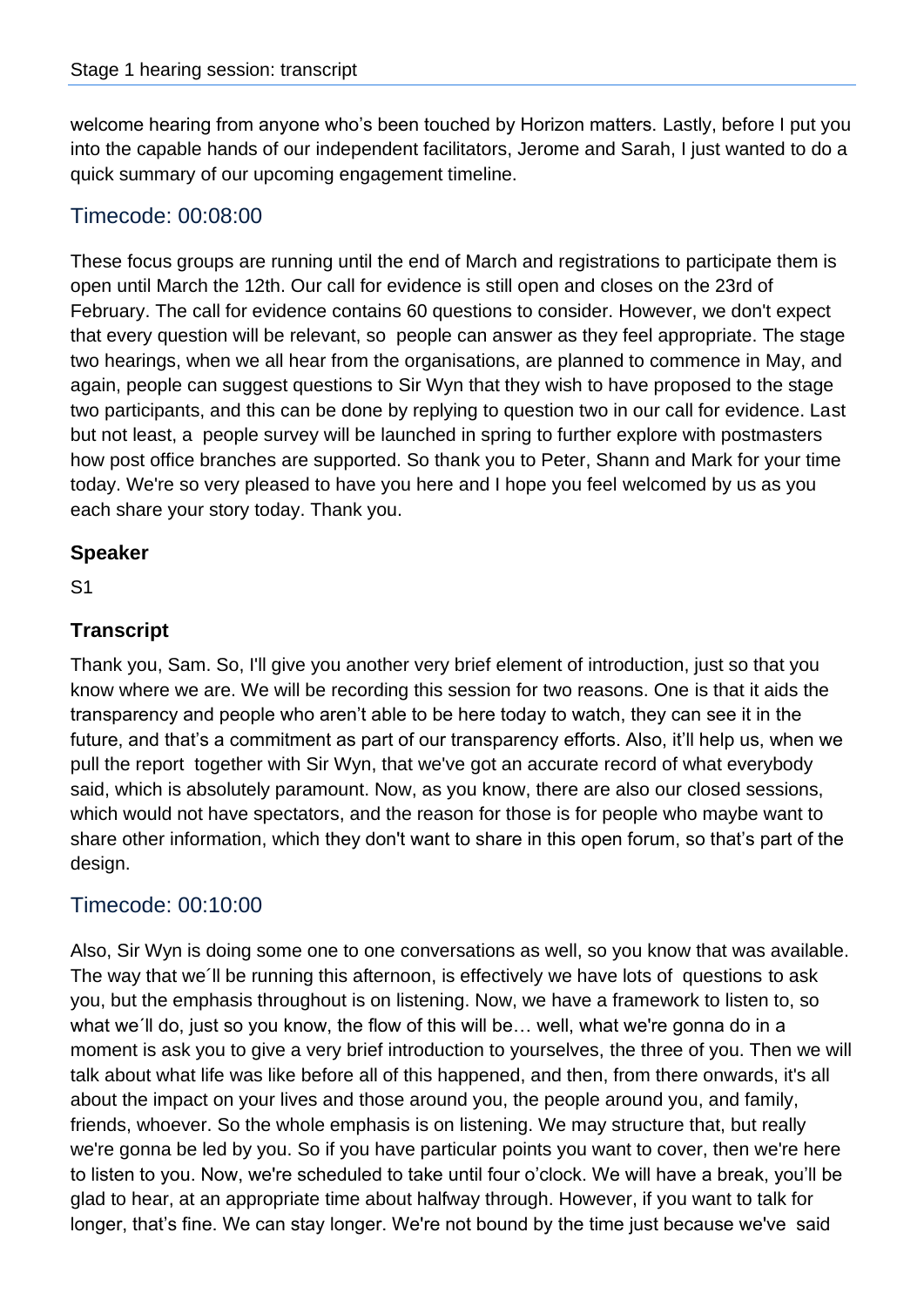that. Okay? So that's in your court. Okay. Do any of you have any questions, of the three you, that you'd like to ask before we get going about the way this is going to run? Anything you'd like to know before we start?

## **Speaker**

S3

## **Transcript**

No.

## **Speaker**

S1

## **Transcript**

Okay. I should say, as we come towards the end, we will also be looking at areas of improvement and what might change in the future as well. Okay? Right. I'm gonna go around the room in a moment and just ask you to introduce yourselves very briefly, and I'll perhaps start with you, Shann, as you're on my top left on my screen.

#### **Speaker**

S3

## **Transcript**

Lovely.

## **Speaker**

S1

## **Transcript**

If you could tell us just a very little bit about yourself before we go into any detail about the whole process, if that's okay?

Timecode: 00:12:00

## **Speaker**

S3

## **Transcript**

Okay. Shann Rogers. I've been postmistress at Goldsithney in Cornwall for almost 20 years. I've worked for the post office all my life, all my working life. I started age 17 in a branch office and then moved to London and ended up in planning when I took redundancy. Got bored and bought a post office and here I am.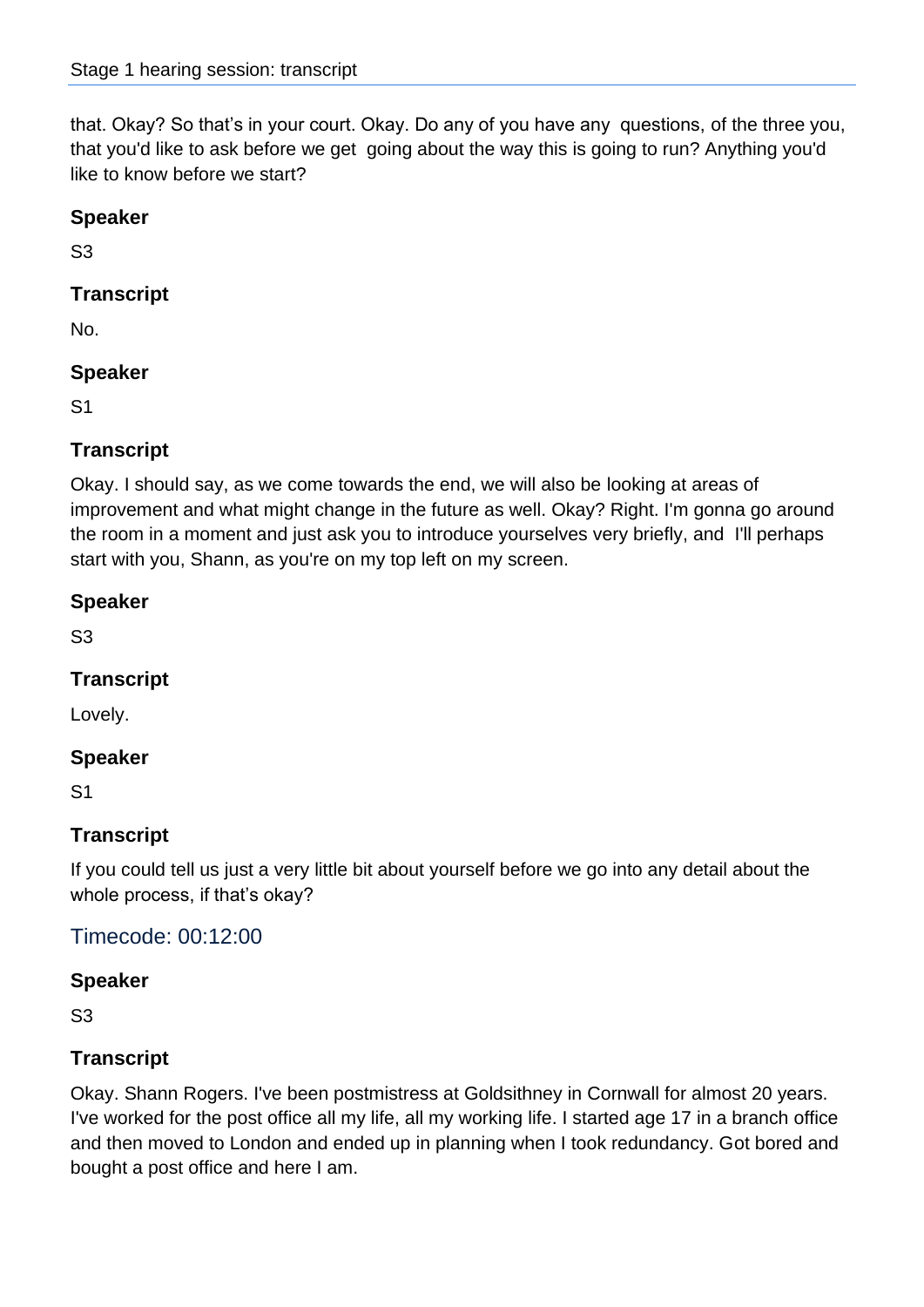S1

## **Transcript**

Right. Okay. Thanks. You're still running that post office, are you?

## **Speaker**

S3

## **Transcript**

I am, yes.

#### **Speaker**

S1

#### **Transcript**

Right. Lovely. Okay. Thank you. Thanks for letting us into your life. Mark, can I come to you next just to give a little bit of an introduction to yourself?

## **Speaker**

S5

## **Transcript**

Yes. Hi. Well, I've been in the post office industry 43 years. Thirty three of those years has been as a sub-postmaster. Prior to that, I spent a short time as a postman, then got hauled onto the counter and then went through the various departments that you can work in on what we call clerical duties. Got moved along the south coast. I started in Worthing. Moved along the south coast with what was known a head office regrading programme. Ended up in Portsmouth and then the post office started it again. They wanted everyone to move to Reading, I think it was. My wife and I, she worked in the head post office as well. We said, 'Enough's enough. We're not moving again,' so we looked around to buy a sub-post office. My in-laws were sub-postmasters and they gave us a bit of an insight of what it all entailed and we bought a post office at Larkhill on Salisbury Plain. It's right next to Stonehenge. It's part of our parish. It's a military garrison village, so it's a mixture of civilians and the military, and that's where we are to this day. Thirty three years later.

## Timecode: 00:14:00

A lot of my time as a sub-postmaster has been spent in a representational role for either the NFSP, when it was a union, or currently with the CWU, so what I shall be bringing to this table is my experiences of trying to help people through some of the difficulties that they faced with Horizon as it went through its various formats.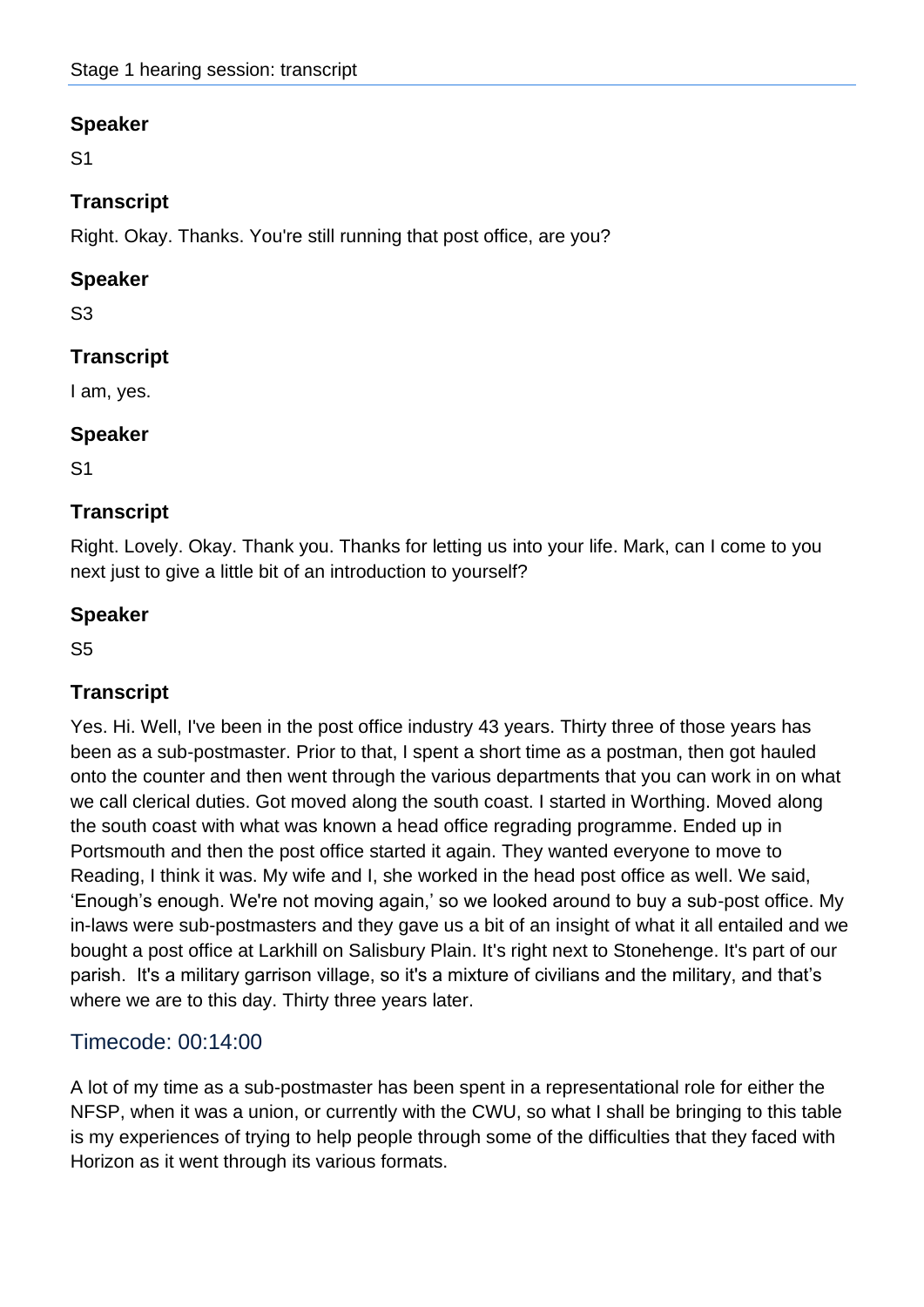S1

## **Transcript**

Okay. Great. That'll be lovely to hear your perspectives. Thank you, Mark, and thanks for joining us. Peter, could I ask you to give yourself a quick introduction?

## **Speaker**

S6

## **Transcript**

Yes, I'm Peter Murray. Can you hear me okay?

#### **Speaker**

S1

## **Transcript**

It's a little bit muffled.

#### **Speaker**

S6

## **Transcript**

Can you hear me okay?

#### **Speaker**

S1

## **Transcript**

It's a tiny bit muffled, but keep going.

#### **Speaker**

S6

## **Transcript**

I'll speak clearly. I left England in 1993 and moved back in 2011. Spent 2011 and 2012 looking around the country for a post office to buy and schools for the children, for my sons. So we spent a year in the north-east, where I'm originally from and then we settled on one of these where we are now on the Wirral, buying a post office in Grove Road. I interviewed, I think, in around October/November, 2012, but actually started in late January, 2013, here in Wallasey. Then we bought a branch in late 2014 in Ellesmere Port. I'll prompt you, I can't speak too much, because I am close to settling an agreement with the post office and there are various strains of NDAs written into that, which are not complete until they sign their side of it.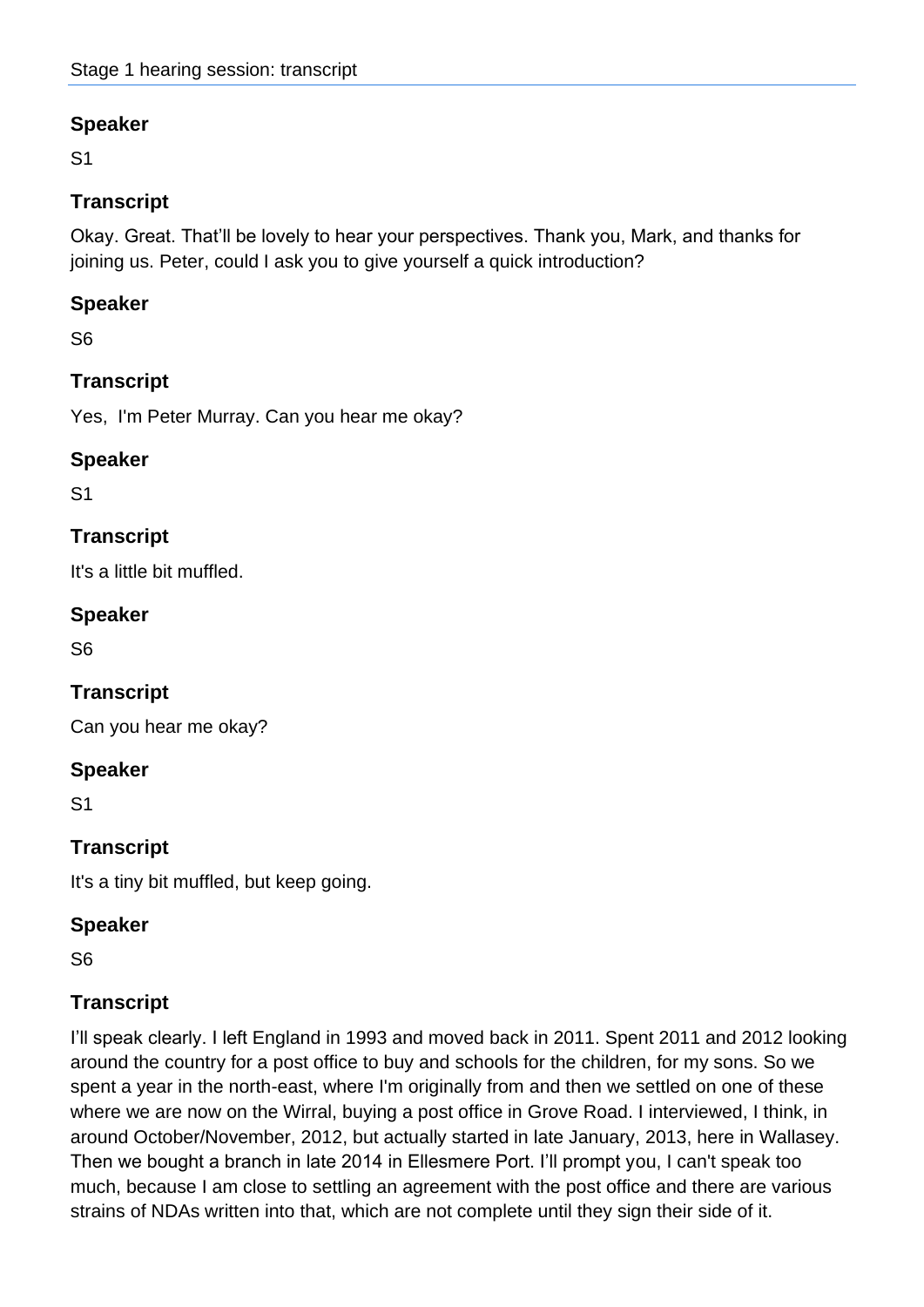## Timecode: 00:16:00

I do say that I didn't actually have any of these issues here at the office in Wallasey, even though when it came to my suspension, they closed both of my branches for a long period of time.

#### **Speaker**

S1

## **Transcript**

Okay. Right. Thank you, Peter, and thank you all of you. Just to touch on what Peter's saying there. Obviously, we want you to be as open as you possibly can and focus on the impacts, and as Peter's alluding to, what we don't want you to do is say anything that you feel might jeopardise anything to do with any legal process, because we're not here really to be talking those spheres, but we do want your honesty and openness. Some of these things might be difficult to talk about, because of the emotional nature of them, and if at any point you want to take five minutes, or two minutes, feel free. Just don't worry about that. That's absolutely fine to do that. That's all part of what we accept will happen. Okay? So, I mentioned at the start, what we'd like you to do, just literally take two minutes to tell us just what life was like before the Horizon problems started. So in your professional roles. Just give us a brief description, literally two minutes of what life was like when you were running the business before the problems emerged. I'll perhaps start with you this time, Mark. If you just want to put your mind back into that time and just give us a description of that.

#### **Speaker**

S5

## **Transcript**

It was a very well-oiled machine, especially when it came to the accounting side, prior to Horizon taking over to do all the accounting. We had these great big pieces of ledger paper. You had an inside and an outside and you simply put the entries in that you were required to put in.

## Timecode: 00:18:00

The number of stock items you had. Listed all your money that you had and then you put the totals of all the transactions that you had performed from reconciliation sheets that you prepared daily. At the end of the day, although it was very laborious and you had great, big, long columns to add up, they added up and they balanced. If they didn't, then there were set things that you would do to go and try and find out what had happened. I think the important thing to focus on is that, in the old paper-based system, it was entirely in the control of the postmaster. There was a slight outside influence in so much as you could have staff members making mistakes. They were harder trace, 'cause the mistake had gone off to the financial headquarters, but eventually, the post office would find it. They had the staff resources to identify a mistake when it had happened and you'd be sent paper-based error corrections for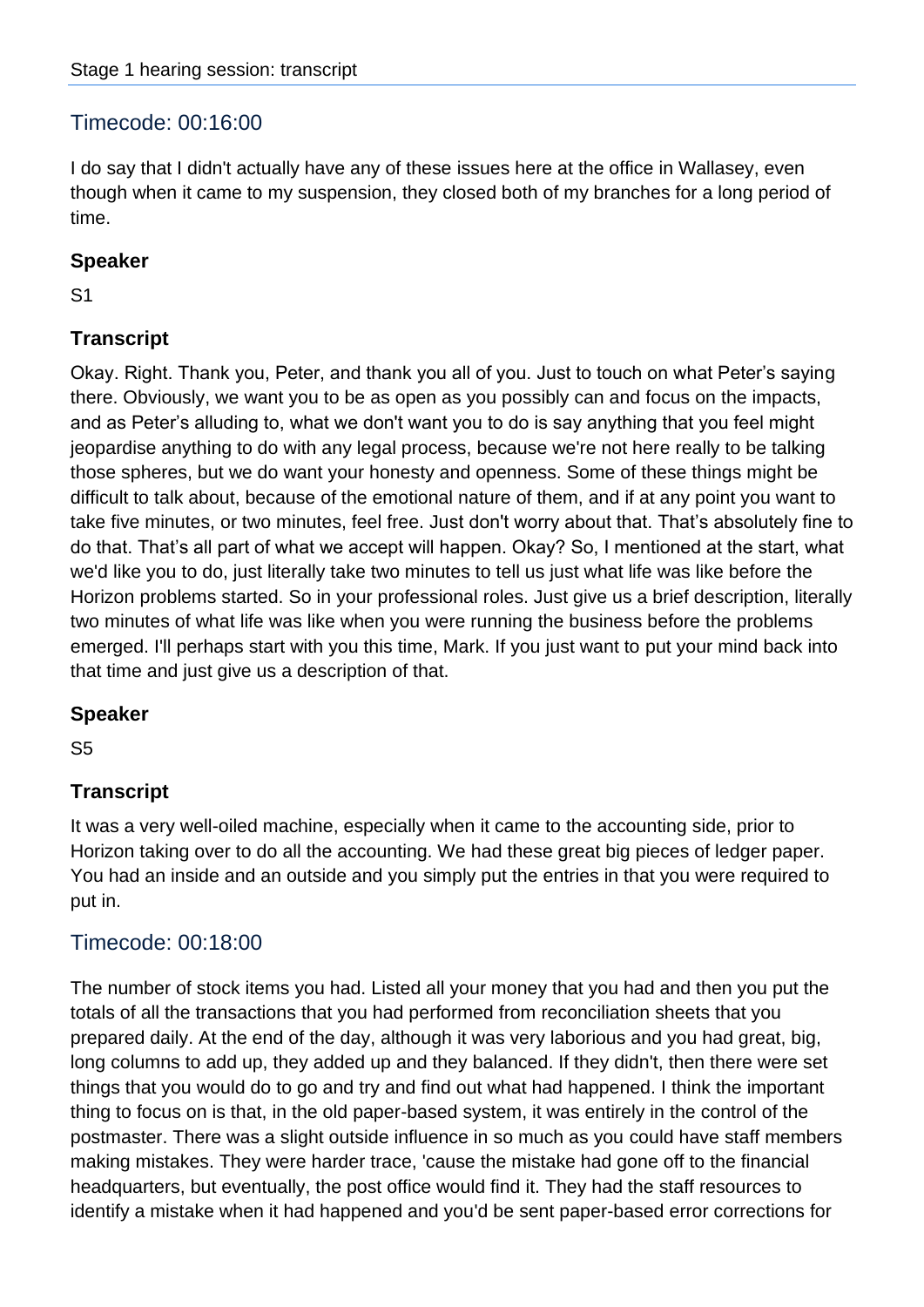mistakes that had been made. These were either in your favour, or against you. But invariably, when you were faced with a surplus, or a loss, you knew it was your fault and there was very little room to argue that it wasn't your fault. When you did have a case to argue, you could eventually, through using the post office's dispute processes, which were far, far better than they ever have been throughout the Horizon's periods, you were taken seriously by the post office managers. You could talk it through and make your case. They would go away and investigate, and if you still didn't like the answer, you could take it to an appeal. You had welltrained representatives, only in those days, it was only the NFSP, but they were trained to follow an agreed disciplinary and dispute process that the post office had negotiated with the federation, and it worked well.

## Timecode: 00:20:00

You just really didn't have any of the turmoil that we started to face as Horizon started to bed in and we started to find some of these unexplained discrepancies, that literally had no explanation.

## **Speaker**

S1

## **Transcript**

Okay. Well, we´ll come back to the discrepancies and so on in a sec. In a sentence, how did you feel about your life as a postmaster?

#### **Speaker**

S5

## **Transcript**

Oh, it was brilliant. Before, as a postal officer, working for the head office and then, as a subpostmaster, bearing in mind I only had a few years on the old system before Horizon arrived, but it was great, because we were used to it. We'd spent the last 10 years doing exactly what we were doing in the sub-office. We knew all the transactions. There was nothing to learn about the sub-office. Our learning curve was how to run a business, because we had no experience of that at all, but it was a really happy time.

#### **Speaker**

S1

#### **Transcript**

Right. Lovely. Thank you. Peter, just tell us, how did you feel about life? Just in a couple of minutes, before all of this happened. You're on mute at the moment, Peter. Sorry.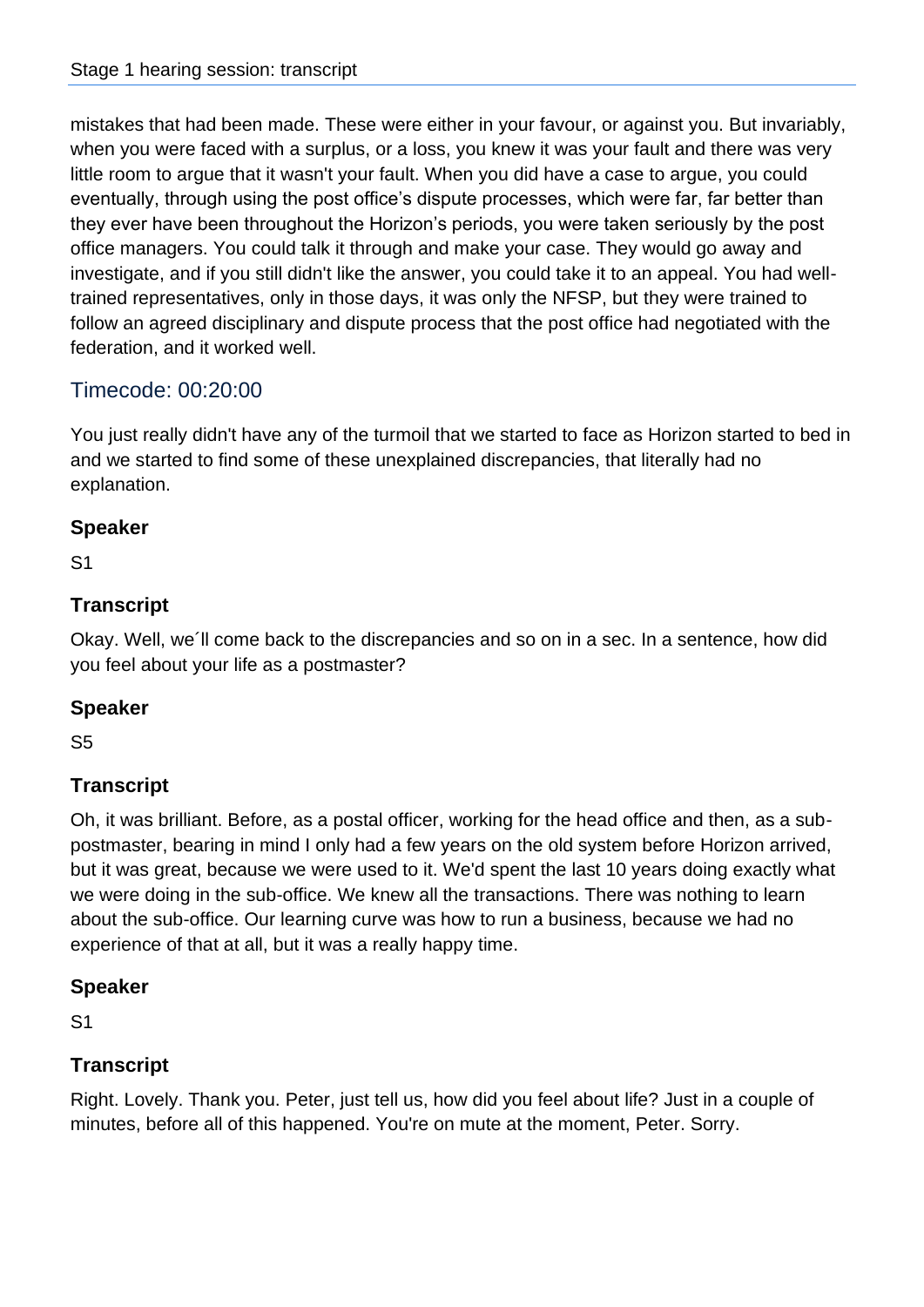## Timecode: 00:22:00

#### **Speaker**

S6

## **Transcript**

I got suspended after a month, which was rectified, so apart from that hiccup at Grove Road, I had no problems and it went well. So, that was when, with my wife's encouragement, we decided to buy a second one. We found that we had the capability, each of us, that we were able to look into a second office and we went back to the agent where we'd bought the first one from, and he came back to say, 'Do you want this one for a pound?'

## Timecode: 00:22:00

For a pound and he said, yeah, it's like network transformation, the scheme they were putting in place. This was a pound because the further investment would be that I and post office would each put 50 percent in to redo the shop, so we each put in £20,000. So I put [audio breaks up 00:22:13] into the office. Yeah, at that time, confident that, yes, we could do two comfortably and easily.

#### **Speaker**

S1

## **Transcript**

Okay. Right. Lovely. Thank you, Peter. I'll move on then, Shann. Thinking about your life beforehand.

## **Speaker**

S3

## **Transcript**

When I first took over Goldsithney, Horizon had not long… well, I don't know how many years it had been in, but it was still basically paper-based. So although you had the computer system, you still had a BT bill, a piece of paper. You scanned a bar code. You still had pension dockets. Everything was still paper-based, so again, like Mark said, if you had a loss, you could still track it up to a certain point and figure out what you'd done wrong. Transposed a figure or something. So again, if you had a loss, you realised it was probably your fault, or very rarely, it was something wrong with the system, but I can't even remember anything happening when it came to the system in those days. I don't know when they changed the software to… I know they're always updating software, but as the paper trail disappeared, that was when, personally, the problems started. But before that, I loved it. I'm a village post office. I don't have a shop. It's just a post office. We're standalone and we're the heart of the community. I know that's a bit of a cliché, but my customers rely on us and I've nearly closed several times because of what's gone on in the past, but I've hung on in there. But up until Horizon going crazy, I've loved my job, absolutely love it.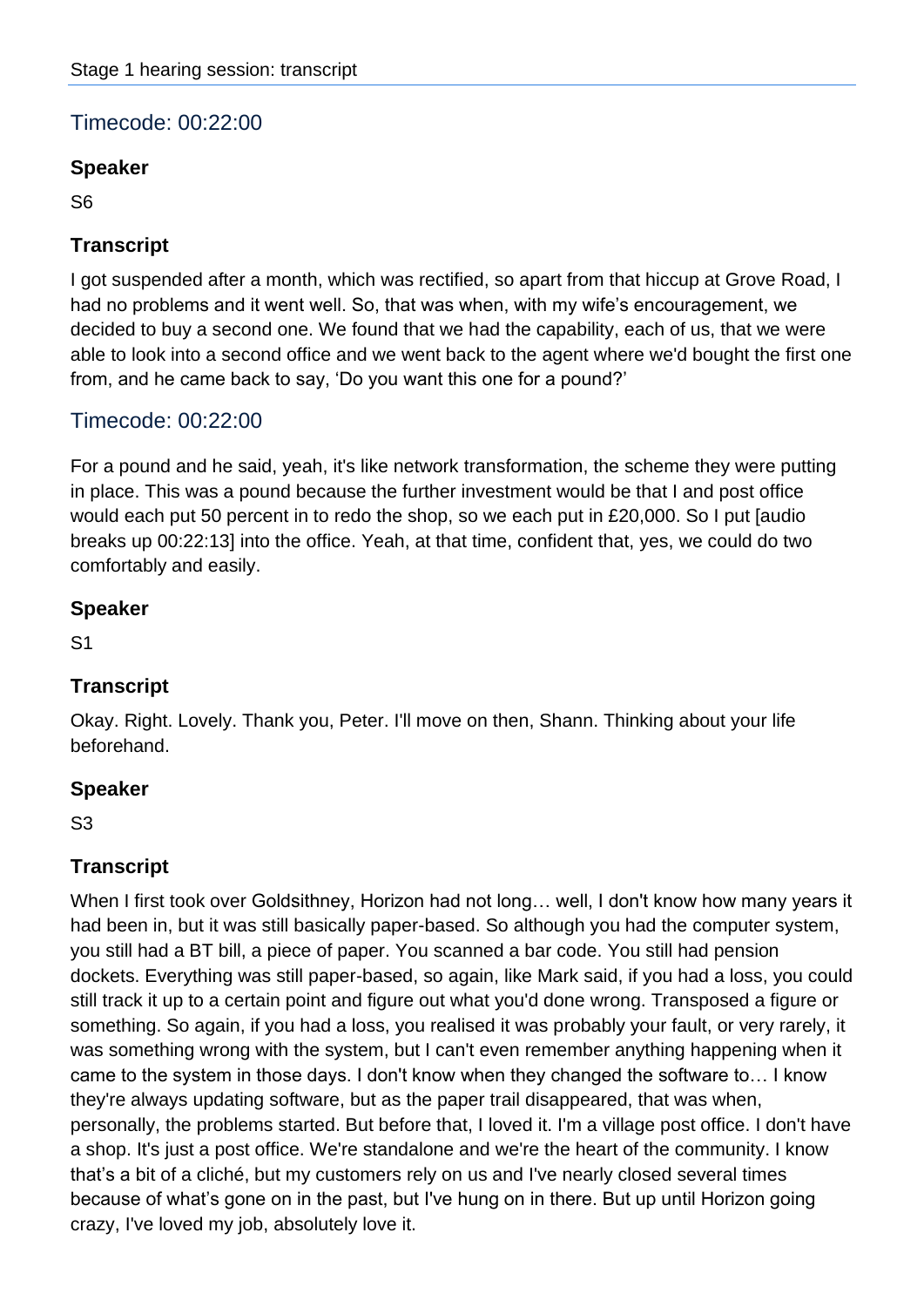S1

## **Transcript**

Right. Okay.

#### **Speaker**

S3

## **Transcript**

Not so much now.

Timecode: 00:24:00

#### **Speaker**

S1

## **Transcript**

Okay. Well, thank you, all, for painting us that picture. It's important to know what life was like before. Thank you. I mentioned that we're going to go into a lot of detail about how this has impacted on you. What we'd like you to do before we go into any detail at all, is just to give us almost a two or three sentence headline of what that impact has been on you personally. So, Peter, maybe I could start with you. Just to keep it as brief as that. If you met someone, a friend who you hadn't spoken to, if you could just give us a summary of the impact to you personally in a couple of sentences.

#### **Speaker**

S6

## **Transcript**

It's hard to answer. It's left me completely devastated. It's caused absolute havoc in my family. I feel alienated from my children. I've had several nervous breakdowns. Most recently, Christmas just gone, but the last three Christmases have been destroyed by breakdowns. In the end, me ending up sending abusive texts to one or two people at the post office, who I feel are responsible for putting me in this place. Falling into tears at the drop of a hat over nothing, even when out and about and just loss of all confidence. I feel ashamed, even though I still know that I've done nothing wrong and I've now had it confirmed that I'm suffering from PTSD, which has been a great weight off my shoulders, 'cause I've shared that information with my kids. I feel like they understand a bit more.

## Timecode: 00:26:00

## **Speaker**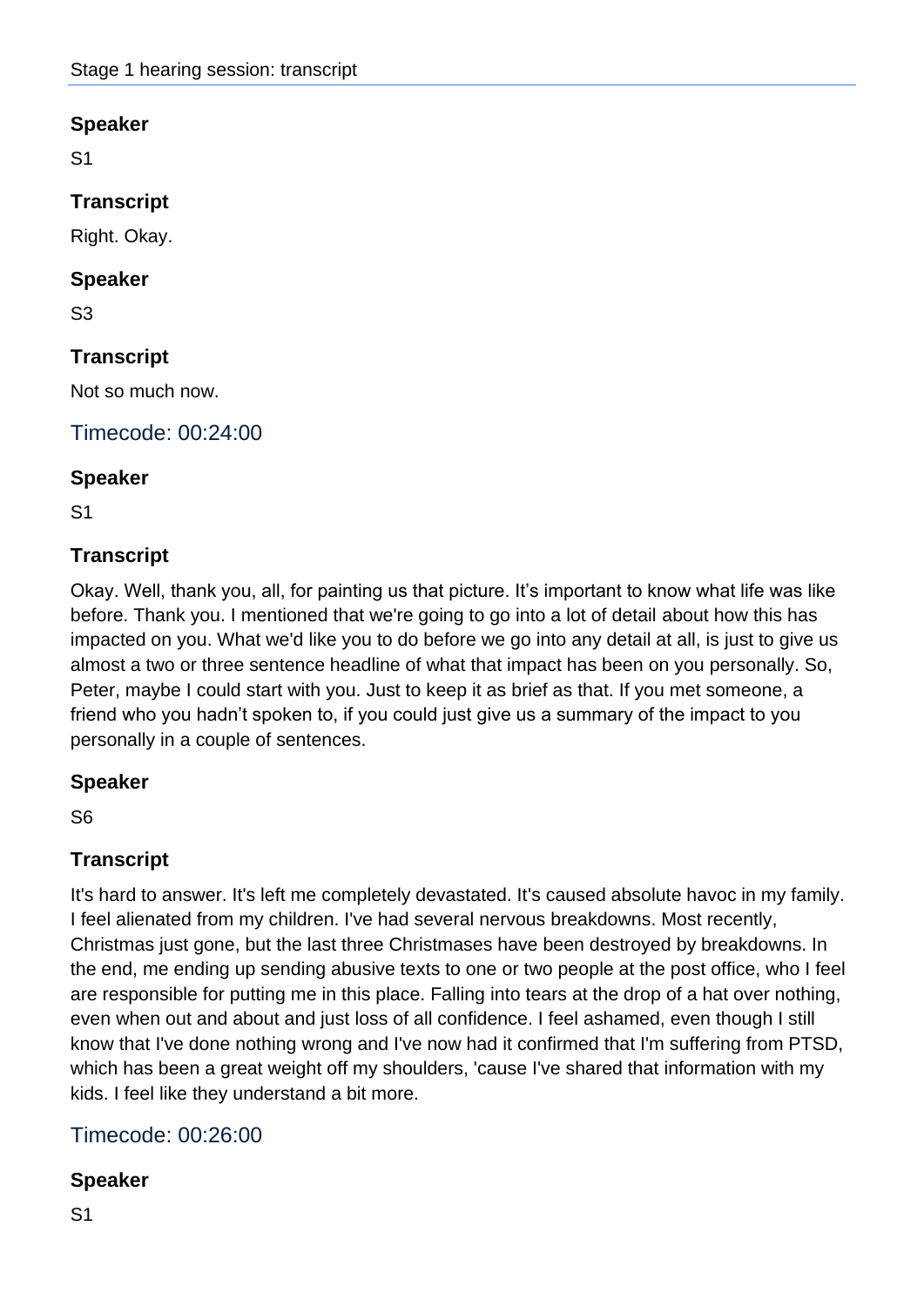Thank you, Peter. Thanks for being so open. Appreciate that, thank you. How about you, Shann? If you were to summarise the impacts.

## **Speaker**

S3

## **Transcript**

Obviously, I've not had as big a problem as some of the people who went to trial, so I almost feel a bit of a fraud, because I've not had it as bad, but you can tell by my voice, it still upsets me. Even now, when we have a problem, one time my husband had to take the phone off me when I was talking to the balancing people, because I was just hysterical. It's not fun anymore. I do this now for my customers, not for the post office. I'm still here because of my customers. I could've closed ages ago, 'cause I have a pension from when I worked for the post office properly, before I became a sub-postmaster, so I don't need the finances now, but I did when the losses first started. But yeah, balancing is a traumatic experience. You press that button and you think, 'God, what's gonna happen this week, or this month?' 'Cause you only do it once a month now if you want to. Yeah, I have friends who still work for the post office and they all ask me why I'm still here, and it's not because of the post office or the government, I can tell you that now. It's my customers.

#### **Speaker**

S1

## **Transcript**

Thank you, Shann. Finally, Mark, if I come to you. Now, there's perhaps two elements to the way you might want to answer. In terms of your own experiences, so perhaps the headlines from your own experiences, but then very briefly, perhaps your experiences from the people, the way that you're representing, if you like. If you just want to divide it up, if that helps you.

## Timecode: 00:28:00

#### **Speaker**

S5

## **Transcript**

When it comes to my personal experience as a user of the system, we've been fortunate not to have the frequency of losses that others have experienced. I put that down to the level of training that my wife and I had, the awareness we gained of what Horizon was capable of doing, which grew and grew and grew over the years, so we knew what to look out for. In 33 years, we've had one significant loss. Well, I call it significant, it was 300 quid. It was a lot of money in those days. We had one loss that was totally unexplained, totally out of keeping with this post office, but I suppose if I had to use one word, it's 'frustration.' You get so frustrated with the way this system has been designed. It's not been designed from the front end, it's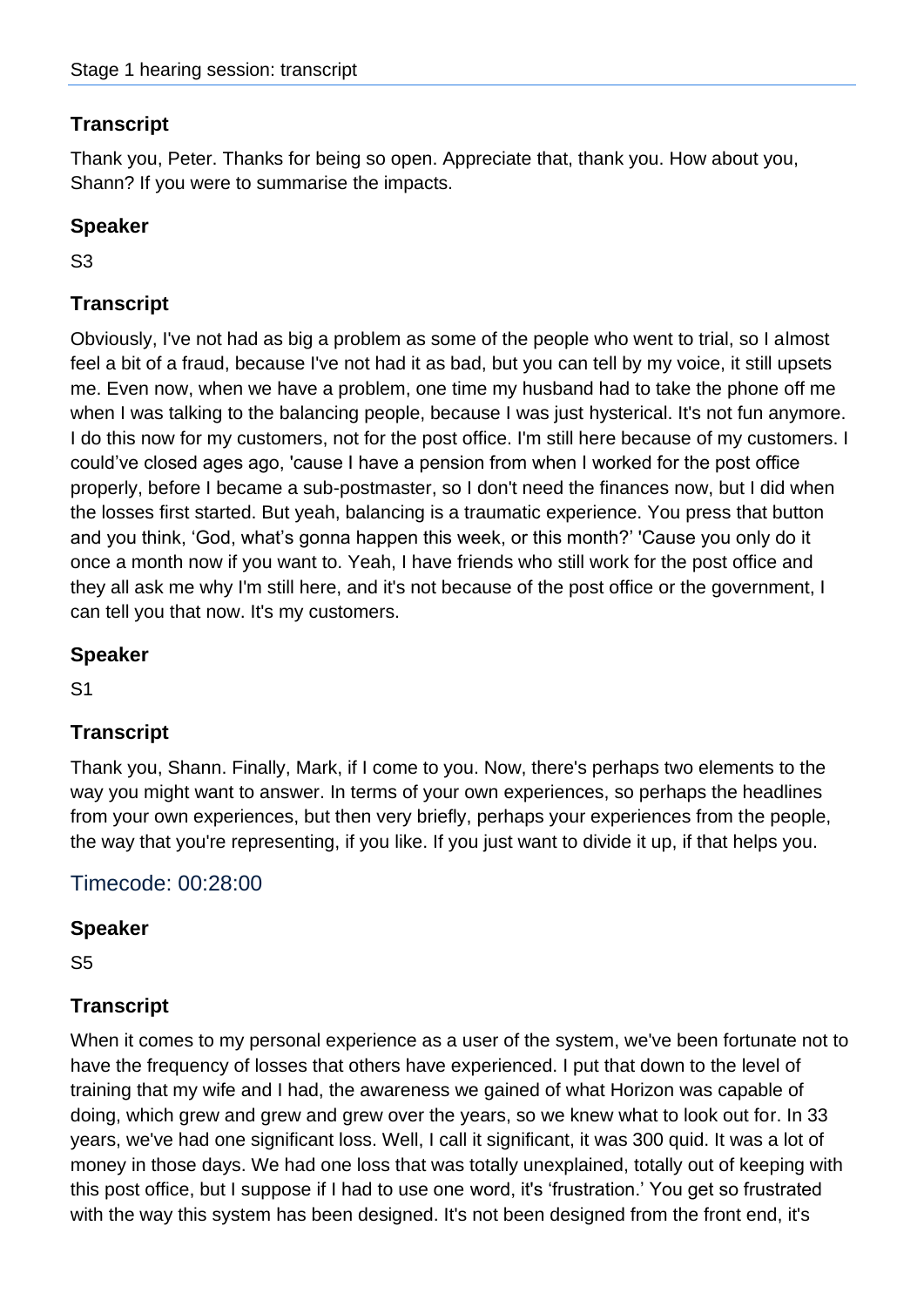been designed from the back end. Therefore, if you're trying to use it in front of customers, it is literally so frustrating and it gets to the point now where I just have to walk away from the thing. The wife carries most of the load when it comes to serving the customers and I confine myself to all the numerous back office duties that have to be done. So it's a very frustrating system over which we've had little or no control over how it develops. There's been pockets of interest shown by the post office about bringing certain postmasters in to advise, but I don't know how robust that is. I can never get on these working groups. I don't know why. Perhaps I would have too much to say, but when it comes to the representational side of Horizon, again, if I had to choose one word, it's left me with a sense of 'guilt.' I feel really guilty that I've not been able to do more for the people I helped, and I do have this sense of being on a rescue boat and I've grabbed someone's hand, who was drowning in the water and I've tried to get them on the boat to save them and they've slipped away.

## Timecode: 00:30:00

That is a recurring thought that goes through my mind. All the people that I know, that I've been in contact with and have just not been able to help. That help has improved over the years and I'm pleased to say I'm pretty proud of the fact that I have saved a lot of people from a worse fate than others have suffered. So it's a combination of it's been an extremely frustrating 20 odd years and this real sense of horror and guilt at the way I've witnessed people being treated.

#### **Speaker**

S1

## **Transcript**

Yeah. Thank you. Thank you, all three of you, for being so clear. I wonder, to what extent do you recognise in the others' experiences, your own experiences?

#### **Speaker**

S5

## **Transcript**

Well, completely. I'm familiar with Pete's problems, because I represented him towards the end of what happened to him and Shann's got a similar background to me. She worked for the head post office, moved into the sub-office and she's reached the point now where she hates the system. She can't stand working with it. I can't stand working with Horizon.

## **Speaker**

S1

## **Transcript**

No.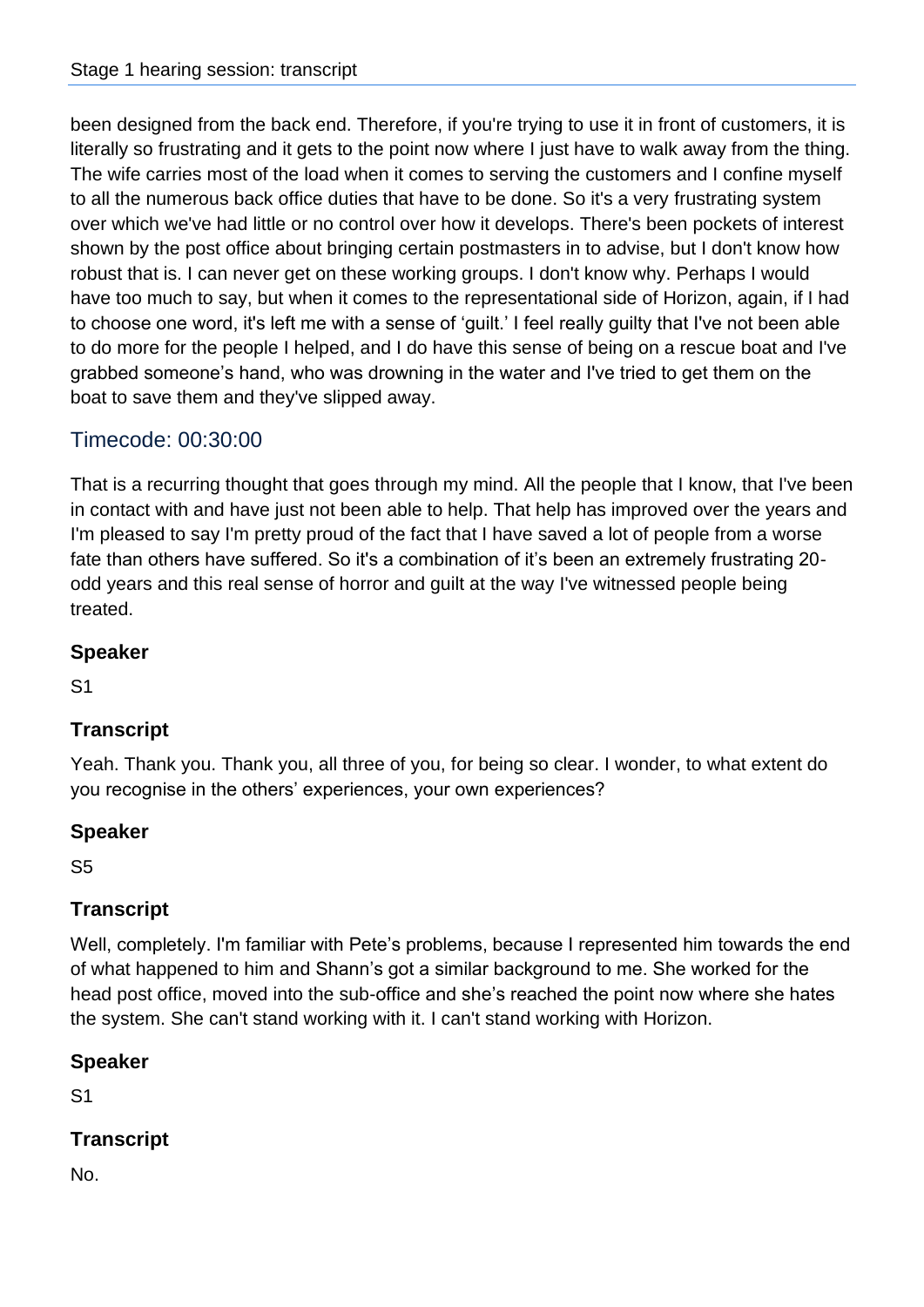S3

## **Transcript**

I still have problems now.

#### **Speaker**

S1

## **Transcript**

To what extent do you associate your own experiences with the ones that you've heard from the others, the three of you? Do you see similarities there?

#### **Speaker**

S3

## **Transcritpion**

Is it me?

#### **Speaker**

S1

## **Transcript**

All of you really, yeah, but, Shann, yeah.

## **Speaker**

S3

## **Transcript**

Yes. It's only when Mark introduced himself, I realised I've spoken to him on the phone. Sorry, Mark. I didn't realise that was you.

## Timecode: 00:32:00

Yes, I can't imagine what Peter's gone through, because mine has not been a fraction of probably what he's had problems with, and I've nearly killed someone. As Mark said, you just get so frustrated and there's someone on the end of the phone now more in the post office than there ever used to be. 'Cause you would just… 'It's your fault. You've either stolen it, or you've done something stupid. Pay it back.' That was it. So yeah, sheer frustration, anger and sadness really, 'cause I've worked for the post office so long, it never used to be like this. It never used to be like this. Sorry, this is going a bit off topic, but I was on a project where we introduced Thames Valley computer system, which was the precursor to Horizon and it was brilliant. We went out to offices. We stood with them for weeks on end until it worked properly, and I know people who worked on Horizon and that never happened with Horizon.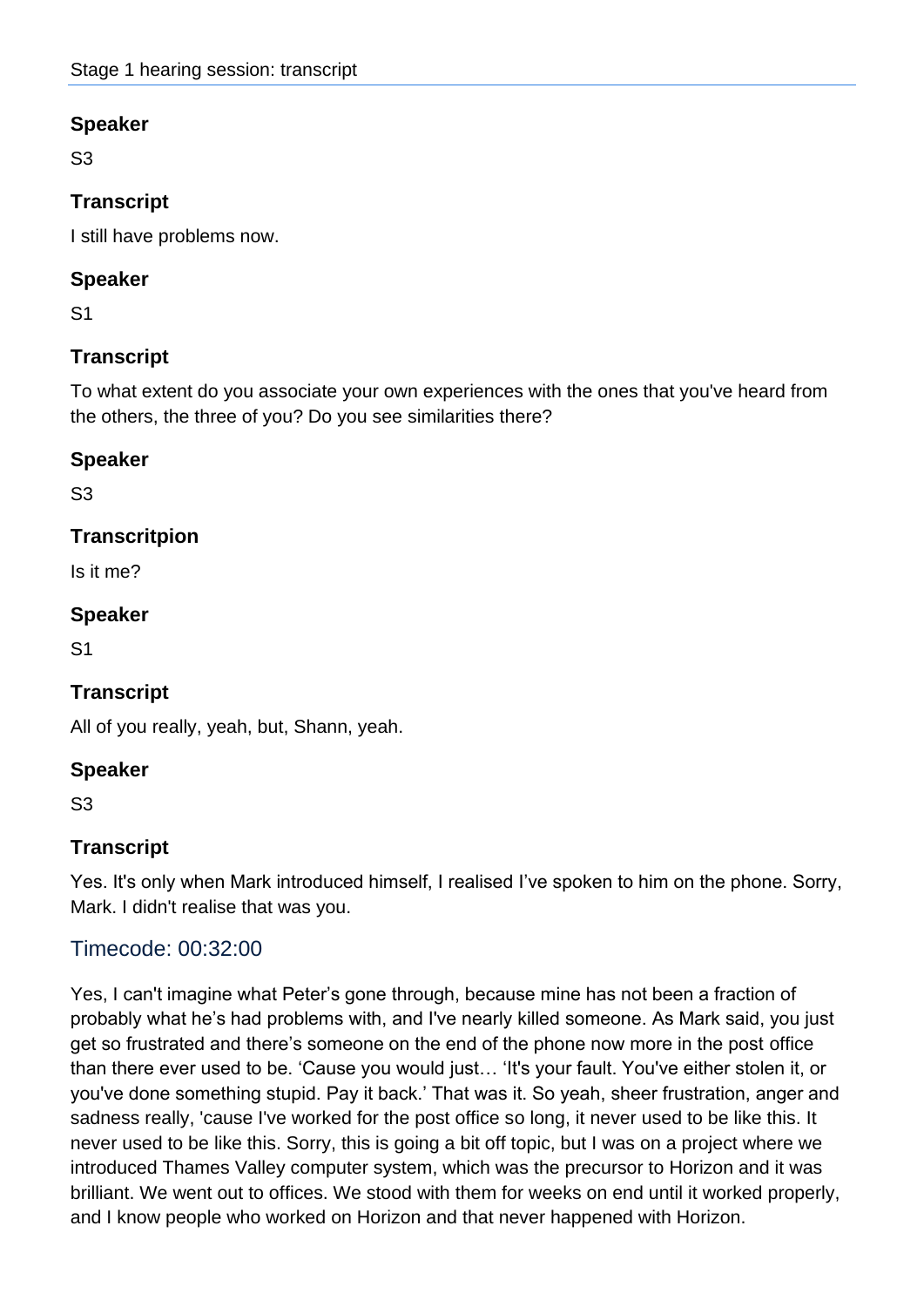S1

## **Transcript**

No. Right. Thank you. So, I mentioned at the beginning that we're gonna go into detail in a number of different areas, so in planning these sessions, we've selected six broad categories, which we´ll just show you on the screen in a moment, and we'd like you talk within that framework, but of course, if there are other issues, which you feel aren't fitted into this, then say so. That's why we're here really. So if you want to just share the screen for one second, then we can just show potential areas for you to talk this through in. We're thinking that, for example, we'd like to know about the human impact in terms of the finances and the business, which is clearly key. We're perhaps thinking about your home life. Your family and personal relationships and the impact you might've seen there.

## Timecode: 00:34:00

Things to do with your health. Physical and mental health. Maybe employment opportunities, or life opportunities that have been affected, that we'd like to hear about that. Your social life and your friends, and also, we can call it 'community status,' but it's the way that you're seen. The way that you feel that people think about you. That's just a broad framework, so I guess, before we move on, it'd important to just check, the three of you, the extent to which you feel that works for today. That's fine. Thank you, Sarah. Do you want to take that down?

#### **Speaker**

S3

## **Transcript**

Fine by me.

#### **Speaker**

S1

## **Transcript**

Does that work for you as a template to work around? It doesn't mean we have to stick rigidly to it, but just to begin. Yeah?

#### **Speaker**

S3

## **Transcript**

Yeah, that's fine.

## **Speaker**

S1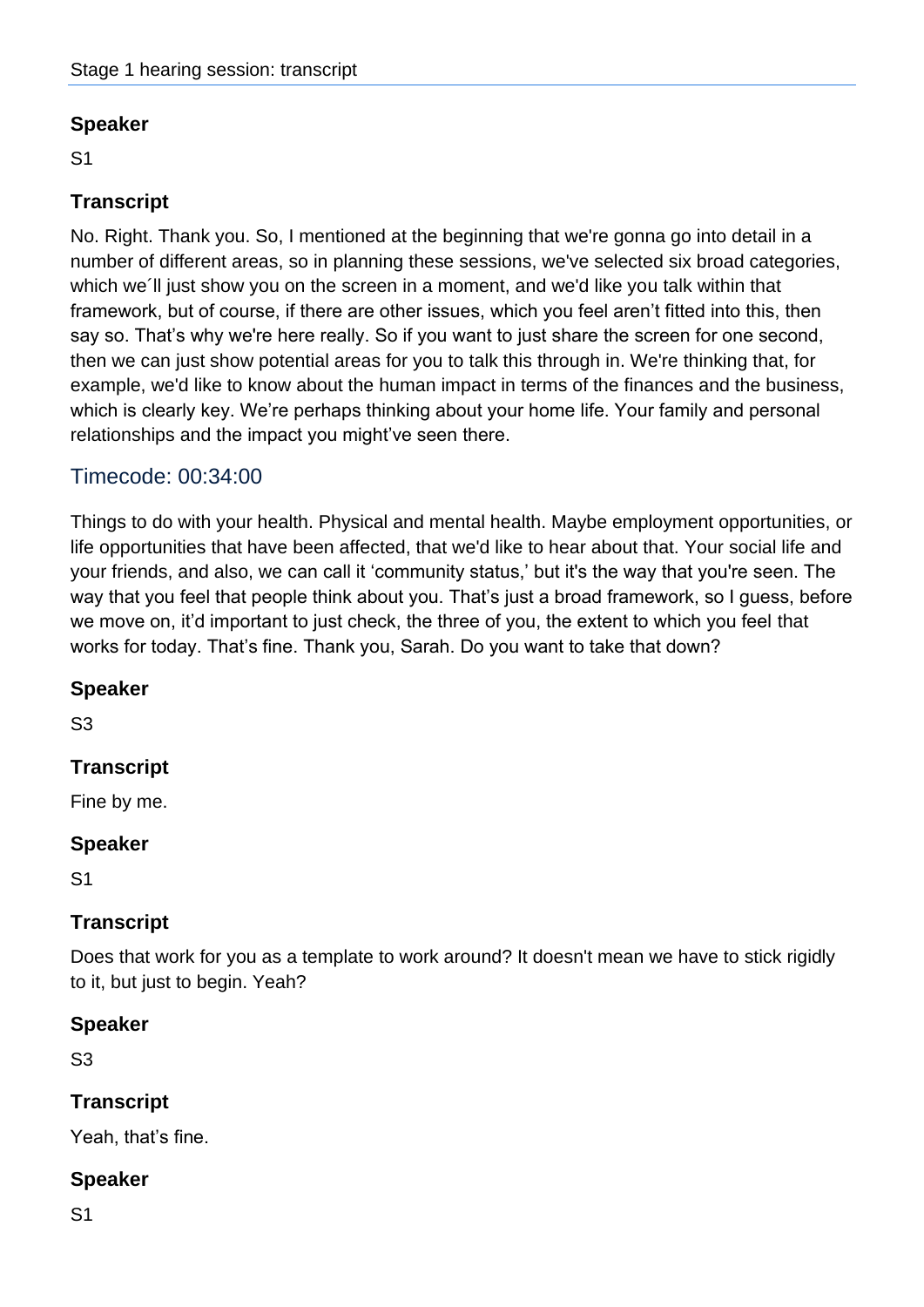Feel free to speak up. We're not too precious about it. So, I'd like to perhaps start with the financial and business impact, if that's okay. Again, this is a chance for us to share the things that you're comfortable with, but which help Sir Wyn to understand how this has really felt. Okay? So, I wonder if we could start with those and just to describe some of the financial and business impacts on you. We'll restrain ourselves to that subject for a moment. Maybe, Peter, if I start with you, just to give your take on this financial and business impact that it's had on yourself.

#### **Speaker**

S6

## **Transcript**

Well, we put £50,000 into buying the first post office. That was a year after to moving to the UK from Vietnam, where we had sold an apartment before, but basically, I got my first mortgage in the UK in 2016, so [audio breaks up 00:35:49] 18 months getting our second post office.

## Timecode: 00:36:00

So we had a mortgage to pay, new, at 50 years old and rent to pay on two outlets and once the discrepancies started to happen, mainly in 2016, I think, by that time, I had two or three staff on the counter, all of whom had upwards of 20 to 25 years post counter experience. Two of them in Crown's. One of them was former post office auditor, who I employed on a contractual basis. He was the only one who didn't have any discrepancies, which was a matter of luck for him. The problem was that the other two and myself at the time all did, and at times, I was the only person to work consecutive days, so I knew that it could only have been down to me, if it were. I never accused, or even considered, either of these two ladies, that they'd been up to any funny business at all. One of them I let go, because I could no longer afford to pay her. She thought that I'd been telling people she'd been dishonest, which never ever happened, and post office security on the phone were continuing to tell me, 'Don't trust your staff. Don't trust your staff.' Even when I'd done consecutive days, when the staff hadn't been in, how I could I not trust the staff? They weren't even there on some of these days when this was happening and it has been since been found to have been a fault in the phone line, which they've tried to stifle as well.

## Timecode: 00:38:00

So I was paying a mortgage and without wanting to sound like stereotyping, but with an Asian wife who's come from Asia, who assumes that everything in the UK, everything, government in the UK works properly, I couldn't tell her about these discrepancies, because she wouldn't believe me. She would say, 'No, the post office wouldn't do that you.' So I started hearing about it at other places. I'd probably got hold of Mark Baker by now and I knew the court case was coming with Fraser J, but I also knew that every channel I had tried, reached out for help in post office, none of them had been any help. They'd all been in full denial, so I just had to sit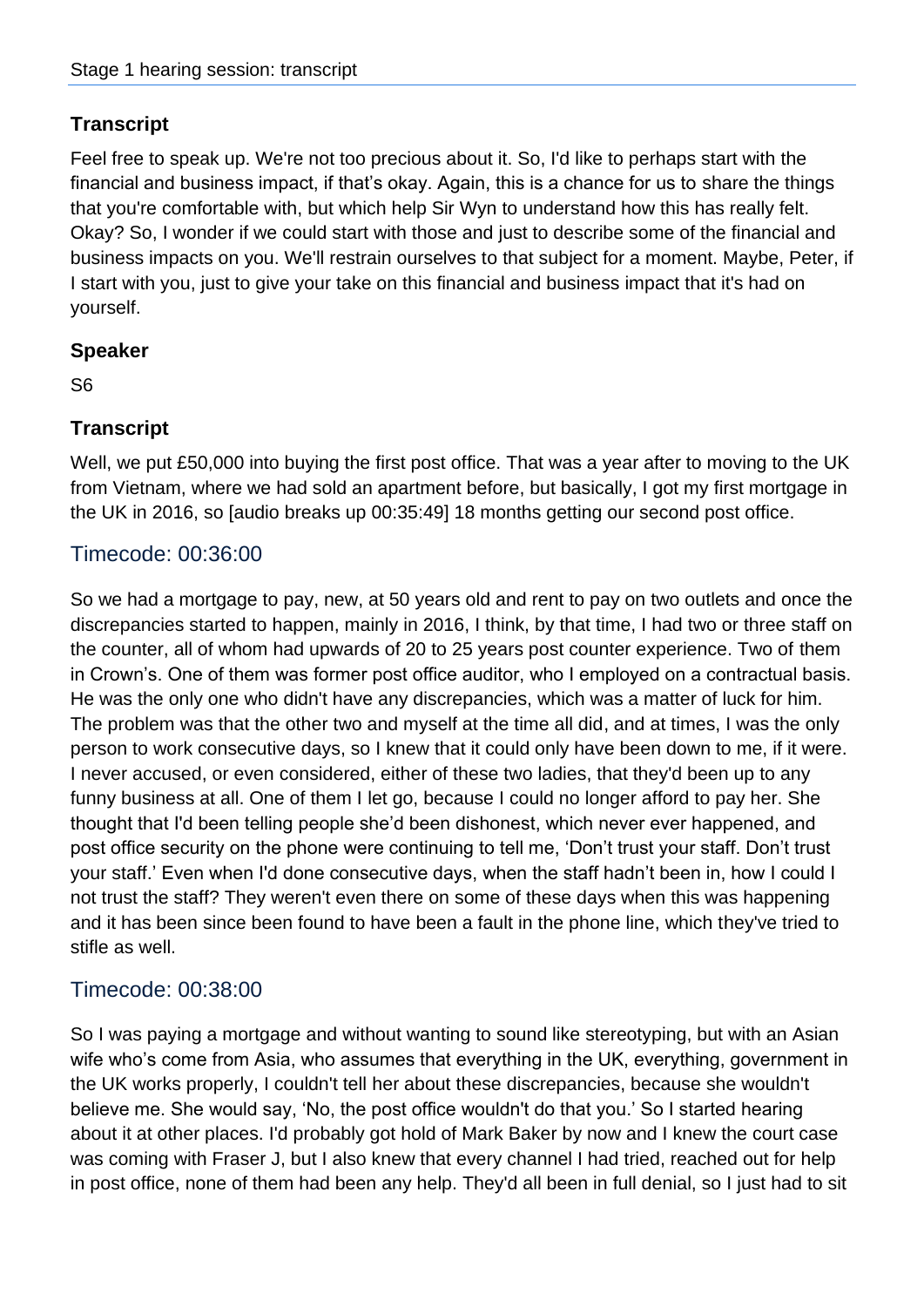and just suffer each loss as it came. The last one being about £8,000, which was the lady who I inherited with the business [audio breaks up 00:39:00]. So I knew it wasn't her.

## **Speaker**

S1

## **Transcript**

So that financial impact that you're talking about from that initial investment to where you eventually got to, how would you describe to Sir Wyn what that impact was financially?

#### **Speaker**

S6

## **Transcript**

It was hell, because I was paying a mortgage off at the same time I was paying post office every month out of my salary and having to hide it from my wife, so that was tearing me apart. Then, by the end of it, once I was suspended the start of December, or November, I think, 2018, I suffered a stroke that December, and that was when everything broke and I was able to tell my wife, and the court case was happening, so she started to believe that it wasn't the husband.

## Timecode: 00:40:00

Actually, he was the victim that he'd said he was, but I couldn't have told her that a year earlier, 'cause she would've just said [audio breaks up 00:40:08]. Even though, here in Wallasey, in the branch that she and I operated, and then she operated when I was at the other one, after we bought the second one, never had the same problem.

#### **Speaker**

S1

## **Transcript**

No. Okay. Thank you. Well, we´ll come back to some of that family issues as we go through the afternoon. So, Shann, in terms of the financial and business impacts for yourself, do you want to describe those?

Timecode: 00:42:00

## **Speaker**

S3

## **Transcript**

Well, my post office is part of my house. I'd already moved into the village when I took redundancy from the post office and within a year, I was bored out my brain, so the post office in the village came up for sale, so I thought, 'Oh, it's like fate. I've done this all my life, I'll buy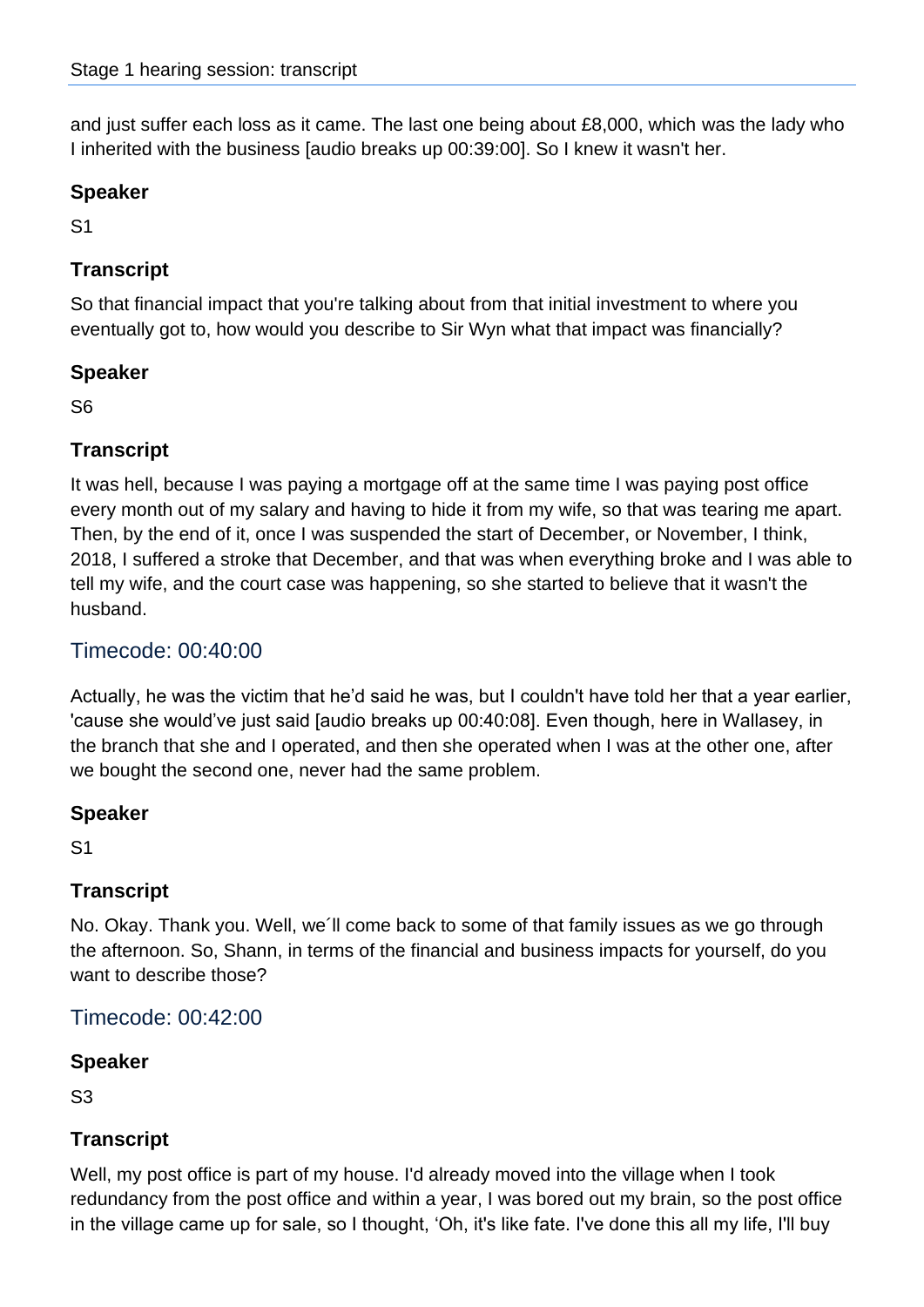it.' So, because it's part of my house, I can't have a normal mortgage. It's a commercial business loan, so the price of the post office portion of the house is now probably worth… or it would've been worth about £75,000. It apparently works out at three times your annual salary. Because of Horizon and all the publicity, I did put it up for sale some years ago. It's not worth twopence. If I'd have sold up, I could only sell it as a house, so l lose the post office value of my mortgage. I've paid my mortgage off now, but that's neither here nor there. That's still an amount of money that I've invested, but with my losses… I'm a single mother and at the time, my daughter was still at home. She's a young teenager, and I was basically just told, 'You pay £300 a month.' Well, when you're a single parent, paying a mortgage, bills, because the electric for my whole house is commercial rate. Commercial rate water.

## Timecode: 00:42:00

Even though it's only a small portion of the house is the business. So £300 a month 10 years ago, 13 years ago, that was a big chunk of money and I found it very hard when I was having to pay that. I'd have it written down in my budget book. It usually worked out over a four-month period, I was paying the money back, 'cause the losses were usually £12-1,800 that I've had, and by the end of it, I'd be going to my elderly parents to ask for a loan so I could go shopping for food.

#### **Speaker**

S1

## **Transcript**

What sort of feeling has that left you with? All those financial connotations of the…

## **Speaker**

S3

## **Transcript**

Oh, I wish I hadn't done it in the first place. I should not have bought the post office. I should've stayed bored at home watching daytime TV. That's how I feel sometimes. Don't get me wrong, I've loved the years I've done, but there's that… that's my daughter's money. That's her inheritance that I feel has been stolen. It's not a lot. It's not as much as Peter and I know other people have had worse, but I was on my own at that point. I'm remarried now, but that was hard. That was hard and she went to university and she should've had more money to go to university, but I couldn't save it for her. So, yeah. Quite bitter.

## **Speaker**

S1

## **Transcript**

In terms of the lasting financial impact of it all, how would you sum that up, Shann?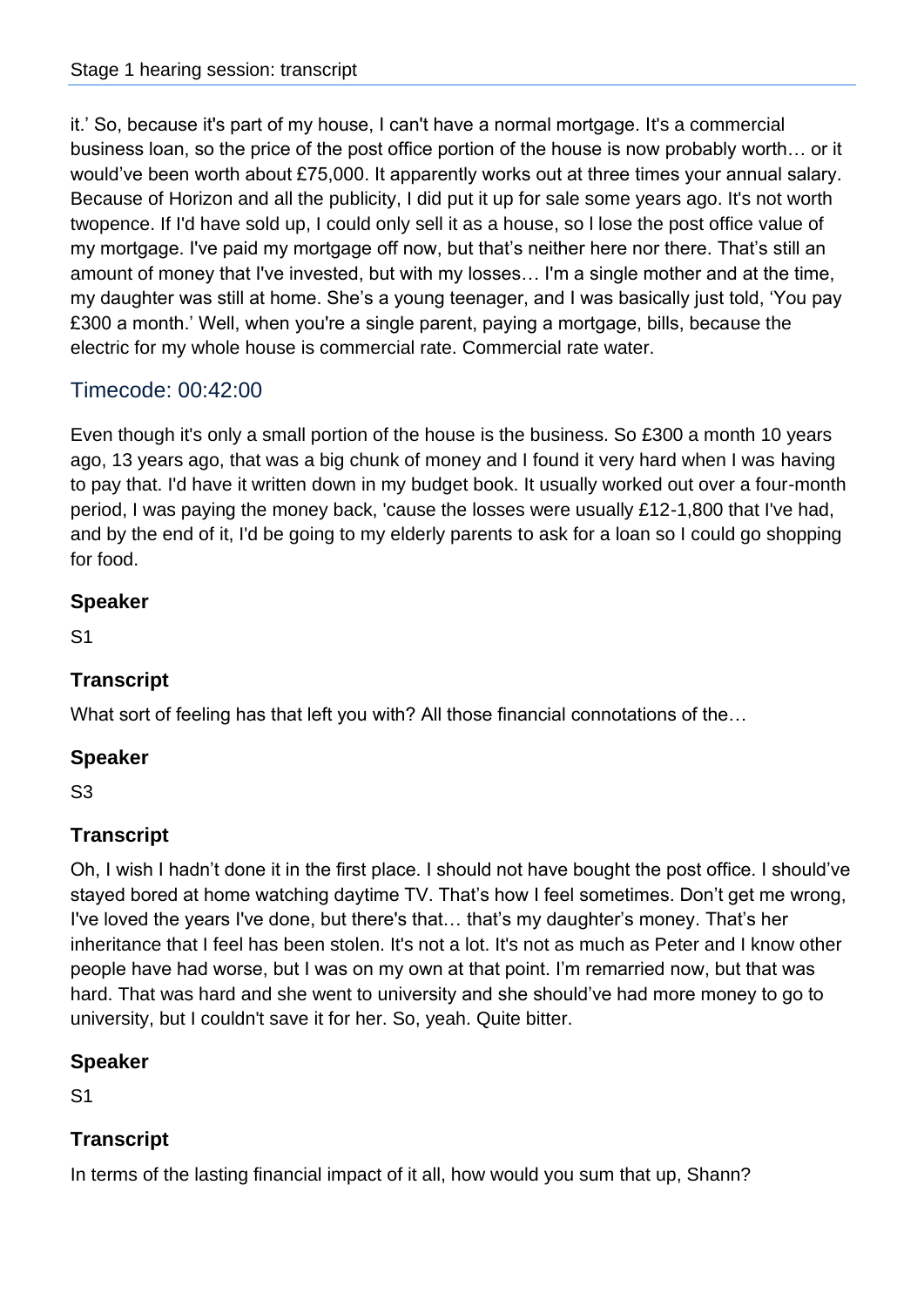S3

## **Transcript**

This is a three bedroom house with a post office. It should be worth £325,000. It's a lovely village. It's a working village. Good schools. It's probably worth 250.

## Timecode: 00:44:00

Yeah, it's about a £75,000 loss, not including what I have had to pay back on a monthly basis.

#### **Speaker**

S1

## **Transcript**

Thank you. Thank you, Shann. So, Mark, what's your view of the financial impact and the business impact?

Timecode: 00:46:00

#### **Speaker**

S5

## **Transcript**

Well, a sub-postmaster takes on a massive financial burden when compared to any other person wanting to invest in a shop, even if that shop's part of a house. What a postmaster takes on is just not comparable to taking on an ordinary business. To start with, if you buy a post office in the suburbs, or in the rural areas, it's invariably gonna be freehold. It's invariably going to be expensive, compared to a city centre lease and so you're paying a high premium and taking out a big mortgage just to buy the property. Then you've got to pay for the good will of any retail business that you're taking over, and then here's the killer, because this applied up until recently, you would have to pay a premium for taking the post office business on from the outgoing postmaster at three and half times the annual salary of the branch at the time of takeover. Bearing in mind, I'm going back now in years when post office salaries were actually significant. You earnt a good living running a post office, because of the high salaries. We didn't know at the time that a lot of that was made up from public subsidy. They never told us that when we took over. So, on day one, you were faced with heavy borrowing, unless you'd won the lottery, or the pools as it was in those days. You had a heavy burden on day one and, as Shann's just alluded to, that would be at commercial rates, whether that was a commercial mortgage, or commercial business loan.

## Timecode: 00:46:00

You'd pay uniform business rates as well as the domestic rates on any domestic part of the property. You pay commercial rates for your utilities. Basically, you paid through the nose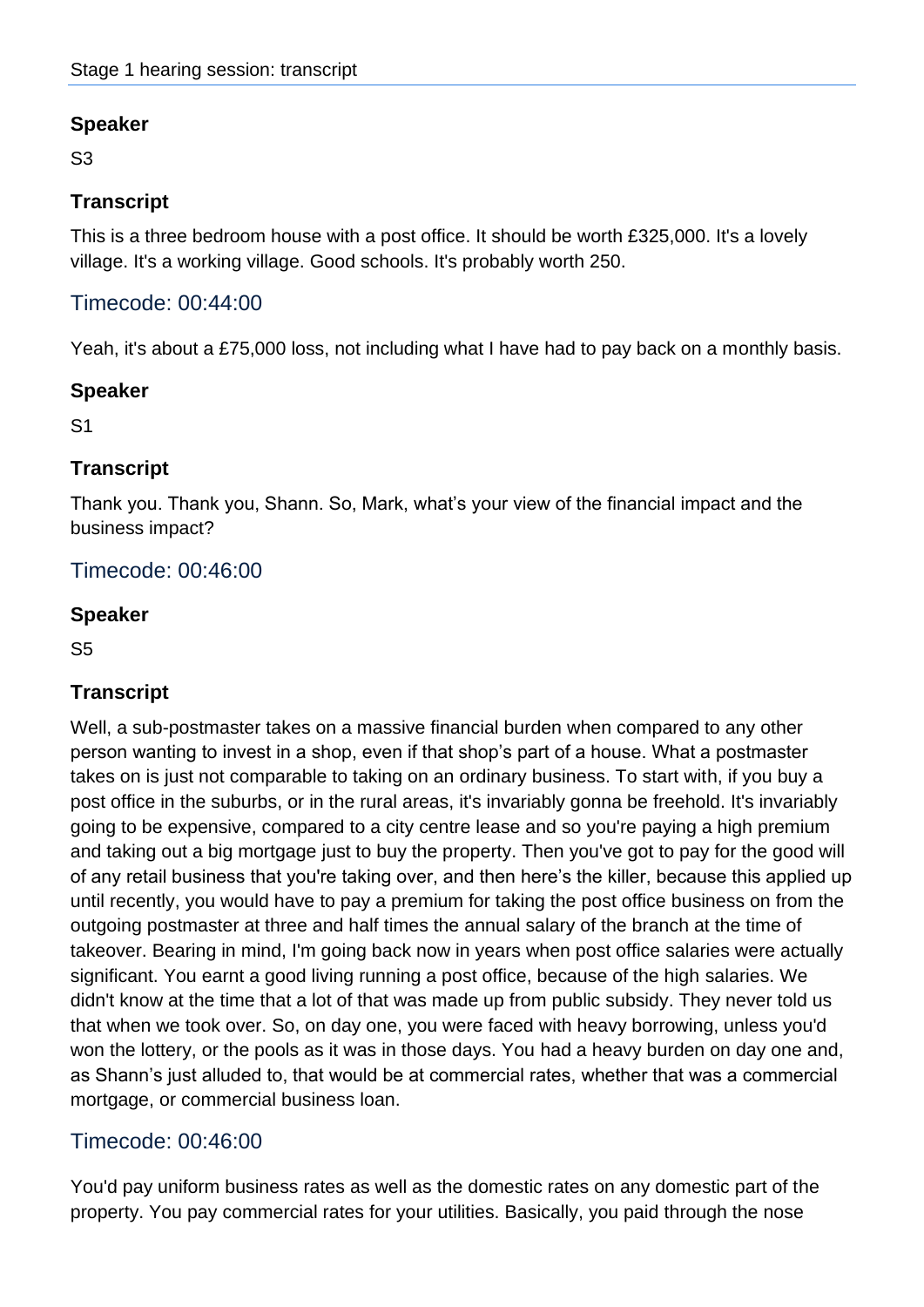when compared to a lot of other people in the way they earnt their living. So to suffer any form of reduction in overall income undermines your business proposition. If you've had a loss and you had to start paying it back, or if the post office just steam-rollered over you and took it out your salary, you were hit very, very hard with your financial business plan. If you were unfortunate enough to get suspended, your pay stopped on day one. Straight away. That could last for months and months and it would financially break you, because you wouldn't be able to meet these heavy obligations upon you. So before postmasters went through the post office disciplinary system, they invariably went bankrupt before they even got to that point, or they had properties repossessed. That is the way a lot of cases ended. We never got to the bottom of what went wrong. They went bust before we could get there. So it's a heavy, heavy commitment. It still is to this day, but it's not as bad it was in most of the Horizon years.

## **Speaker**

S1

## **Transcript**

So if you were to sum up that clearly downward trajectory for a sub-postmaster, how would you describe that financial impact in a phrase?

## Timecode: 00:48:00

## **Speaker**

S5

## **Transcript**

Absolute panic. Postmasters, in their very nature, are chosen for their honesty and they do not want to be in debt. They don't want to get tarred with bankruptcy or anything like that. Therefore, not to be able to meet their obligations was devastating for some people. That's the bit that used to occupy their mind more than perhaps trying to prove their innocence. It's the sheer shame, I suppose is the word. The sheer shame of not being able to meet your obligations.

## **Speaker**

S1

## **Transcript**

Yeah, yeah. So, Peter, you were mentioning these moments of panic at Christmases and things when you were talking. Thinking about that as an expression of the financial impact, is there anything you'd like to add to that in terms of the financial and business impact for your personally? Peter?

## **Speaker**

S6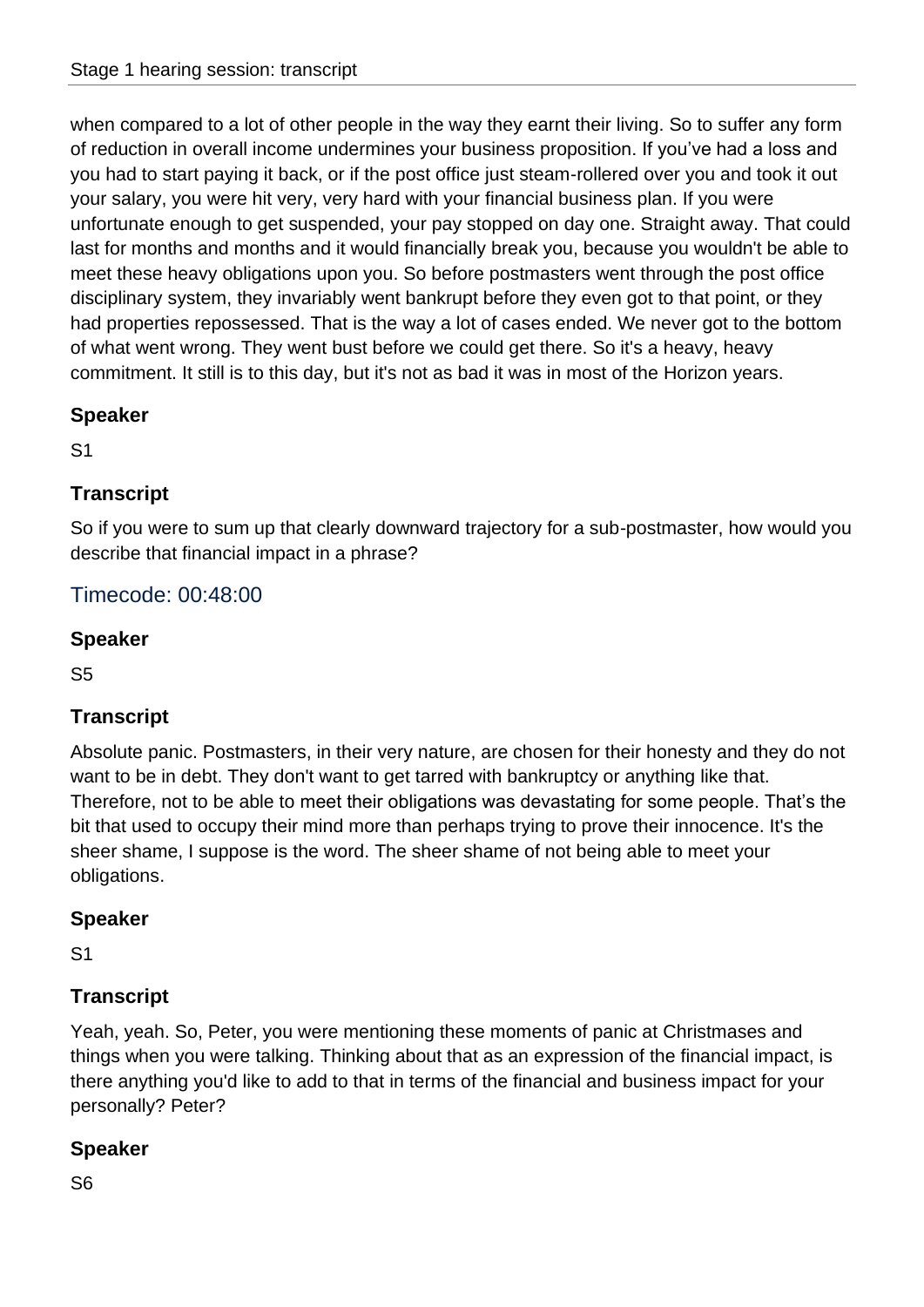Well, I don't think that it was finances. I think that was actually PTSD, because I've been over a year since I worked the counter and I had this only a couple of weeks ago. But just thinking on what Shann said about [audio breaks up 00:49:06] over the phone setting up a direct debit to take away pay on a monthly basis, this has happened to hundreds of people. I was on the phone to the people in the branch accountant team sobbing in tears, saying, 'Can you please send somebody out to help me find these errors, because I've asked every department.' So how many of these people, setting up direct debits on a monthly basis from postmasters, have also heard the same story that all of these postmasters were told that they were the only person this was happening to? And none of them have blown the whistle. None of them.

## Timecode: 00:50:00

Clearly the whole post office system knows it is widespread, but they also know that I was the only person it happened to. So I was the only person it happened to and hundreds and hundreds of others were the only person [audio breaks up 00:50:09]. I think it's the elephant in the room, which has been not addressed, and that breaks my heart when I'm reminded of it.

#### **Speaker**

S1

#### **Transcript**

Yeah. I'm sure that's something Sir Wyn will be considering, but it's perhaps something we could come to towards the end of this session, if that's okay.

## **Speaker**

S5

## **Transcript**

If I could just add this to [crosstalk 00:50:37] finance, there's one aspect of the financial impact Horizon had on people and it wasn't just the postmasters' finances that were impacted, it was family members of the postmaster. Because a lot of families tried to help their loved one, the postmaster, by putting their own money into the pot, if you like, if they thought that was gonna get the postmaster returned back to work. I can always remember this one story of a lady. Her father had died and left the entire family a small inheritance. The post office asked her to repay this shortage, which she didn't have the money, even including the inheritance her father had left her, so every single member of her family gave up their father's inheritance to pay the post office. So family members were dragged into this mess.

#### **Speaker**

S1

## **Transcript**

Yeah. Thank you.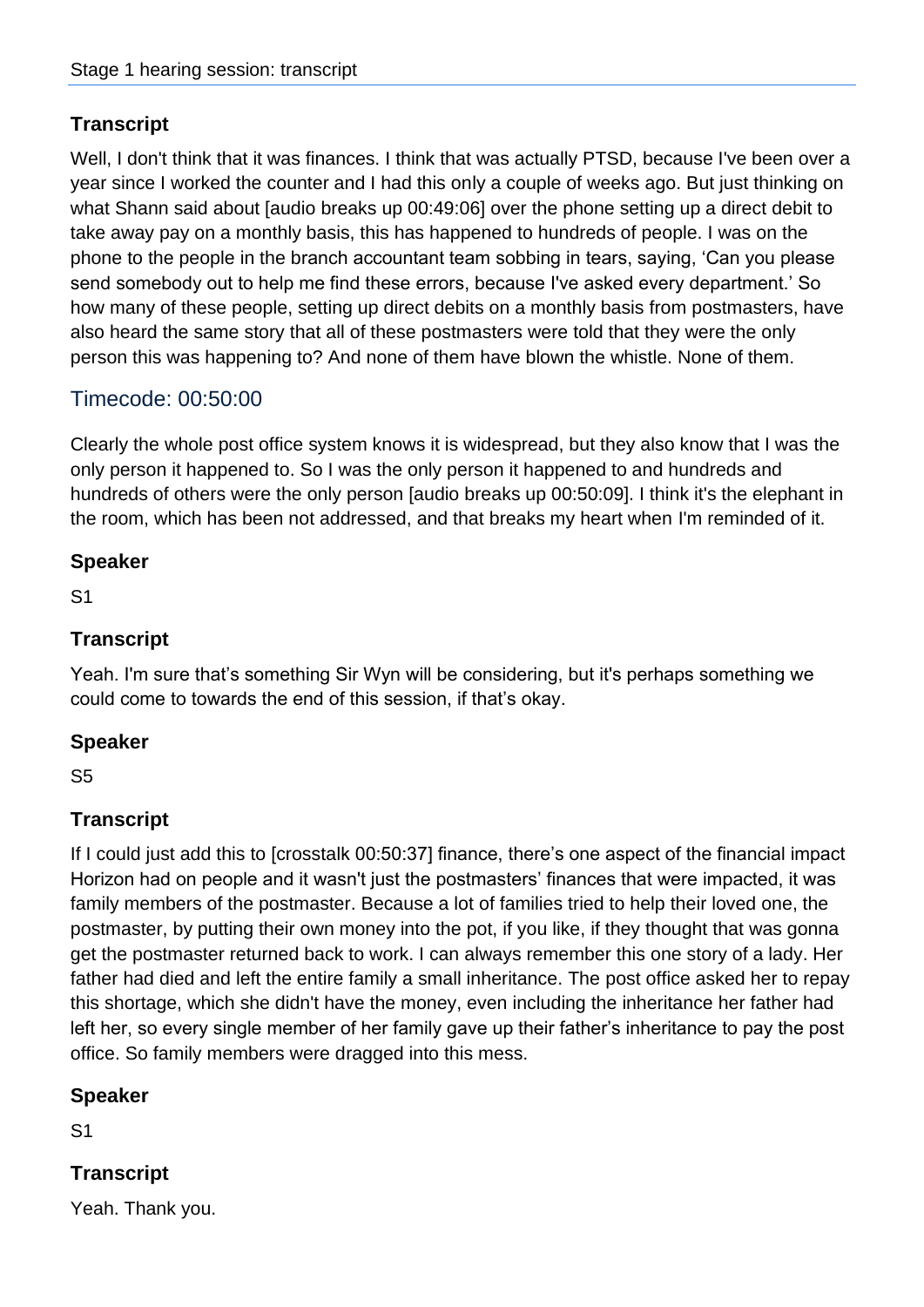S6

## **Transcript**

My father lent me money, as did a friend of mine, knowing that I wasn't guilty.

#### **Speaker**

S1

## **Transcript**

Yeah. Shann, do you have any observations in that respect?

## Timecode: 00:52:00

#### **Speaker**

S3

## **Transcript**

Again, I obviously wasn't as highly impacted as Peter and some of the others, but yeah, my daughter's university experience could've been a whole lot better, because I would've been able to save some money. Being on my own, I only had my elderly parents. My sisters both live abroad. You try not to involve your parents, 'cause you're an adult. You should be able to sort these things out yourself. It's humiliating. To have to go to your mother and say, 'Could you lend me money so I can go to Sainsbury's?' Otherwise you're living on… well, you can't have beans on toast. You either have toast or beans. You can't afford both. It's humiliating. It is humiliating. You're an adult. I was in my forties, yeah, forties. I shouldn't be borrowing money off my parents.

#### **Speaker**

S1

## **Transcript**

Okay. I'm gonna move on from the financial side, unless any of you would like to make any other final points, but you can always makes them later on if they come back to you while we're talking, but thank you. Yes, Sir Wyn.

## **Speaker**

S2

## **Transcript**

Jerome? Jerome, can you hear me?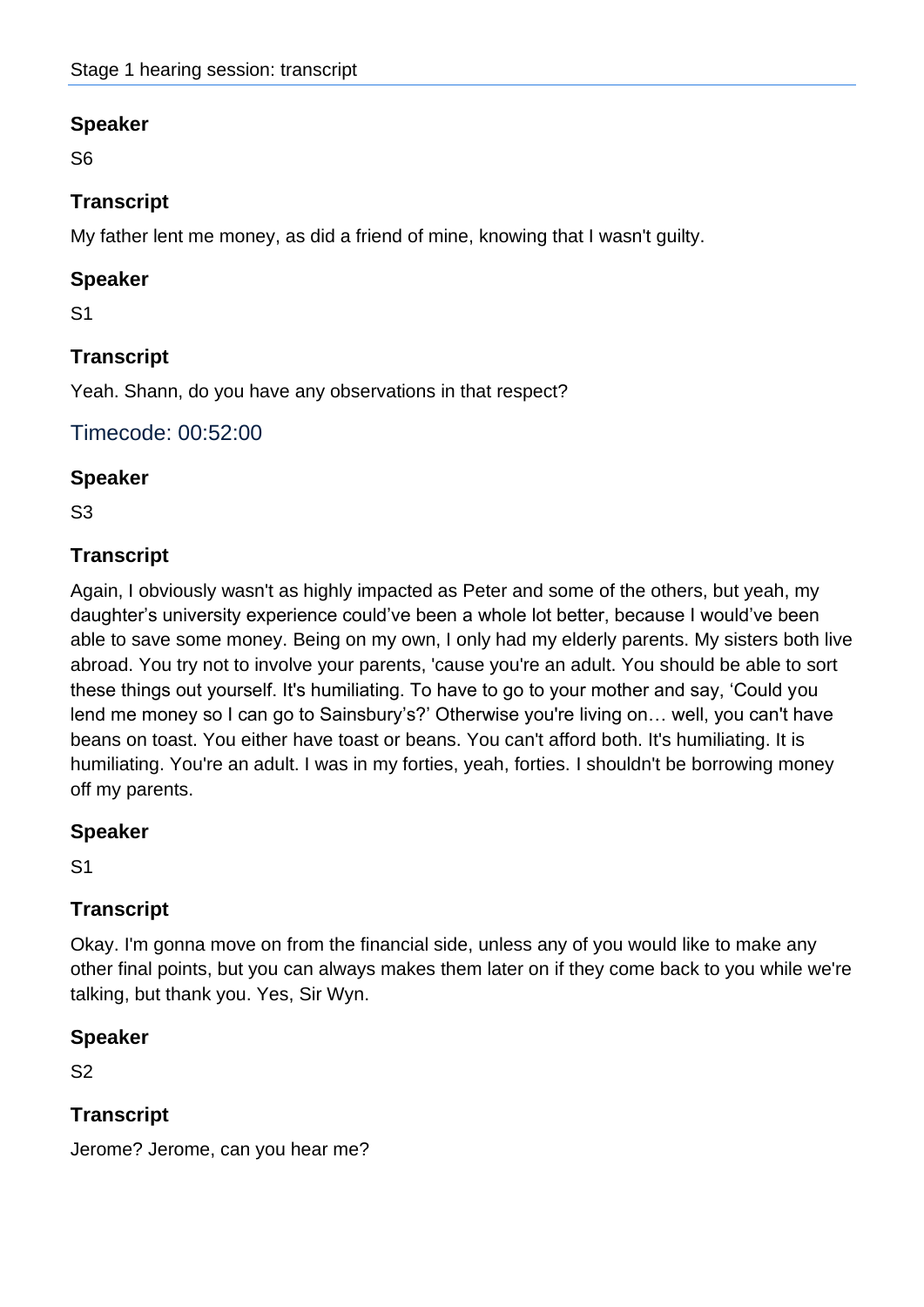S1

## **Transcript**

Yeah, yeah.

#### **Speaker**

S2

## **Transcript**

Just before we move from finances, could the three of you just in a few sentences explain to me what the trigger was for you having to suddenly be in these financial difficulties? In other words, what happened with Horizon, which started to cause these problems? Can you just explain that to me, please?

#### **Speaker**

S5

## **Transcript**

Well, from my experiences of helping people who did have the problems, it started with a bad balance, and that mis-balancing may have continued. Most of Horizon's life we balanced weekly, so every week, you'd get this shortfall. Now, individuals would face up to that in different ways. Some of them started to put the money in and therefore that became a dripfeed haemorrhage on their own personal finances, or money coming from their private business and/or family.

## Timecode: 00:54:00

So there was this continual having to put the money in. Other people just got into the ultimate trouble. The discrepancies were noticed and whilst the post office looked into it, they suspended that individual and that was the catalyst for them running into financial difficulty. So it was a combination of the two. It depends on the situation as to how you handled your discrepancies. You either pumped money in, or you got suspended and I've already described what happens once you get suspended. The financial difficulties very quickly happen after that.

#### **Speaker**

S2

## **Transcript**

In the specific cases of Mrs. Rogers and Mr. Murray, can you tell me in a few sentences what was the trigger for your particular problems?

## **Speaker**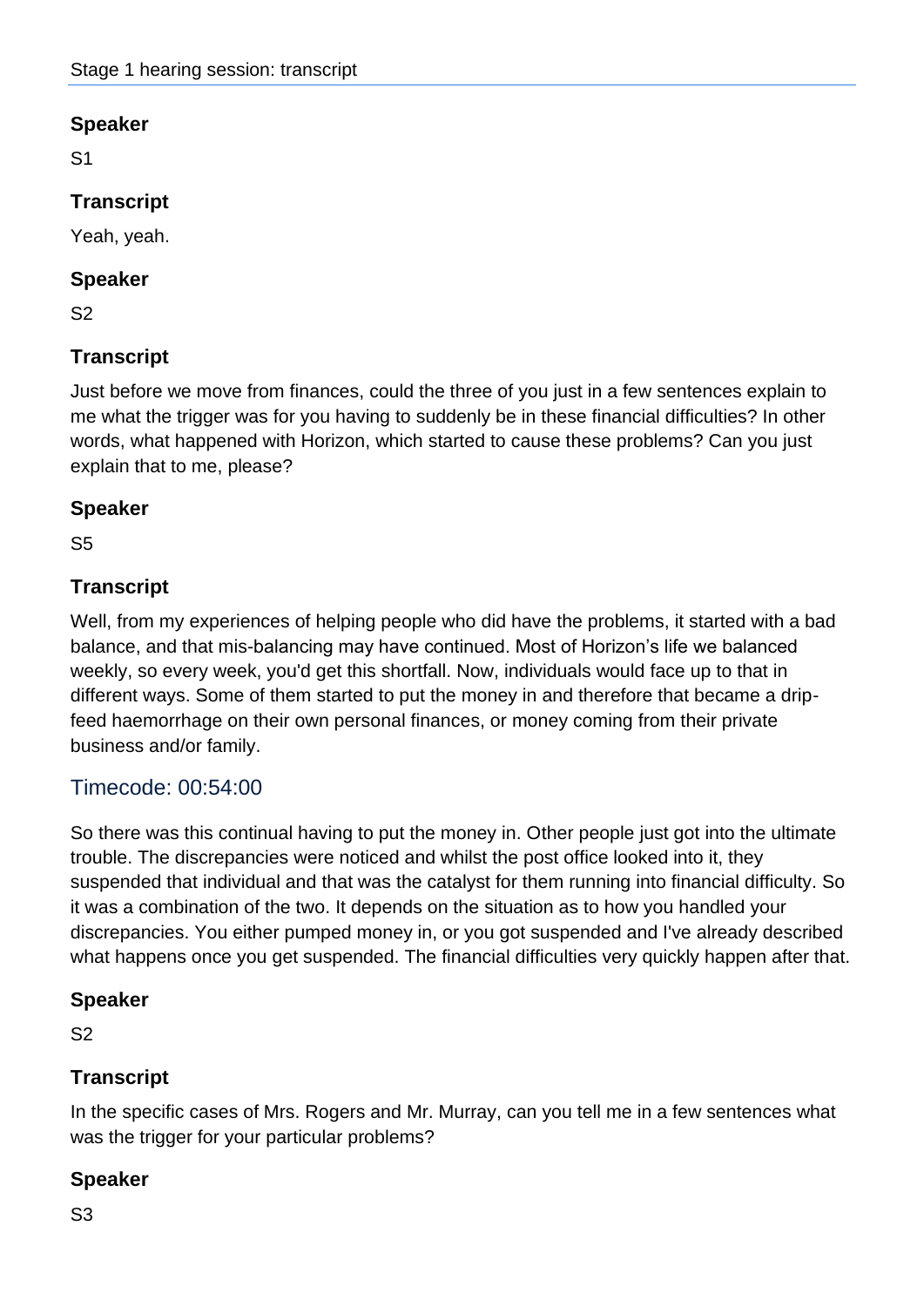Well, for me, I don't know. It was just one week I didn't balance.

#### **Speaker**

S2

## **Transcript**

Yeah, sure.

Timecode: 00:56:00

#### **Speaker**

S3

#### **Transcript**

Up until that week, I'd had no issues. It was maybe smaller discrepancies, which you would then think to yourself, 'Oh, that must be me. I've obviously handed out…' Like £50 one week I was short and all I could think of, was new £50 notes, I've obviously given out two stuck together. So, that's me, that was stupid. You put the money in. But then when you get an £1,800 loss out of the blue, I don't know. Something had happened in Horizon. I don't know what the trigger was. When I tried to find out on that first one, the amount was virtually exactly the same as a deposit someone had made into a bank, but obviously I had no knowledge of who that person was, 'cause you just have the bank details.

## Timecode: 00:56:00

The post office weren't interested. I said, 'I think it might've been a double. It might've gone into their account twice.' I put a notice up in my post office to ask if everyone could check. Businesses who deposited, or personal people, if they could check their bank accounts. Noone came back and whether the post office checked or not, I can't say. All I know is nothing ever came back about it. So what the actual figure was, I don't know. It was just one week I could balance, the next week I couldn't.

#### **Speaker**

S2

## **Transcript**

Am I right in thinking that suddenly, in effect, you had an unexplained significant loss, and to this day, do you know what the cause was, or why it might have happened?

## **Speaker**

S3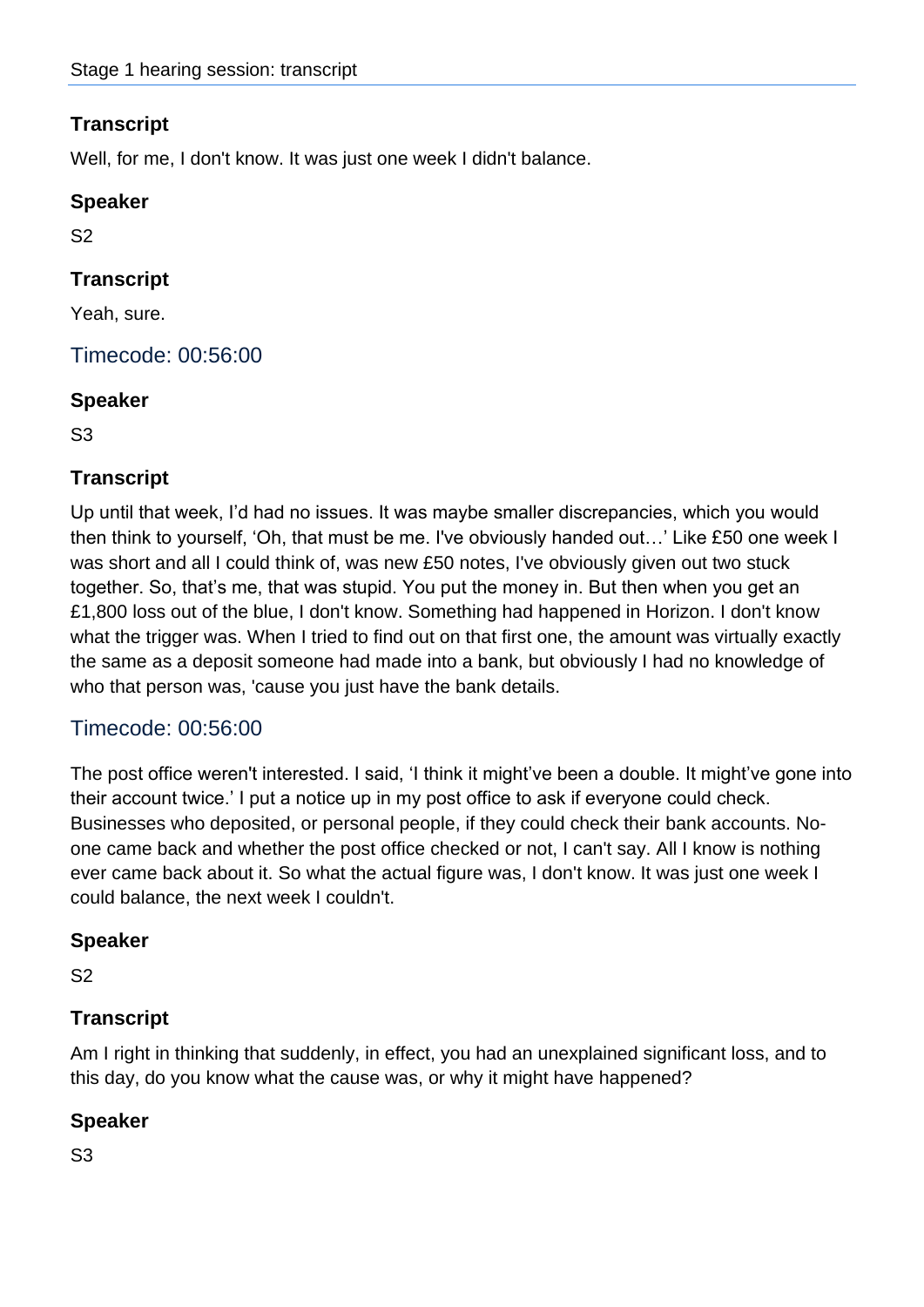No, no. 'Cause there's no paper trail anymore. It's all on the system. They say to you now, they say, 'Do a transaction log.' Well, that's all very well, but I've got nothing to check the transaction log against, so I don't know whether it's right or wrong anyway.

## **Speaker**

S2

## **Transcript**

Thank you. What about you, Mr. Murray. Again, in a few sentences, can you explain it to me?

#### **Speaker**

S6

## **Transcript**

Yes. Similar to Shann, it was the odd one from time to time, but then they seemed to become larger, so on balancing, you'd not know until hitting the enter button on the keyboard, what the difference was going to be, and inevitably, it was going to be down. It was then several times over the course of a year or more. Each time, with staff or not, searching up and down, looking all over throughout the day's transactions trying to find it. Then calling post office. Various departments saying, 'Can you help us? We can't find this.' It was as if calling them each time, they wanted to respond to you less and less.

## Timecode: 00:58:00

Like they just didn't want to know. As I said, on one call to the security manager, his deputy rang me back and just told me over and over again, 'No, it's just your staff.' It got to the stage where I knew… I had actually received letters from [unintelligible 00:58:23] by this time, but I was so believing of what I'd been trained by post office and auditors, that I actually believed at the time that [unintelligible 00:58:34] were ambulance cases. That they were actually making up something that wasn't really the case, even though it had already happened to me. So actually, when I signed up to [unintelligible 00:58:45], I was too late to join the JFSA, because at first, I hadn't believed this. It was so entrenched in telling you, 'The system is robust. The staff are robust. If there are any problems, it must be down to you.' I actually at first thought it was down to me until I found otherwise. I was too late to join the court thing.

#### **Speaker**

S2

## **Transcript**

Thank you very much. Thank you. Thanks for that. Back to you, Jerome.

## **Speaker**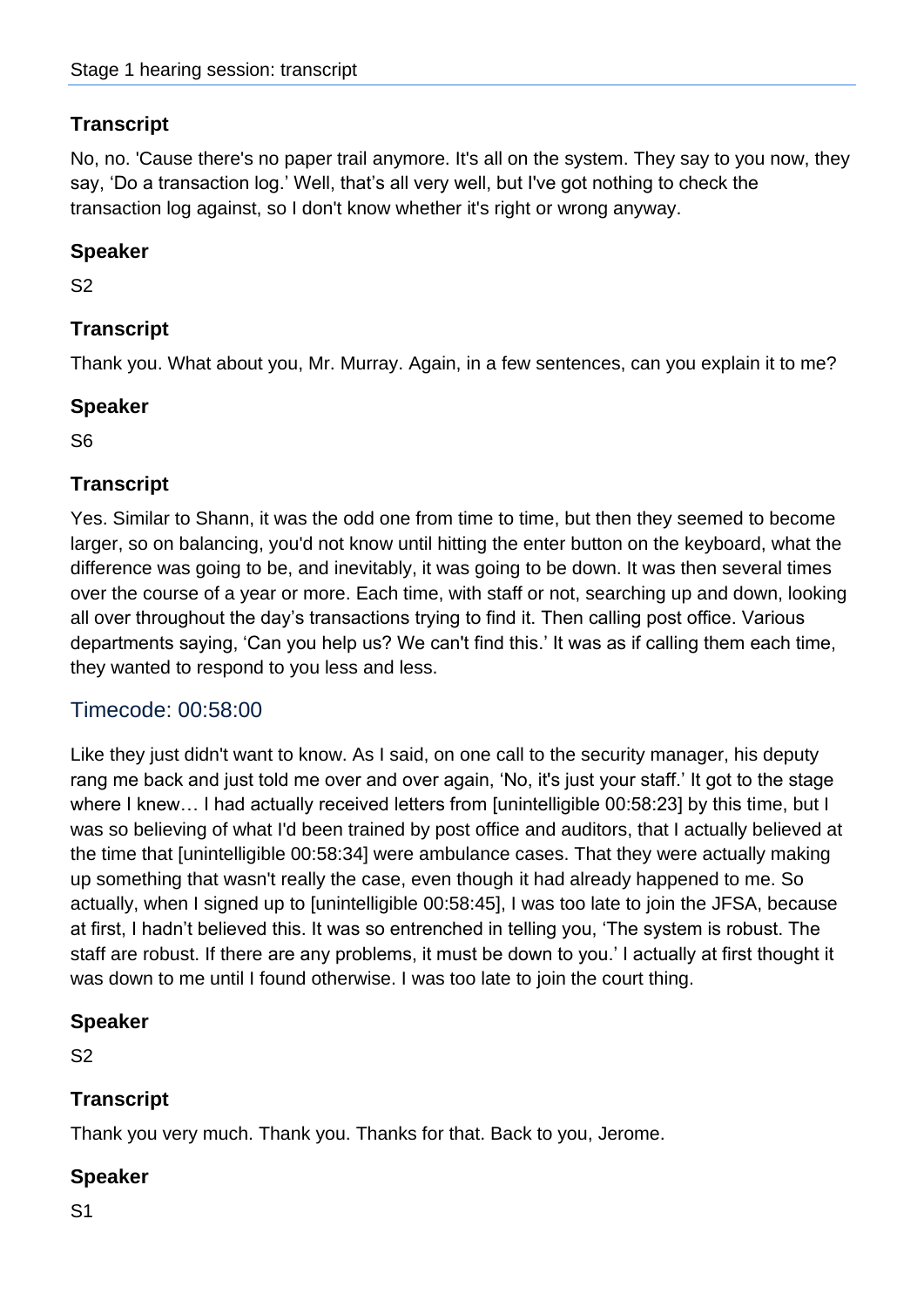Thank you, Sir Wyn. Mark, did you have anything to add on that front before we move on?

#### **Speaker**

S5

## **Transcript**

Yeah, because I dealt with so many cases, I was able to start noticing common denominators and in a lot of these branches, who had relatively good balancing records, suddenly would go crazy and stop balancing properly.

## Timecode: 01:00:00

As far as I'm concerned, I was able to pin a lot of the causes down to in-branch communication and/or power supply problems, which if you knew anything about computers back in the day, Horizon was just a simple… as far as the postmasters are concerned, it's just a simple PC under the counter with a 286 processor, or whatever the speed was. It was very rudimental and it was very susceptible to poor power supply and/or poor communications. If those two areas weren't perfect, you could lose transactional data, and I'll swear in any court that I believe a lot of losses that happened to postmasters was as a result of data being lost, or destroyed, or misdirected within the Horizon system, and it was not recovered as the system intended it to be recovered.

#### **Speaker**

S1

## **Transcript**

Right. Okay. Right. Thank you. Thank you, all. Thinking back to the circle of different things we want to cover. It feels to me like we should go to health next and by that, if you remember, we're talking about both physical and mental health impacts of Horizon. So I wonder, Shann, perhaps I could start with you if see that in yourself and if you can describe to Sir Wyn, what that would be.

#### **Speaker**

S3

## **Transcript**

Physical, I don't sleep. At the moment I'm not sleeping, 'cause I broke my leg, but normally, I'll go to bed, I'll be awake at one o'clock on the morning, that's it. Two o'clock in the morning, that's it for the day. Then I go to work exhausted. But you go to work, you do what you have to do. I come upstairs. I'll probably fall asleep on the sofa after I've eaten.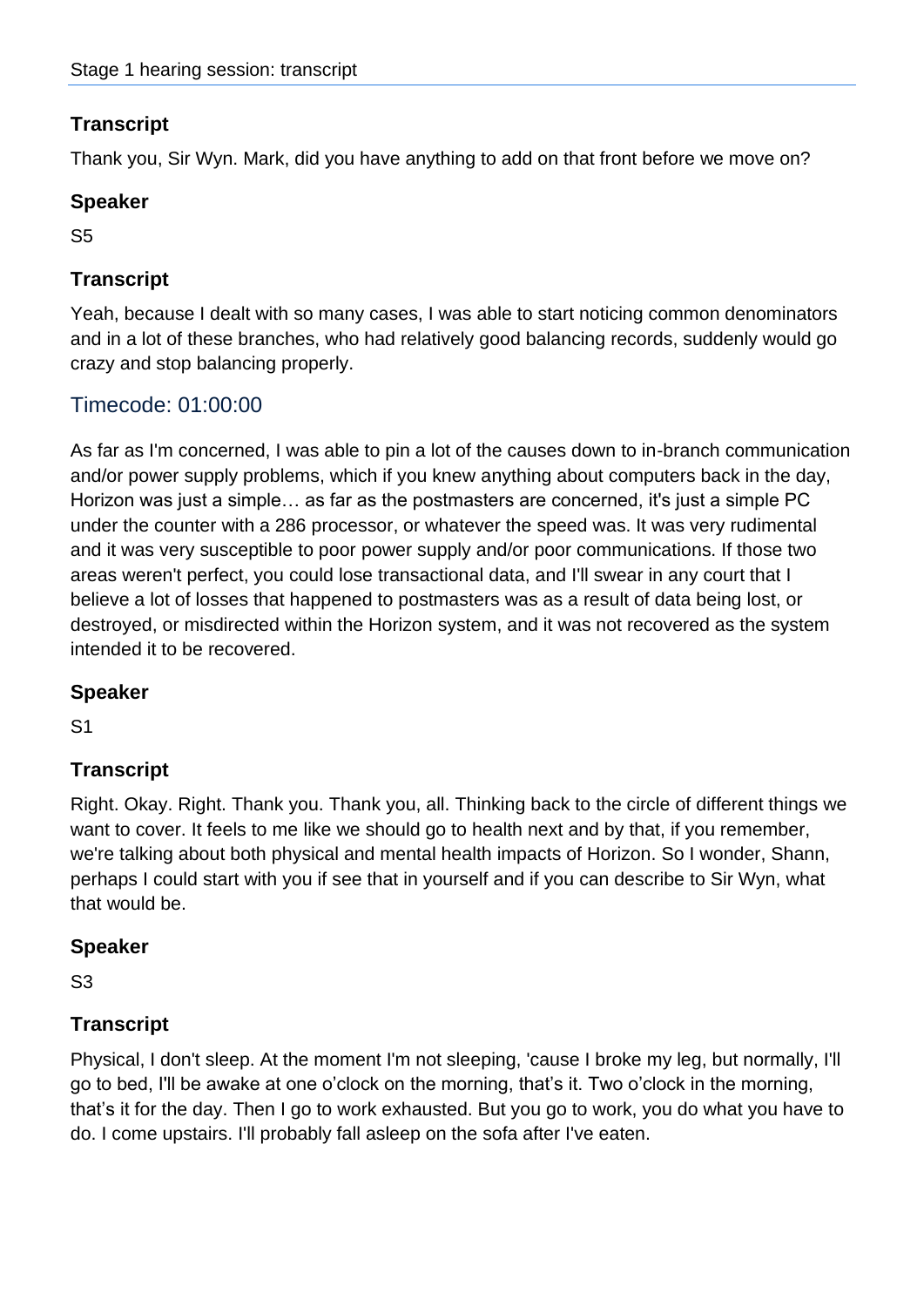## Timecode: 01:02:00

So, it's basically not sleeping. I do not sleep. You can guarantee every night, I might get four/five hours if I'm lucky and now that I'm remarried, I'll go into the living room so that my poor husband can sleep. So physically, that's basically all I can think is how it's affected me.

#### **Speaker**

S1

## **Transcript**

Can I just say… sorry, Shann, you're talking in the present tense there? That's still happening.

#### **Speaker**

S3

## **Transcript**

Oh, yeah. Yeah. Oh, God, yeah.

#### **Speaker**

S1

## **Transcript**

Can you just tell us a bit about the pattern of how that developed over time?

#### **Speaker**

S3

## **Transcript**

Well, when it first happened, you think it's just a one-off, so you're not so worried, but then when it happened the second time, you think, 'Oh, flipping heck.' Then your brain doesn't switch off, so you're then doubting yourself. You'll do the transaction with the customer and what used to be automatic and you never thought about what you were doing, it was just an automatic transaction. You don't need to think about it, you've done thousands before. You're double checking the screen all the time. There's a queue of customers, so you're stressing about them, because obviously you're working slower. So the stress is a big issue, yes, and it got worse as time has gone on. The last time I had a big loss, which is post this supposedly knew software patch, which I don't think is working. I know it's not working, but that's not what we're here for. When I phoned up, I was literally hysterical, because Horizon, when you phone up about an IT issue, not so much now, but I was talking to someone in the Philippines. They're emailing me stuff about pictures. They had to take photographs of my communication links, so I'm trying to serve a customer and deal with the IT issues, 'cause I'm on my own. Then you phone the Helpdesk, who don't talk to the IT people, so you're explaining yourself all over again.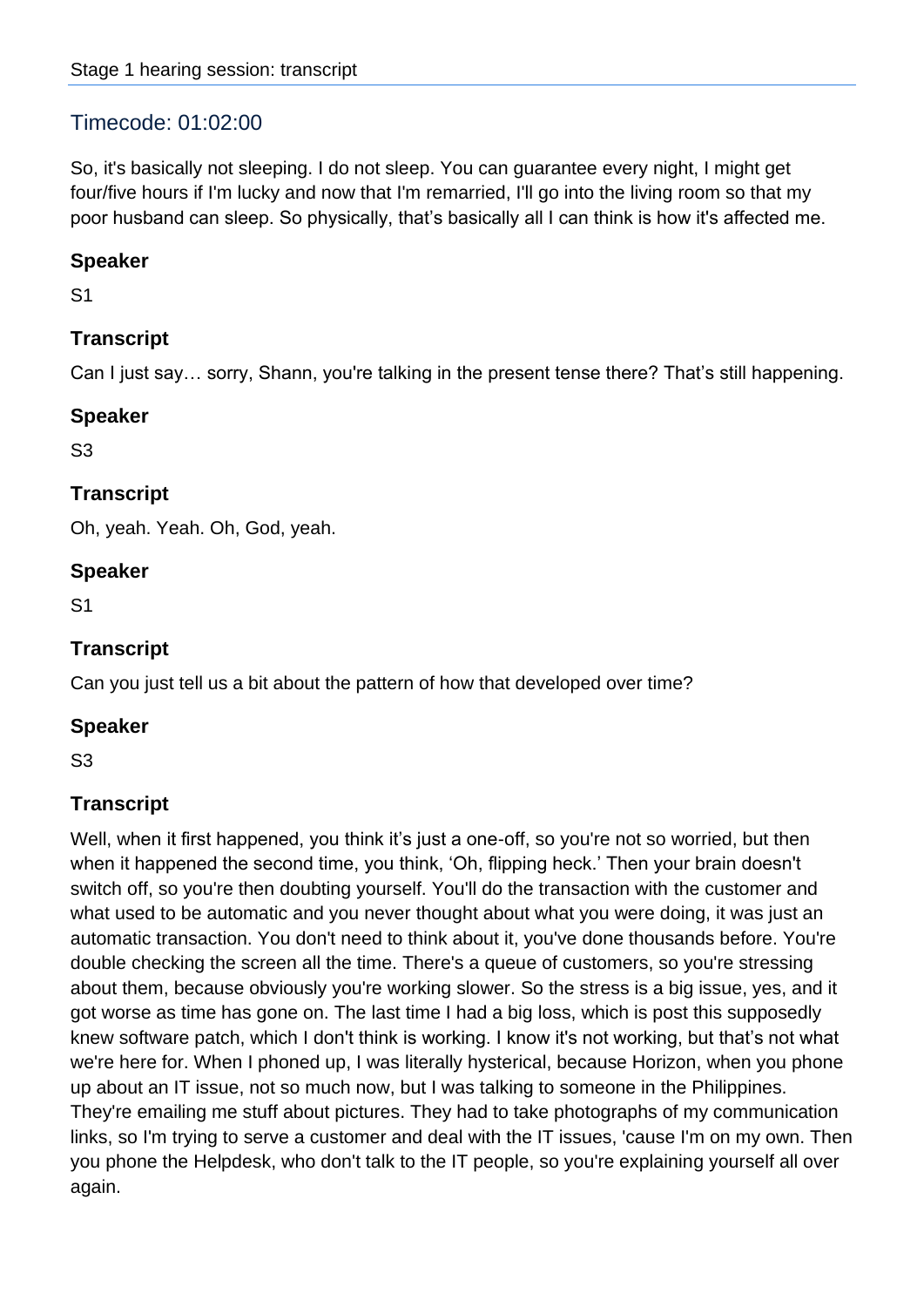## Timecode: 01:04:00

Literally, luckily my husband was here, because I was almost on the floor. I said to the person on the phone, 'That's it. I'm closing. I've had enough of this. You're not getting the money back. I don't care. I'm closing,' but my husband talked me down and he talked to this person and told them that enough was enough. Mentally, well, just talking about it makes… and I know I'm not even as bad as some people. I'm just so angry… well, I can't believe we've been treated like scum. It makes you feel bad and all I kept thinking about, and this is what you said, Peter, what if the people in the village hear about this and think I'm a thief? I'd have to leave where I've lived for 25 years. My daughter has grown up here. The mental anguish is… I can't imagine what the other people have gone through and how more people didn't do harm to themselves, I don't know, because I had got to a point, and mine is a mere smidgeon compared to other people. Luckily, Mark, I got hold of Mark. I joined the CWU. I've always been a member of the CWU, but we never used to be able to join them as a sub-postmaster, but when we were allowed again, my ex-husband is high up in the union and he said, 'Right. Speak to Mark,' and he helped me so much. Because when you phone them, the post office, 'Oh, you're the only… no, no. No-one else has this problem.' Like Peter said, 'No-one else has this problem. It's only you.' I have blue screens constantly. 'No, no. No-one else has that problem,' and as Mark said, it's a communication problem. They don't want to know. Sorry, I've gone off completely what you said. I can't even remember what you asked now.

#### **Speaker**

S1

#### **Transcript**

Well, no. In a sense you haven't, because I was asking about the physical and mental health implications of all that.

#### Timecode: 01:06:00

#### **Speaker**

S3

#### **Transcript**

Yeah. My concentration is shot, and I can't watch… this is really pathetic, but watching films with my daughter, we have to read the synopsis, 'cause if it's gonna make me cry, I'm not allowed to watch it, because I can't stop. But that's how it's affected me.

#### **Speaker**

S1

## **Transcript**

Yeah. Just going back for a moment to talk about your sleep disturbances. How do you reflect on what impact that has on your life, that specific issue? You talked about concentration at work and so on.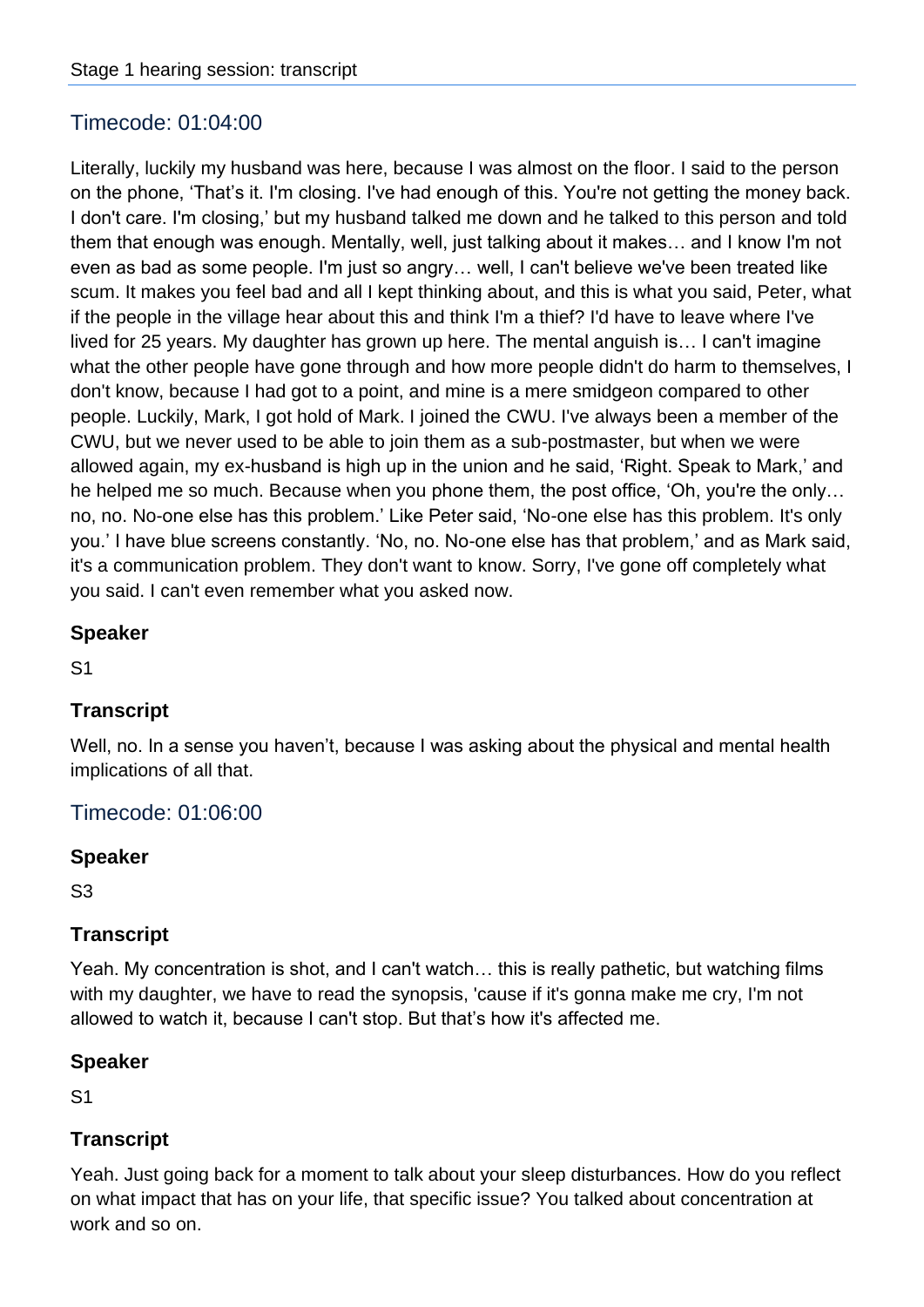S3

## **Transcript**

Concentration level.

#### **Speaker**

S1

## **Transcript**

But I'm just interested in how you reflect on it now you've got a moment to think?

#### **Speaker**

S3

#### **Transcript**

I put on lots of weight, because I'm too tired to exercise. Once I've done my day's work, that's it. I'm shot. I'm 62, which I know is not old, but my weight doesn't help. My feet are killing me. Again, my weight doesn't help, but if I wasn't so tired, I'd be doing more. I get very snappy with my husband and my daughter. I've got my elderly parents live next door, that I have to help look after. It just feels like my whole life is… I don't know. Before COVID, my two holidays a year were the only things that kept me going. COVID now, so you can't have your holidays and I am struggling. The thought of going to work in the post office next week, 'cause the lady who works… I have an employee now. She's covered for me while I've had my broken leg and I've gotta go back to work next week, 'cause I can't afford to pay her for any longer. The thought of it, I'm thinking, 'Oh God. I don't wanna do it,' but I have to.

## Timecode: 01:08:00

#### **Speaker**

S1

## **Transcript**

So health-wise, physically and mentally, how would you describe the person you are now, compared with the person you were before all of this came into your life?

#### **Speaker**

S3

I'm a shadow of myself. I was always the loud one. I've always been classed as bubbly. I can always remember when I worked at the post office proper, one of the managers said, 'Who in the world is that loud woman in the blue dress?' Well, that was me. I'm always chatting. My customers will come to me to help them fill out forms and if someone's died, I'm there for them, but now I struggle. I suppose, yeah, just confidence. My whole confidence is shot to hell. It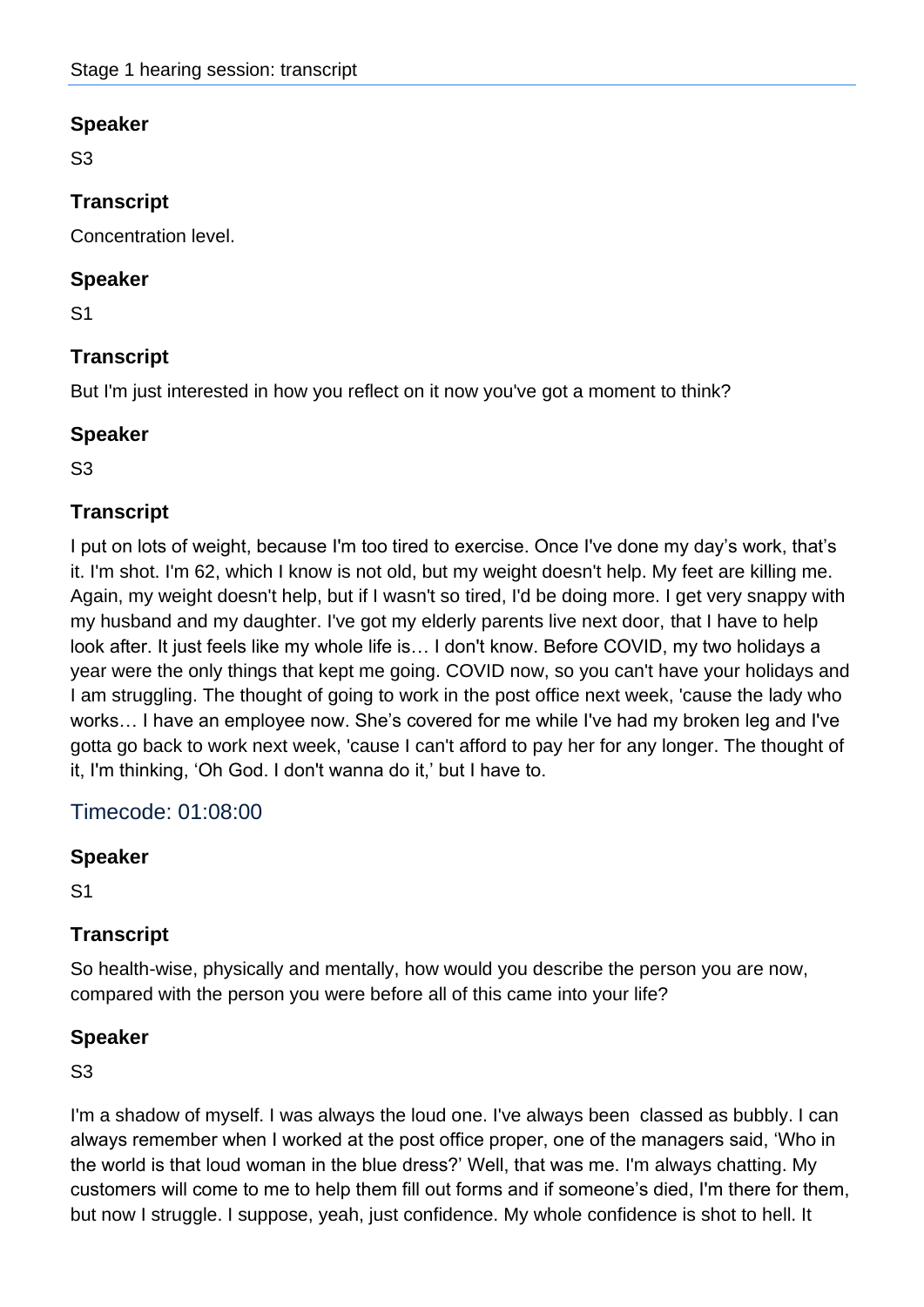shouldn't be, because I know my job. I know what to do. I've done this all my life. And I hate the post office. I hate them and I don't like that feeling. I hate them.

#### **Speaker**

S1

## **Transcript**

I'm gonna move onto Peter, but do feel free to join back in.

#### **Speaker**

S3

## **Transcript**

I'll move the screen now. The sun's coming in behind me.

#### **Speaker**

S1

## **Transcript**

Peter, you've obviously already given us some quite moving thoughts on the health impact for you. I'd be interested to give you the chance to perhaps talk about that a little bit, about what's happened, but also how you feel about what's happened to your health, both physically and mentally, just so that Sir Wyn gets that understanding directly from you. You're on mute at the moment again. Thank you.

## **Speaker**

S6

## **Transcript**

I'm sorry. I felt as though I was over it and beyond it.

## Timecode: 01:10:00

One of my friends has said, 'Surely you've almost settled with them now. You'll be good again,' and most of last year was good. Then, as I say, as I've probably said, in December, I fell apart again for about 48 hours. So I don't know when any attack is gonna come from, or what's gonna cause it, or anything, at any time. So now I'm scared, looking over my shoulder [audio breaks up 01:10:26] fear of something that I shouldn't be scared of anymore really, because now it's all been exposed. I knew all along that I wasn't wrong, but obviously, you still feel guilty, because of the scenario that you've been kept in. The last time I worked in the post office here in Wallasey, a customer who went to take something off a shelf and I asked them nicely to pay for it first, lost his rag with me and called me all kind of thieves and swore at me and then said, 'Oh, I know all about you. You've been in the newspapers. You're a lying little thief and then a lying dishonest that,' and the words he used were pretty vile. So I got abuse off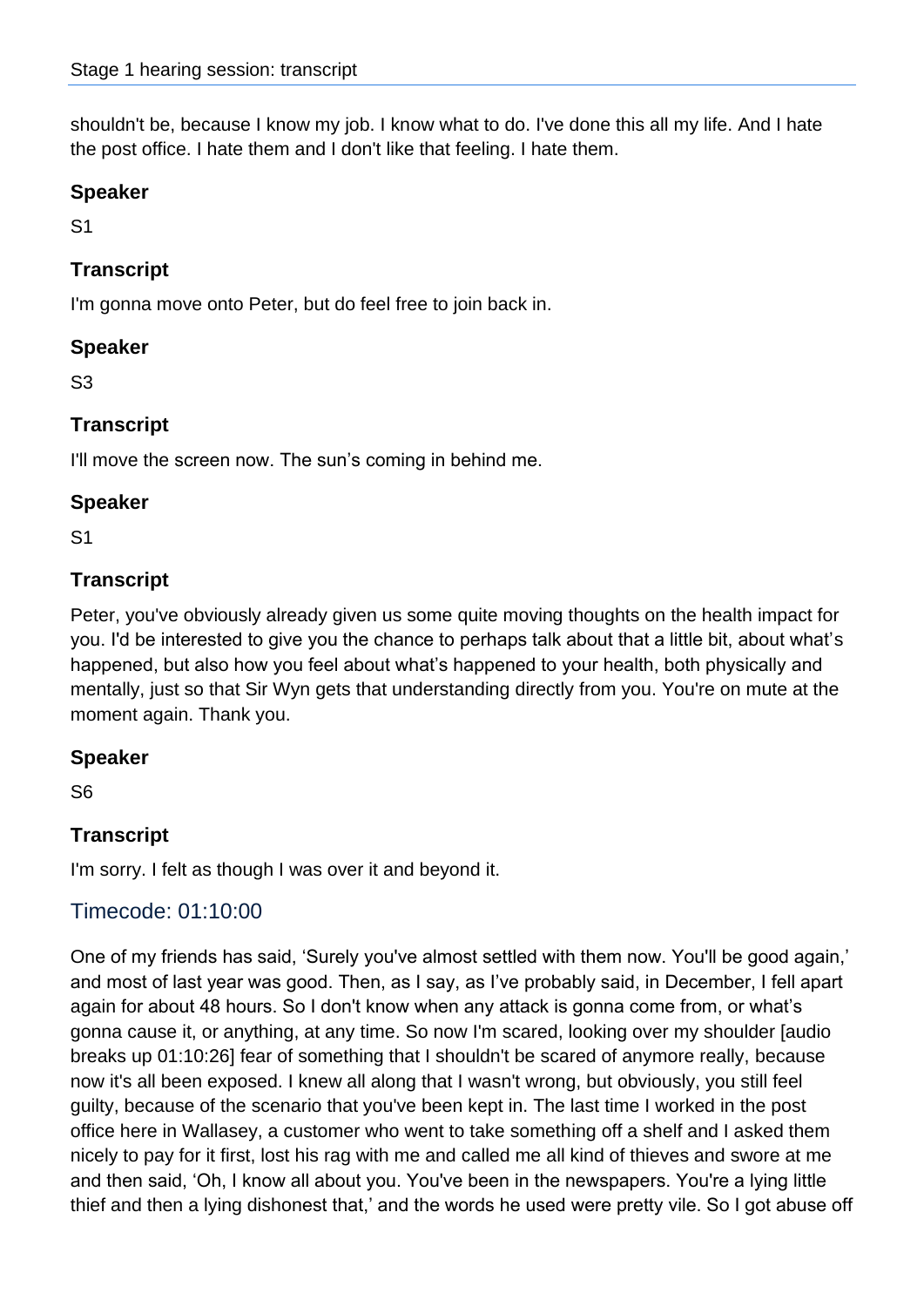the public, even though I've done nothing wrong and that was not even in the branch that had the problems. That was in the other branch that had had no problems. So it's all mashed in together. You feel like you want to hit out, but again, it's not his fault either. He just wasn't a nice person.

## **Speaker**

S1

## **Transcript**

Can I just ask you, you mentioned earlier on about the PTSD diagnosis and you gave the impression of that being almost a relief to get the diagnosis? Do you want to just tell us a little bit about that, about your feelings around that?

## Timecode: 01:12:00

## **Speaker**

S6

It's not really the diagnosis, but telling my children about it. Being able to just give them a link, rather than sit them down, which I wasn't in a state to be able to do. I just felt a weight off now they've said that they read it. I don't have a lot of time with my kids.

## **Speaker**

S1

## **Transcript**

Sorry. Could you just repeat that, sorry? I didn't quite catch that.

#### **Speaker**

S6

## **Transcript**

I said I don't really have any quality time with my children. We don't see each other very much, we live in the same house. I lock myself away. Most days.

#### **Speaker**

S1

## **Transcript**

In terms of your physical health, the impact on your physical health, would you like to give Sir Wyn a picture of how that has changed over time because of Horizon, or during that period?

## **Speaker**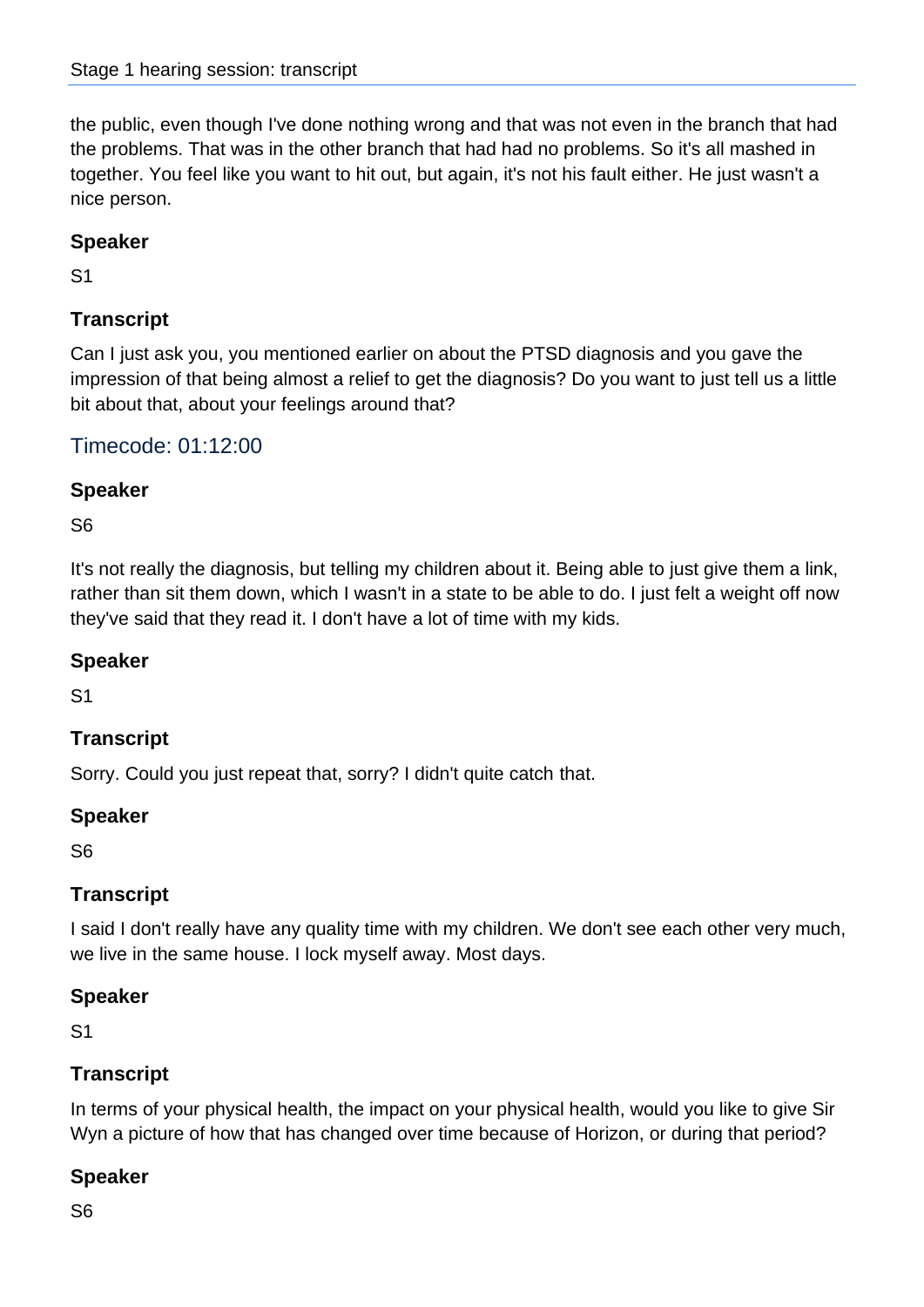Well, last year I lost about 10kg, or a stone and a half, something like that, just 'cause my eating was all over the place. I've started putting it back on now, because I've started eating at the wrong times of day. I don't sleep properly. I go to bed one o'clock, two o´clock in the morning. I get up at seven, seven or eight, to sort the kids out for school. Remotely give them breakfast and don't see them again. I hate it. Absolutely hate it.

## **Speaker**

S1

## **Transcript**

Yeah. I'll come back to you in a moment, Peter. I'll just have a word with Mark. So, Mark, you're obviously hearing these statements from your colleagues, if you want to call them that.

## Timecode: 01:14:00

What's your view on the health implications of what's happened?

#### **Speaker**

S5

#### **Transcript**

Well, obviously I've experienced a lot of things. My defence mechanism is to try and detach myself from the emotions of everything that I've witnessed, because I don't know that I'd be able to cope if I allowed myself to get too close. It's just the way I make my mind work. I've been in interviews where people have had to be taken off to hospital, 'cause they've collapsed. One with a suspected heart attack. The other, he was so distraught, his bladder stopped working and he couldn't pass urine. I don't know why he collapsed. I don't know enough about medical knowledge to know, but that was what was diagnosed, was that he was in such a state of stress, it stopped his bladder from functioning. I've had people break down, grown men, completely break down emotionally and psychologically. I know people are still suffering to this day and I recognise the symptoms of some of the things that I saw at the time and what I'm seeing now as PTSD. A lot of my customers, who are soldiers, since I've been here, they've been through the Falklands War, two Gulf wars and various campaigns that don't make the headlines, and some people are affected badly by the experiences they encountered. The military now are on top of this syndrome, PTSD, and they've got different treatments for people to go and turn to, but I'm very concerned that there are postmasters who've been damaged in this psychological way.

## Timecode: 01:16:00

A lot of this is caused because people haven't had closure yet, and until we can find a way, and that might be above all of our pay grades, but until we can find a way of getting closure for people, I think we're gonna suffer the mental consequences of people's mental health for quite a number of years. I'm not trained to handle someone that's suffering mental anguish. It's not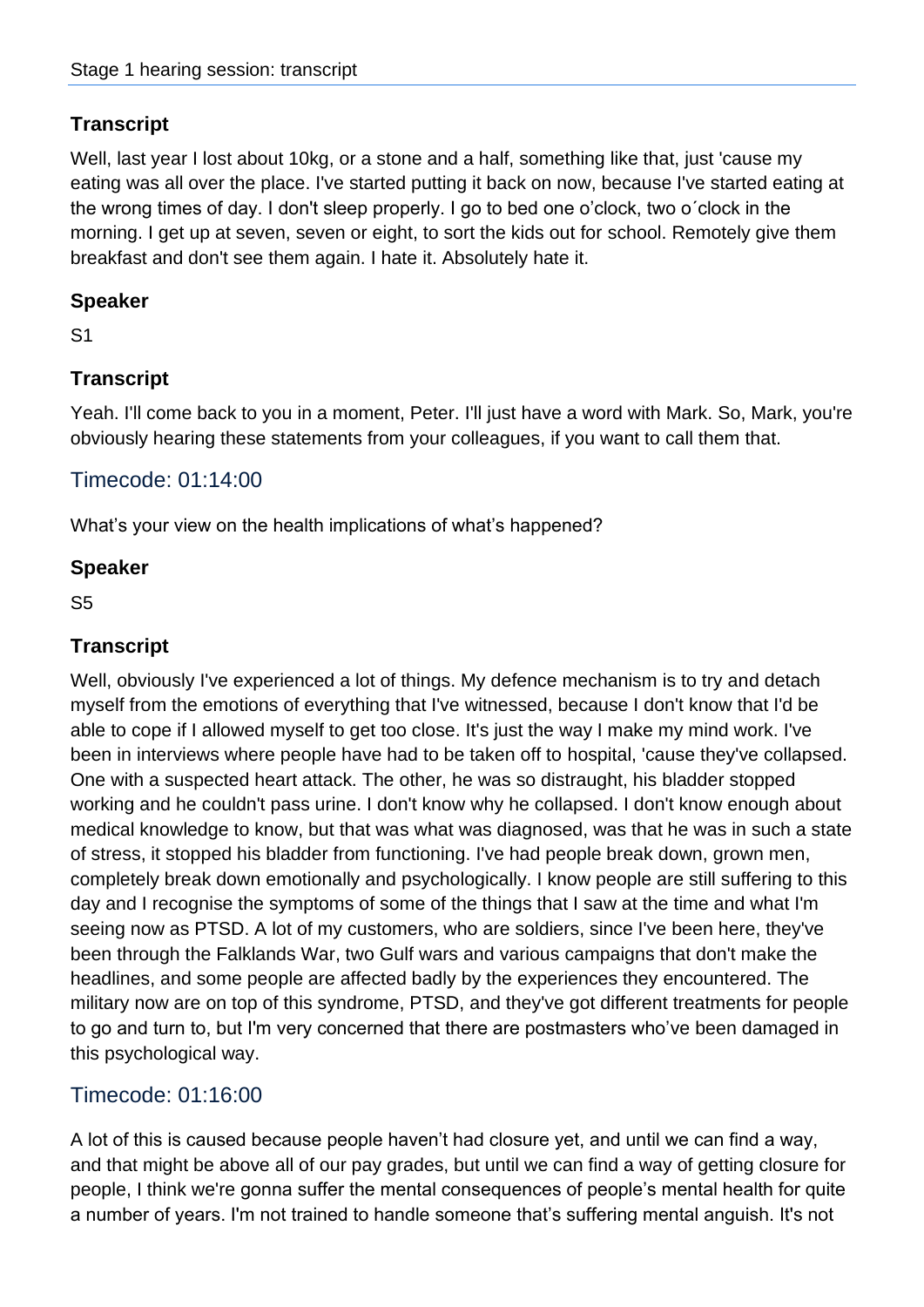what I'm trained to do and I've been left having to try and deal with it the best I can, and the only way I could deal with it, was to be become emotionally detached from it. They must've thought I was a hard sod. They really must've thought I was not interested in their problems, but it's the only way I could help them through what they were going through and try and get them some sort of resolution, and that's how I continue to this day, but I don't like to sit back and dwell on it, because I'd probably stop doing what I do.

#### **Speaker**

S1

## **Transcript**

Yeah. No, I understand. So thinking about all the things that you've seen when you've been supporting and observing other people, I wonder, do you see a moment, particular trigger points which have hurt more, or hit people's emotional welfare more than others?

#### Timecode: 01:18:00

#### **Speaker**

S5

## **Transcript**

It's this word 'shame.' A postmaster probably feels shame more than other people. Some people can do bad things, or be accused of doing bad things, they don't seem to display the reactions that I see in postmasters.

## Timecode: 01:18:00

Apart from the financial worries that will just complicate the problem, I think it's this sense of burning injustice that they've been accused of doing something they know themselves they haven't done. How do you handle that? You're powerless. Utterly powerless and I know that feeling, 'cause I have felt on so many occasions utterly powerless to do something for the person I'm trying to help. So I think that's where it all starts and then it's corrosive, that sort of feeling and it just will never go away until you can find a way of getting the right help you need to get out of it. We have lost people through people taking their own lives. Maybe people have died an early death through stress and never being able to relieve themselves of it, but it's just a miracle that we haven't had more people, I don't know, be committed into mental institutions, or take their own life. The things that have happened to people, you would say, looking at the numbers, you'd think, 'Well, surely there would be more casualties than this and I don't know why there hasn't been. Maybe people are still out there bottling it up it, I suppose. Maybe that's how they live their lives.

## **Speaker**

S1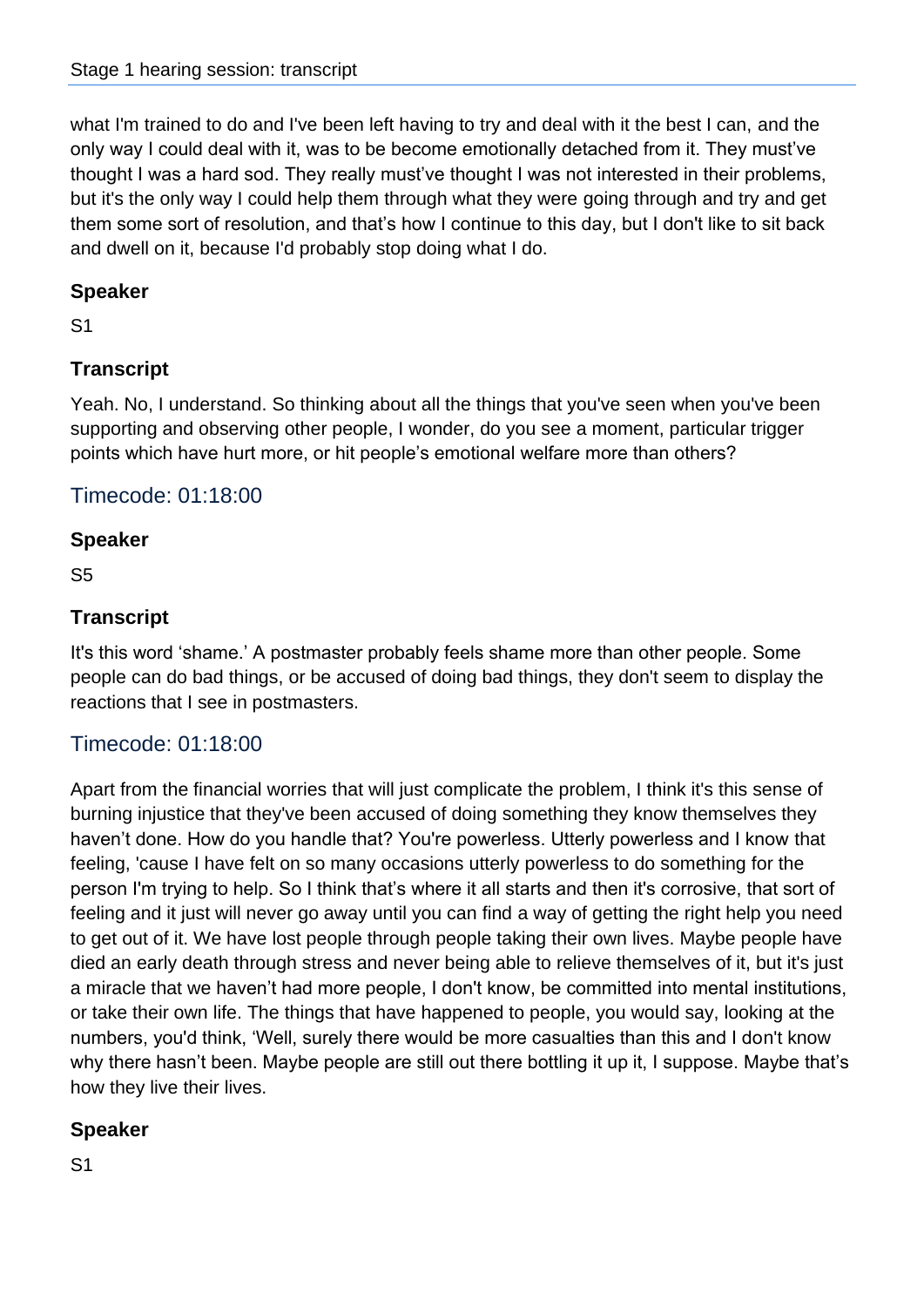Yeah. Thank you. Peter, if I could just come back to you for a moment, if that's okay. Mark's talking there about the sense of shame and so on. I wonder, going back to my question, looking back on your story, do you have any moments you could describe to Sir Wyn that really triggered a response from you physically and mentally?

Timecode: 01:20:00

#### **Speaker**

S6

#### **Transcript**

Well, I don't think anything until during my suspension, which was at the end of 2018, by which time I was already in quite regular communication with Mark. I received a letter from a legal firm in Birmingham, DAC Beachcroft, titled 'Post Office Limited versus Peter James Murray.' So immediately of course, I contacted Mark and he said, 'Well, you haven't even had your review meeting yet, so how can they be [audio breaks up 01:20:31]. I should also add that this was at the same time as Fraser's case was going on in court. So despite in the press recently saying that they've stopped suing people as of about 2017 or something like that, it was still going on not very long ago. There's still a suspension round the corner from me here now. It's still going on. It happens to be a man who doesn't know, or isn't a member of the CWU. There's a difference. I got help. Other people didn't. So that letter was what broke me and Mark helped me get past it and through the next phases. But that letter just made me feel like a convict basically.

#### **Speaker**

S1

## **Transcript**

Yeah. Could I ask the same question to you that I asked to Shann about how would you describe the person you are now, compared with the person you were before you came into all this?

#### **Speaker**

S3

#### **Transcript**

Mmm.

#### **Speaker**

S1

## **Transcript**

Sorry, to ask Peter that. Sorry.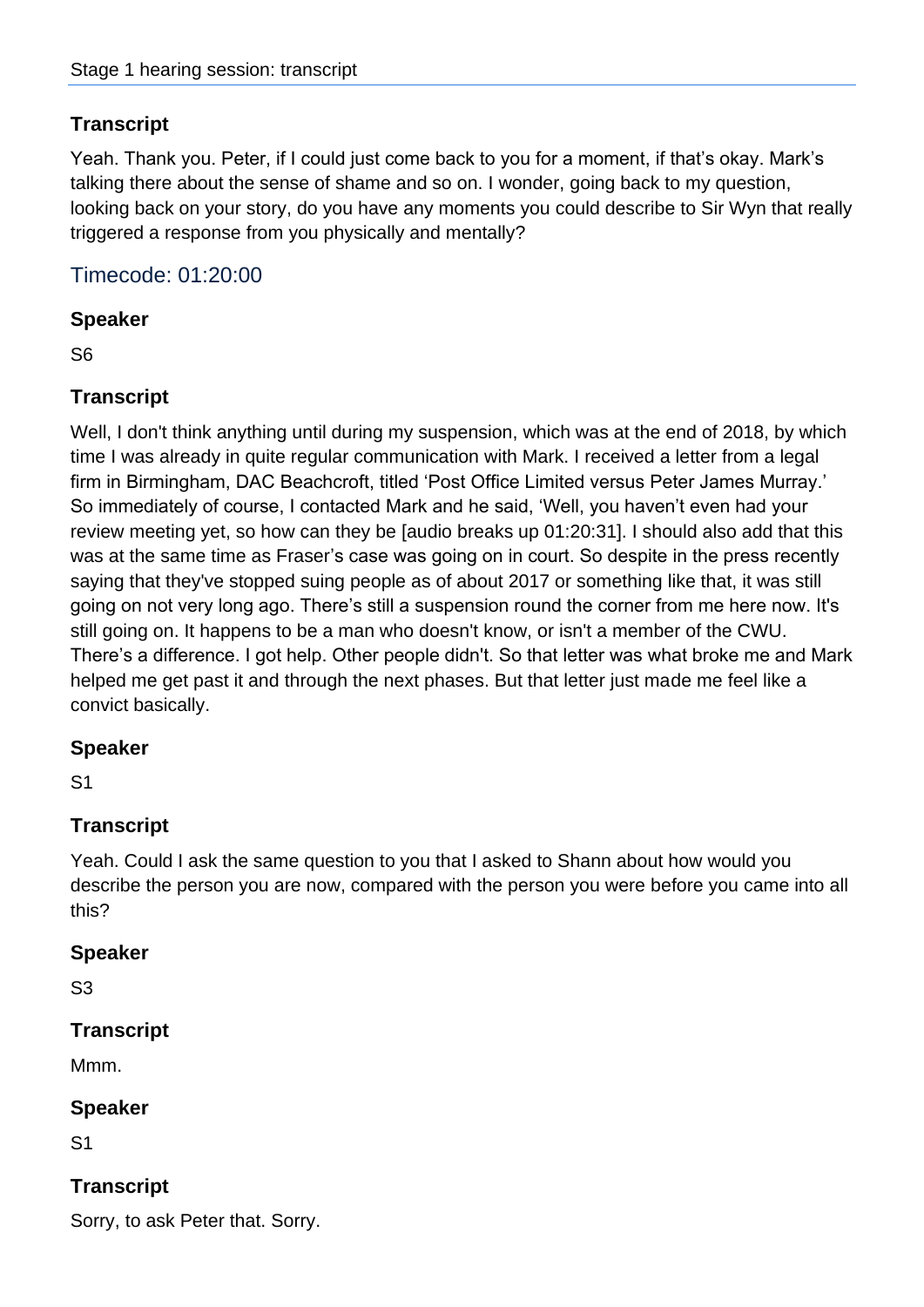S3

## **Transcript**

I was gonna say. I think I've answered that one.

#### **Speaker**

S1

## **Transcript**

Yeah. No, Peter. The person you are now, compared with the person you were then.

#### **Speaker**

S6

#### **Transcript**

Well, that's difficult again, because I'm determined to beat this, so in some ways I feel stronger now I'm coming to the end of it, but that's just it.

## Timecode: 01:22:00

I reached the 23rd of December, two days short of a year since my last breakdown and then I had one, so that got me to think. Because I thought I was good again and really I wasn't. But then, two days after that, I was good again, so I'm not in control of that in that respect. In general, I do feel better, 'cause I think I've got it all out there. I can't say I'm a broken man because of it, because I'm not gonna let it beat me, but on days where I'm doing so well, at any time I can just suddenly have anxiety or whatever.

#### **Speaker**

S1

## **Transcript**

Yeah. No, I understand. Thank you.

#### **Speaker**

S6

## **Transcript**

That's not in my control.

## **Speaker**

S1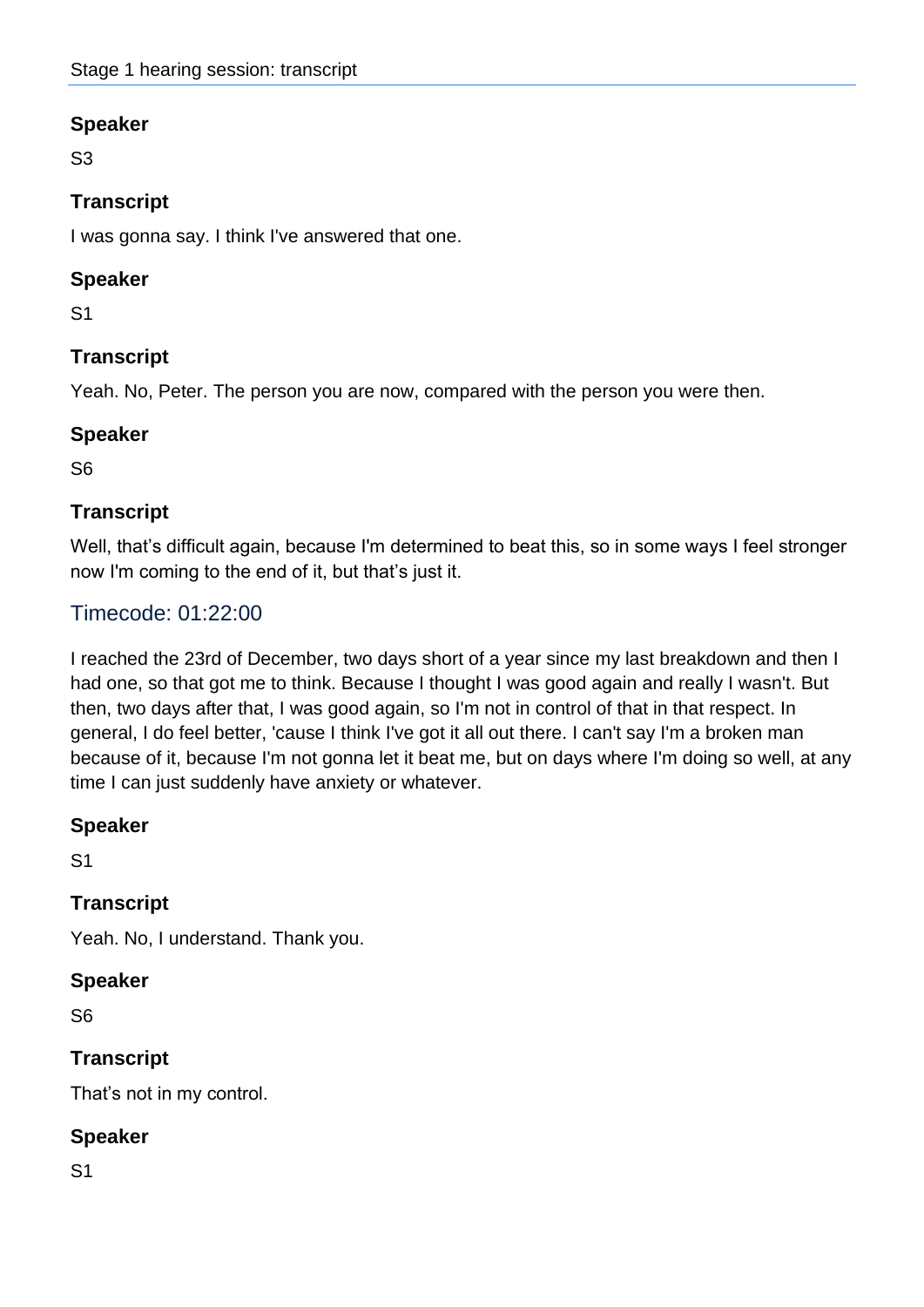Okay. Thank you, Peter. So, Shann, before we move on, are there any other final statements around the health, physical and mental, that you'd like Sir Wyn to hear?

Timecode: 01:24:00

#### **Speaker**

S3

## **Transcript**

Only that, as Peter said, it's still going on. I've been keeping a record since the 12th of September, 2019, where I'm still having big losses. I can see now, having spoken to Mark, why I'm getting them, because I have these constant blue screens. In fact, two weeks ago, my colleague had a blue screen. Luckily, the customer, after the blue screen, the customer was honest, because a £100 deposit was being made. A blue screen happened. It failed. She did it again and it went through. Twenty minutes later, before… she had no other customers. So 20 minutes later, another customer came in to do a deposit for 356. She put that through. We had a blue screen, but it cleared itself, so she didn't have to do it again, it went through.

## Timecode: 01:24:00

Luckily, that customer, when they got home, checked their balance and the £100 from the original deposit had also gone into her accounts. So, if she hadn't come back, I would be £100 short. I now know that I would've been £100 short, but I was £800 short that week, or that month. Now it's worse than it was before, because it's supposed to be better, but it's not, if that makes sense to you.

#### **Speaker**

S1

## **Transcript**

The system. You mean the system is worse?

Timecode: 01:26:00

#### **Speaker**

S3

#### **Transcript**

Yes. We're told that, I don't know, was it 2018 was the date where they introduced the new software patch, or whatever it's called, so it's all better. Well, it's not all better. It's worse for me. I'm having more losses now than I did before. The first time I phoned up after 2018, because I had a loss, I was shocked, 'cause I was expecting them to say to me, 'Oh, we'll take £300 out your wages.' But they said, 'Oh, well, we´ll investigate this,' and I said to the person, 'Sorry?' I said, 'You never used to do that before.' 'Oh, well, we're a new department.' So in that respect,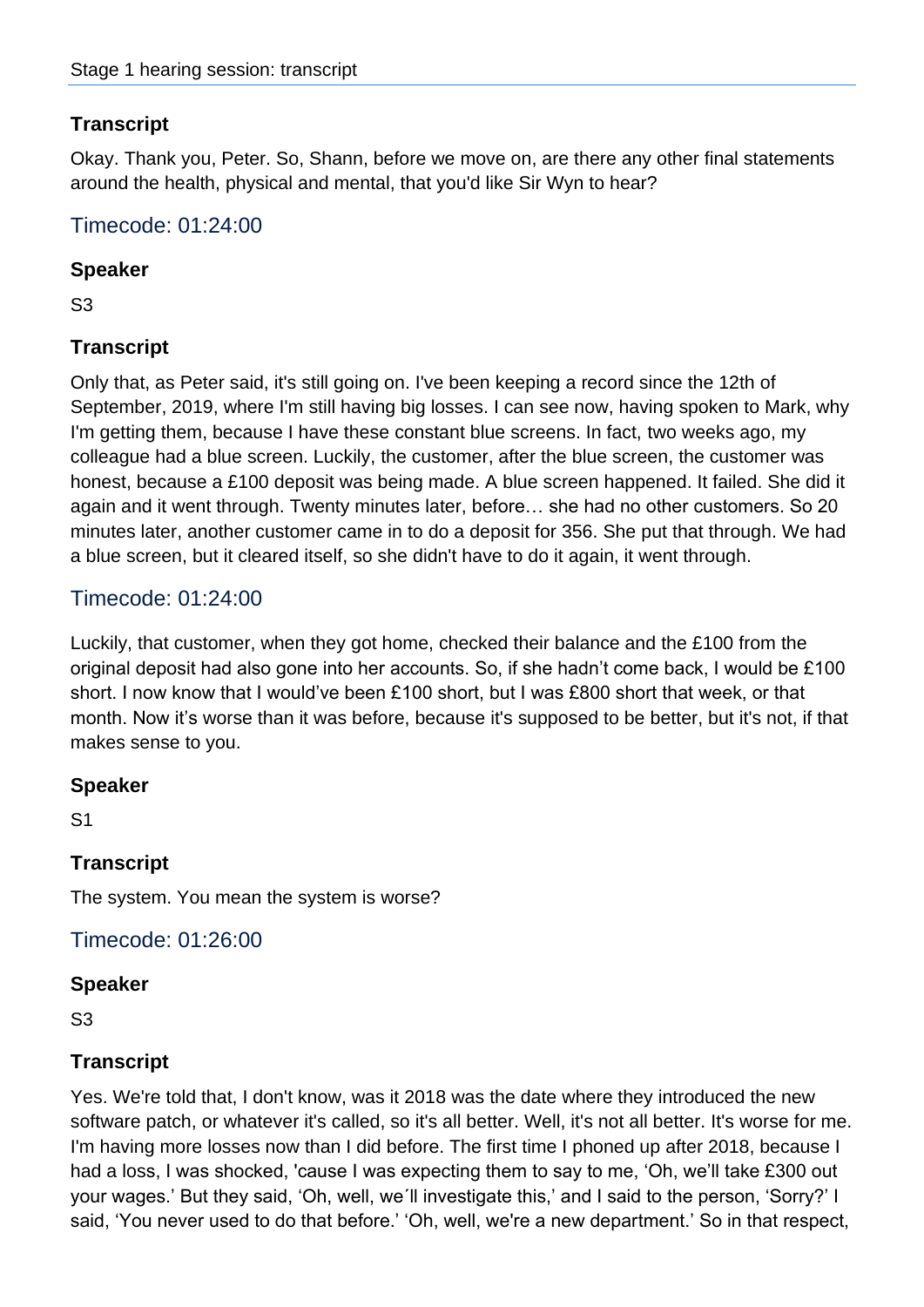yes, it's better, but I still have four losses hanging over my head, because no-one knows what's happened, and it's not better. It's not better. Like Peter, I'm not gonna let them beat me. When I'm having a bad moment, I'm closing. 'That's it. You're not having any more of my money. I'm closing,' but I can't do that, because this is my home. But, Sir Wyn, it's not better and I can't be the only one who's still struggling. It's not better. They haven't fixed it, they're just dealing with us better.

# Timecode: 01:26:00

That's the only thing now. I have an area manager. Never had one for years. I've had two audits in 20 years of service in this post office. Two. Two audits. That can't be right. It's not better. It's still bad. They're dealing with us better. And I won't be broken either, Peter. Good on you, boy. Some days I feel like they have beaten me, but I'm too stubborn for that.

### **Speaker**

S1

## **Transcript**

Sir Wyn, I wonder, do you have any questions you'd like to, or comments you'd like to make on the health part?

### **Speaker**

S2

## **Transcript**

No, I'm happy with what I've heard so far, thank you very much.

### **Speaker**

S1

## **Transcript**

Right. Okay. Thank you. Before we move on, can I ask the three of you, would you like to have a little break now, or are you happy to carry on through and have a break… ?

### **Speaker**

S3

## **Transcript**

I'm fine, but I'll go with what everyone else wants.

### **Speaker**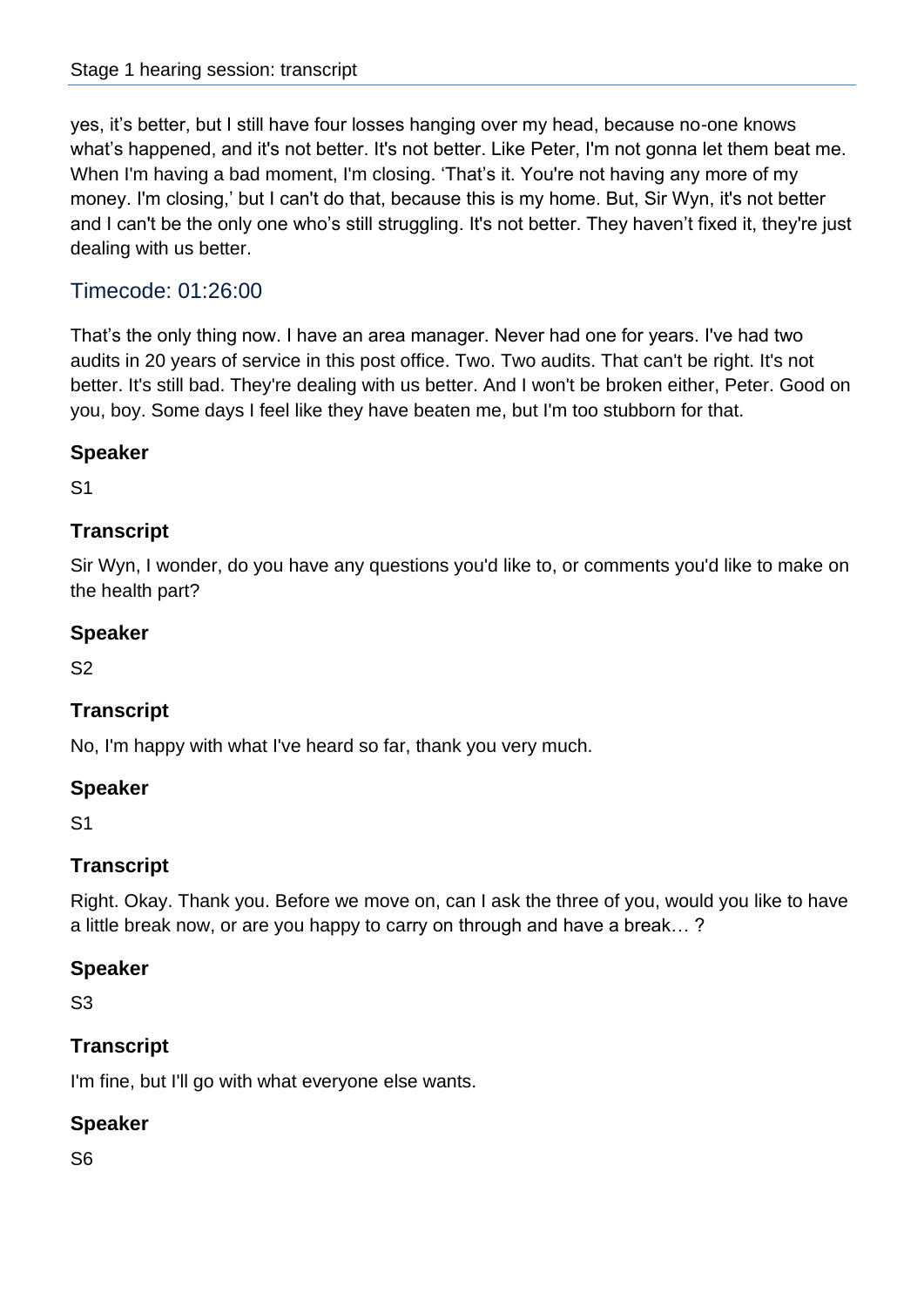I'm fine.

## **Speaker**

S1

# **Transcript**

Okay. Let's keep going. Raise your hand if you feel you have to. Right. Thank you. So, I think perhaps the place to go next is something that you've touched on, which is around the way people view you. So we called this in our little thing 'community status,' but really that's a way of saying 'the way people view you as people. The way the world sees you.' Could you tell me, any of the three of you, just tell me some of the stories around that then, 'cause you've touched on it?

## **Speaker**

S3

## **Transcript**

Shall I go first? Oh, you go first then Peter.

## **Speaker**

S6

# **Transcript**

Right. Okay. Just a bit of a background to this. My classroom training, when I first started, they did bring in a security manager, who I have met a couple of times since.

# Timecode: 01:28:00

So, at the end of 2012, this security manager came into the classroom and was introduced by the trainer-auditor as security. He basically gave a bit of a speech to say, 'Whatever you do, don't do false accounting. Whatever you do, don't borrow company money to buy from the wholesaler.' Just six of us in the classroom, all brand new and just, 'Well, of course we wouldn't do that. Of course, we wouldn't do that.' 'If you don't do that, you'll be fine.' I thought nothing of that until the same guy rang me about last June. So, I hadn't worked… it was months since I'd worked in the post office. He rang me last June. His name came up on my phone. He actually rang me about an issue in my branch, which I haven't been running since before Christmas a year ago. The post office had put a temporary operator in there for me. So, he rang about that and I said, 'Well, while I've got you on the phone, why on earth are your colleagues telling me not to trust my staff? People with 30-odd years of counter experience,' and he just dismissed it as if it was a bit of a giggle, like he was untouchable, and I said, 'Well, you're the head of security of post office.' And he said, 'If I was the head of security, I would get paid a lot more than I do [unintelligible 01:29:30].' I've got his card and it says, 'Post Office Security Manager.' So that was him then and him now, but also, it gives me the feeling that auditors, in my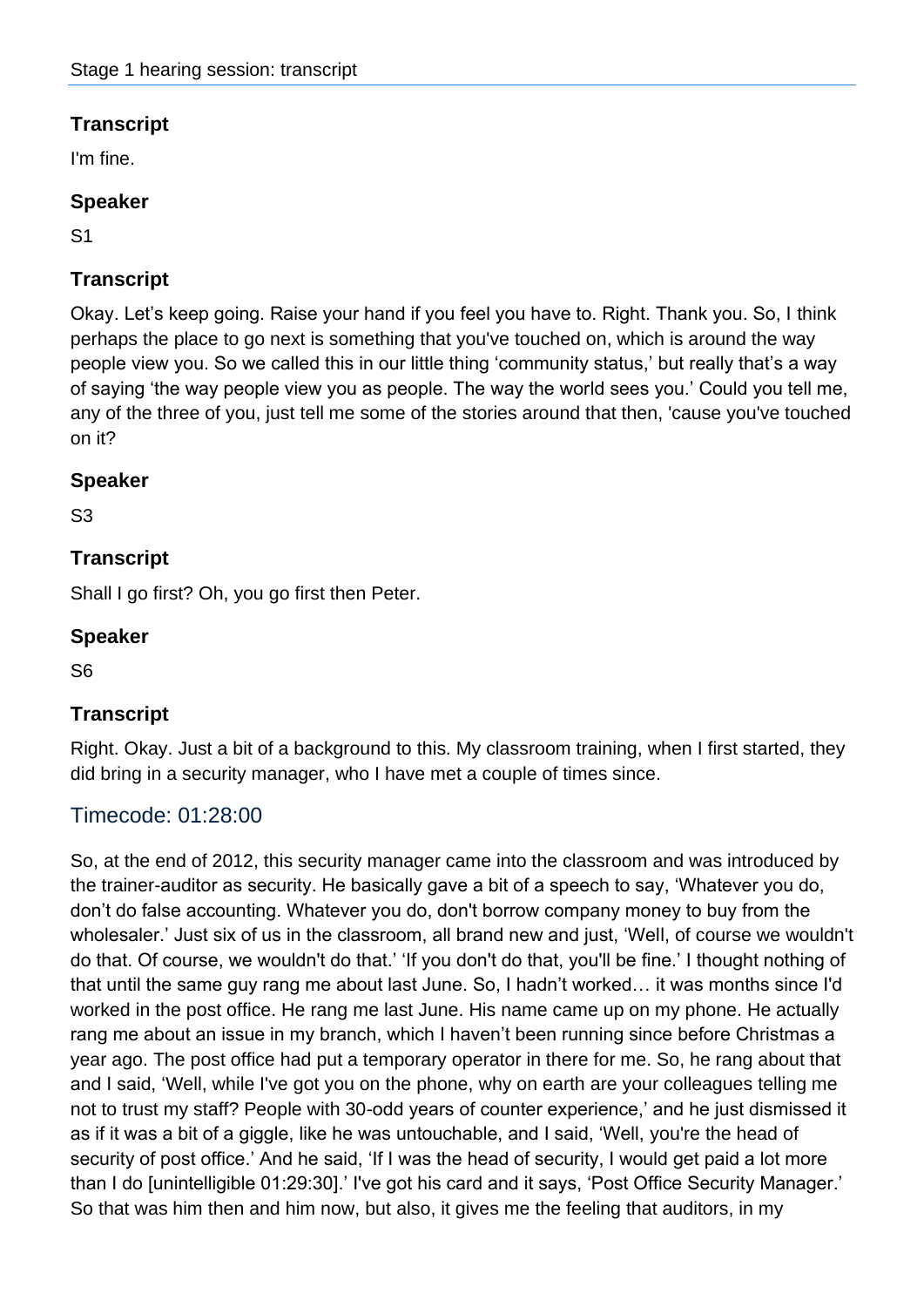experience, that have dealt with me, have looked down on me like something off the bottom of their shoe in their dealings with me. Over and over again.

### Timecode: 01:30:00

#### **Speaker**

S1

### **Transcript**

Can I just ask, is it possible to separate the way that you feel that the people within the organisation, or other organisations felt about you? But also, the way that the people you deal with, your customers, your suppliers. Tell me a bit about the second type of thing.

### **Speaker**

S6

### **Transcript**

In Hope Farm Road, where I didn't find out till after I'd bought it that the previous postmaster had killed himself over the same issues, some of the customers there were really rude. Most were fine. Most were fine and okay, but some were very rude and now I see feedback on Google, saying that I'm very rude, that I was rude and the new guys are good, which was the same things they told me when I was new about my predecessor, who God rest his soul, is now no longer with us. So, the public obviously don't know that he was going through all the same things that I went through, and so a lot of their reaction is, 'Well, he's just a shorttempered, grumpy person who doesn't know how to run a shop.' When in actual fact, they don't know that you've got tens of thousands of pounds of debt over your head that you're not responsible for and nobody to talk to about it. So, yeah. I've had some rather nasty abuse in Hope Farm Road from customers. One of my last absences before my suspension was I went on a business trip to Asia. A friend of mine covered for me for a couple of days and I was chatting online and he laughed and said, 'Oh, some of the customers had some pretty choice things to say about you,' by which stage I was like…

## Timecode: 01:32:00

'Well, yeah, I'm sure they did. I bet it's the same people who had choice things to say about my predecessor to me,' as if they thought they were being funny. Now, I just don't want to go even to that part of the country again, even though it's only 15 miles away.

#### **Speaker**

S1

## **Transcript**

Right. Okay. Thank you.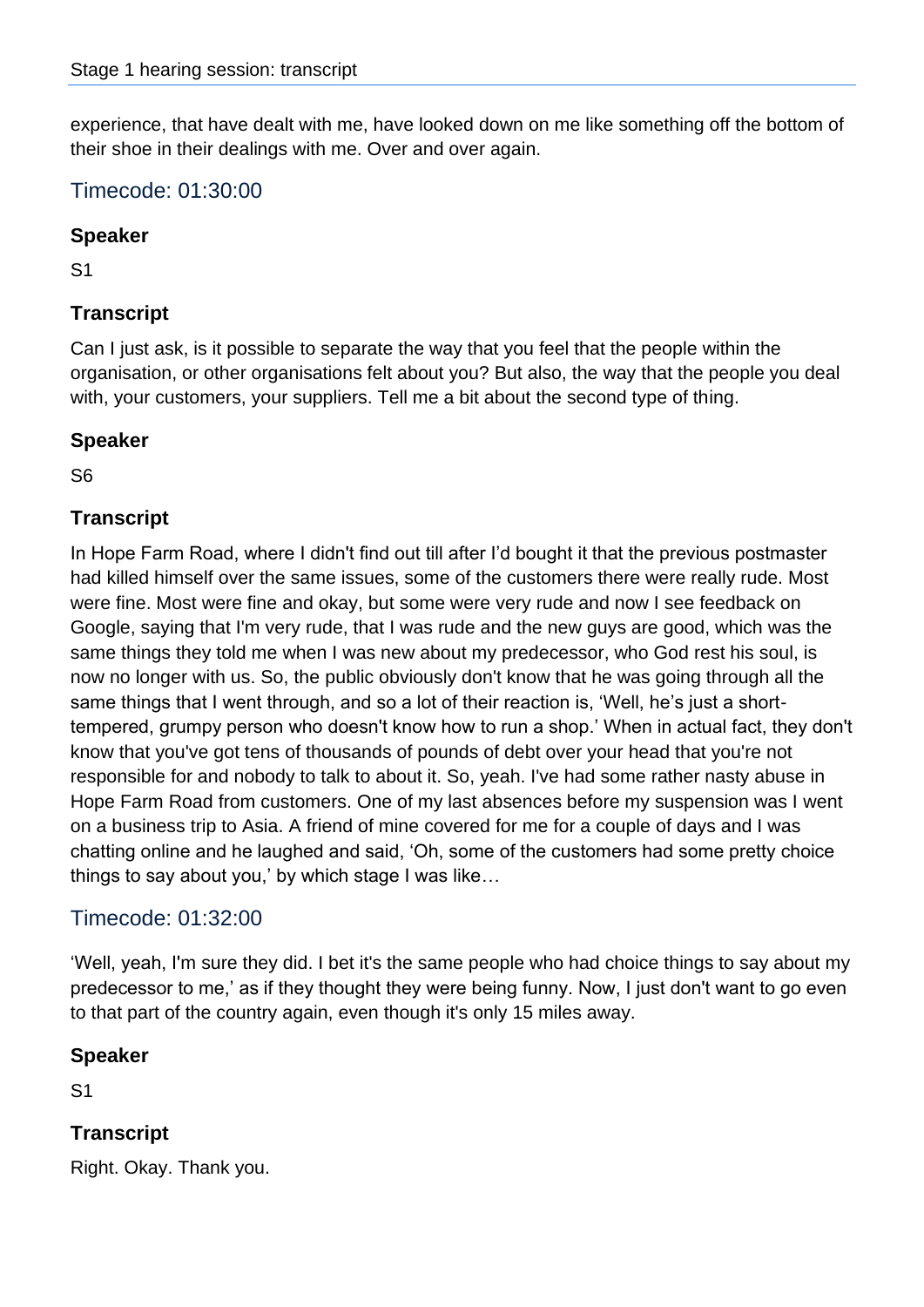S6

## **Transcript**

Even though it's still got my name on the door at the moment.

### **Speaker**

S1

# **Transcript**

Yeah, yeah. Right. Thank you, Peter. So, Shann, you described the community that you live in and so on, but I wonder, how do you see this issue about the reputation effect that this might've had?

## **Speaker**

S3

## **Transcript**

I'm very lucky. This is a village. We're a biggish village. We have two pubs, a shop and myself. They jokingly call me the 'pillar of the community,' even when I've got a little bit tipsy in the pub. I'm still the pillar of the community. I don't want to blow my own trumpet, but I'm bloody good at what I do and my customers, on the whole, think a lot of me. I had an issue last year, where I got caught by an Eastern European sleight of hand person. You have to Google it on YouTube. Until you see how clever they are, you do not realise how much money you could lose without even seeing anything. Anyway, one of my customers put a GoFundMe page on Facebook and the village raised every single penny as I obviously had to pay that back. That wasn't the post office's fault. That was my fault being caught out. But my village paid every penny of that back for me. I didn't have to put my hand in my pockets. So, the thought of losing that respect by something that's not my fault, I don't know how I would deal with it.

# Timecode: 01:34:00

At the moment, I am highly thought of and I appreciate that and I've worked hard for that, but the thought that I could lose that by something that some twat in the post office, and I've worked for these people, so I know what they're like, without any evidence, that fills me with… I don't know if I would've coped. I could understand how someone could take their own life, because your reputation, at the end of the day, that's all you've got, and if someone takes that away from you and there's nowhere to go to get it back, I don't know how you deal with that. So that does scare me. At the moment, I'm fine. My customers think highly of me. Yeah, that would be a big deal for me. That would be a huge deal for me and I don't think I could cope, but at the moment, we're fine.

# **Speaker**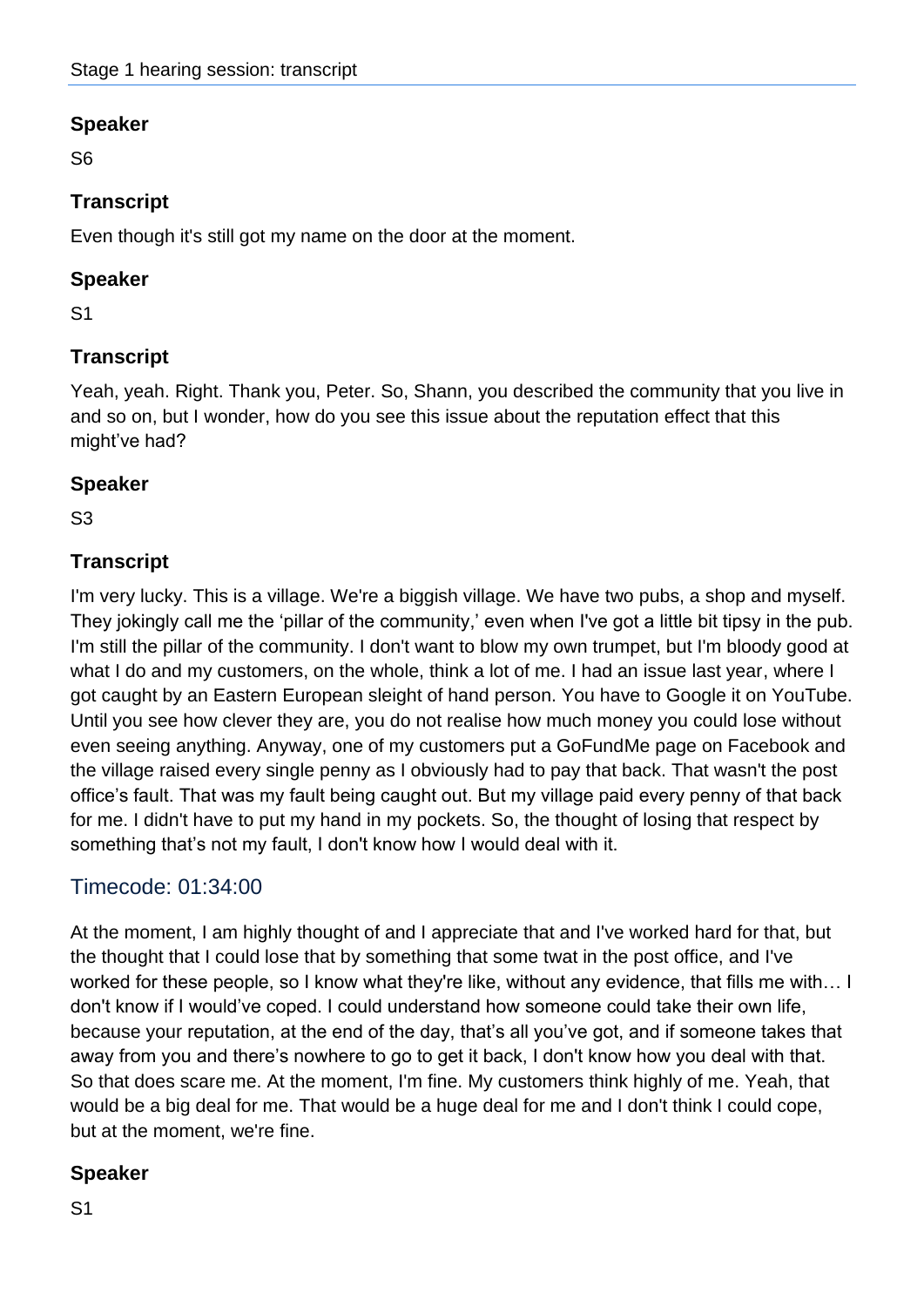No. Thank you, Shann. Mark, what's your perspective on this, both you as a person and as a representative?

### **Speaker**

S5

## **Transcript**

Well, obviously, it's true what Shann says. A postmaster is the pillar of their community. You're a marked person. Even if you're lucky enough to reach the end of your career and retire and stay living in that community, you'll always be known for what you did in your service to the community. So, if you do get embroiled in any controversy, or scandal, it hurts really hard and the gossips will talk about it for decades afterwards. You'll always be known as… 'Well, of course, you're the person that was stealing post office money.' It gets too bad for a lot of people and they've just left their community. If they lost their job as a postmaster, they wouldn't be able to tolerate living in that village, or that small town, but they would move. I think that is what most people did do. They moved communities to try and put that part of their life behind them.

### Timecode: 01:36:00

So, that's the anecdotal evidence I've got from following up on people I've helped, just to find that they've moved away. But it hits hard, I find, disproportionately, on postmasters who are part of the Asian community, 'cause their community isn't just necessarily limited to the village they serve, or the town they serve, they network across the country and the word goes national in some cases. So I think they feel the gossipmongers more than any other ethnic group of postmaster.

### **Speaker**

S1

### **Transcript**

Did you say they fear it more? Sorry, did you say?

### **Speaker**

S5

### **Transcript**

And the gossiping's bigger and wider, yeah. The shame is felt deeper. It's something that you just don't do in that society and you may never lose the stigma. It's the stigma that really wounds a postmaster the deepest, so it takes me back to that word 'shame' again. But fortunately, when it comes to my representational role, I've no idea what people think of me and the things I do.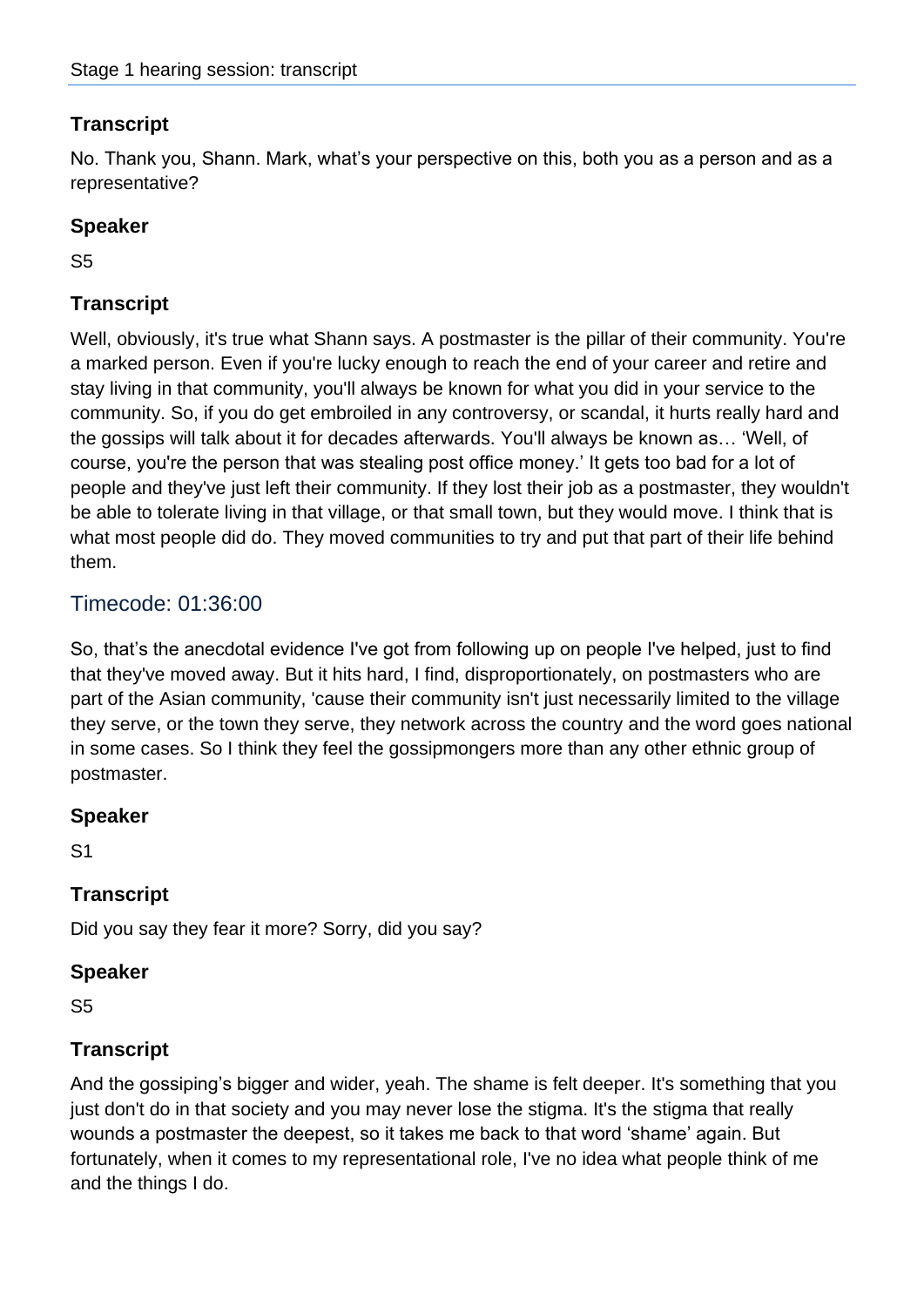S1

## **Transcript**

This theme of the postmaster being a particular role within his/her community. I wonder, could you sum up for Sir Wyn why [unintelligible 01:37:23] really. Why this is different for the subpostmaster than, say, the dentist, or the butcher? What's the key difference there?

#### **Speaker**

S5

## **Transcript**

It's the help you give customers. It's not just selling stamps and stamping a pension book and doing banking and all that sort of stuff. You get involved in these people's lives. They come to you and tell you things they wouldn't tell their own priest. You're just regarded as someone who is trustworthy, who's experienced.

## Timecode: 01:38:00

You're expected to know anything and everything. You're expected to know the detailed timetable of the train service. They'll come in and random question, 'What times the next train to Waterloo?' 'I don't know, but I'll go and find out.' It's having that sort of relationship. They feel they can come in and ask you those sort of questions. You do get to know a lot of people, so if they want local information, they'll come to you for it. Quite often, people grow up with you. I serve guys that come in here, young soldiers, and the next thing I know, I look round and they're walking back in the office and they're a colonel, but they never left the area and they've grown up in front of you. The same with young children. You start a savings bank account with them and they're still doing transactions with you when they're pensioners themselves. So you are part of the DNA of that community, so to lose the trust of that community is a mega serious thing to happen to a postmaster.

### **Speaker**

S1

### **Transcript**

Peter, what's your view on this issue of why the postmaster role is so important and there's so much perhaps at stake in the reputation then? You're on mute again, sorry.

### **Speaker**

S6

### **Transcript**

I think exactly what Mark says. Years and years of being the pillar of the community. In recent years, it's less so as the services supplied have been reduced, but it's not less so in the minds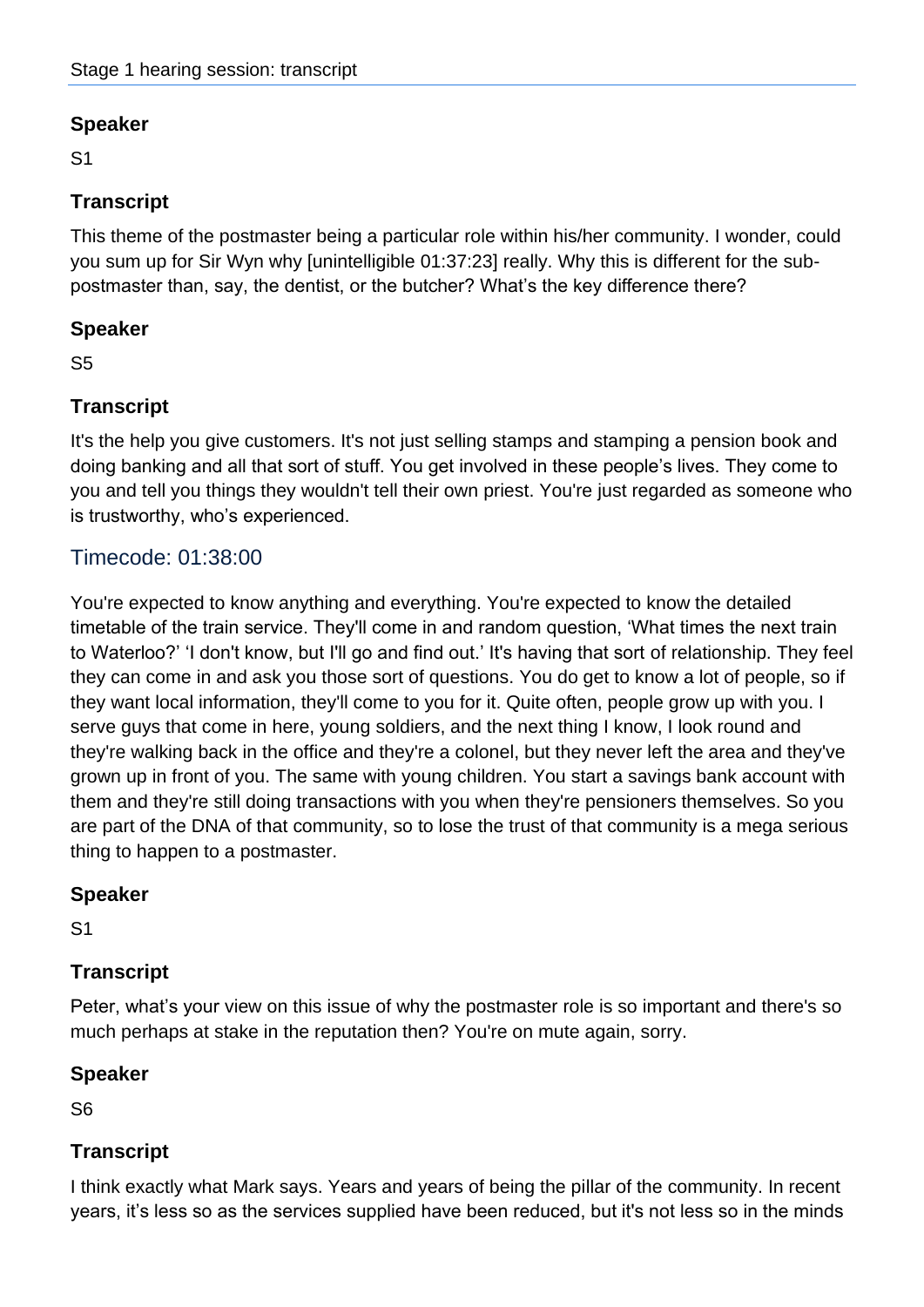of the public. Most of the general public still are not aware that post office and Royal Mail are two different companies.

### Timecode: 01:40:00

So most of the general public will still come into Mark, or Shann, or I and say, 'Why's my postman later today with my mail?' And not understand when we explain, 'Well, we have nothing to do with Royal Mail deliveries, only collections.' Things like that. It's a 300 plus year old operation. It's the world's oldest communication company and, of course, once we had so many government services previously, so that's built into the older generation and the younger generation, it's mails and stuff. I suppose, going back to when we used to be able to stamp a document for the public. Now, obviously certain offices can, but the general public knows that we've been vetted and means-tested and everything before we take that position. We've had to pass reference background checks, clearance checks etc before we get on board there. It's not just for everybody to do. So, I think that the general public knows that in general that we have been checked out to be honest and trustworthy people, which makes this whole current scandal all the worse for everyone to consume.

#### **Speaker**

S1

#### **Transcript**

Right. Thank you.

#### **Speaker**

S5

### **Transcript**

I can't think of any other profession, if you like, I can't think of any other work role that gets put into such high regard as a postmaster and such large numbers of people will treat you as a confidante. I can't think of any other role that has that cross-section of issues that customers will bring to you and ask for your help with.

### Timecode: 01:42:00

Speaker

S1

### **Transcript**

Right. Shann, before we move on, is there anything else you'd like to add on this issue of reputation and the risk of reputation and losing it?

### **Speaker**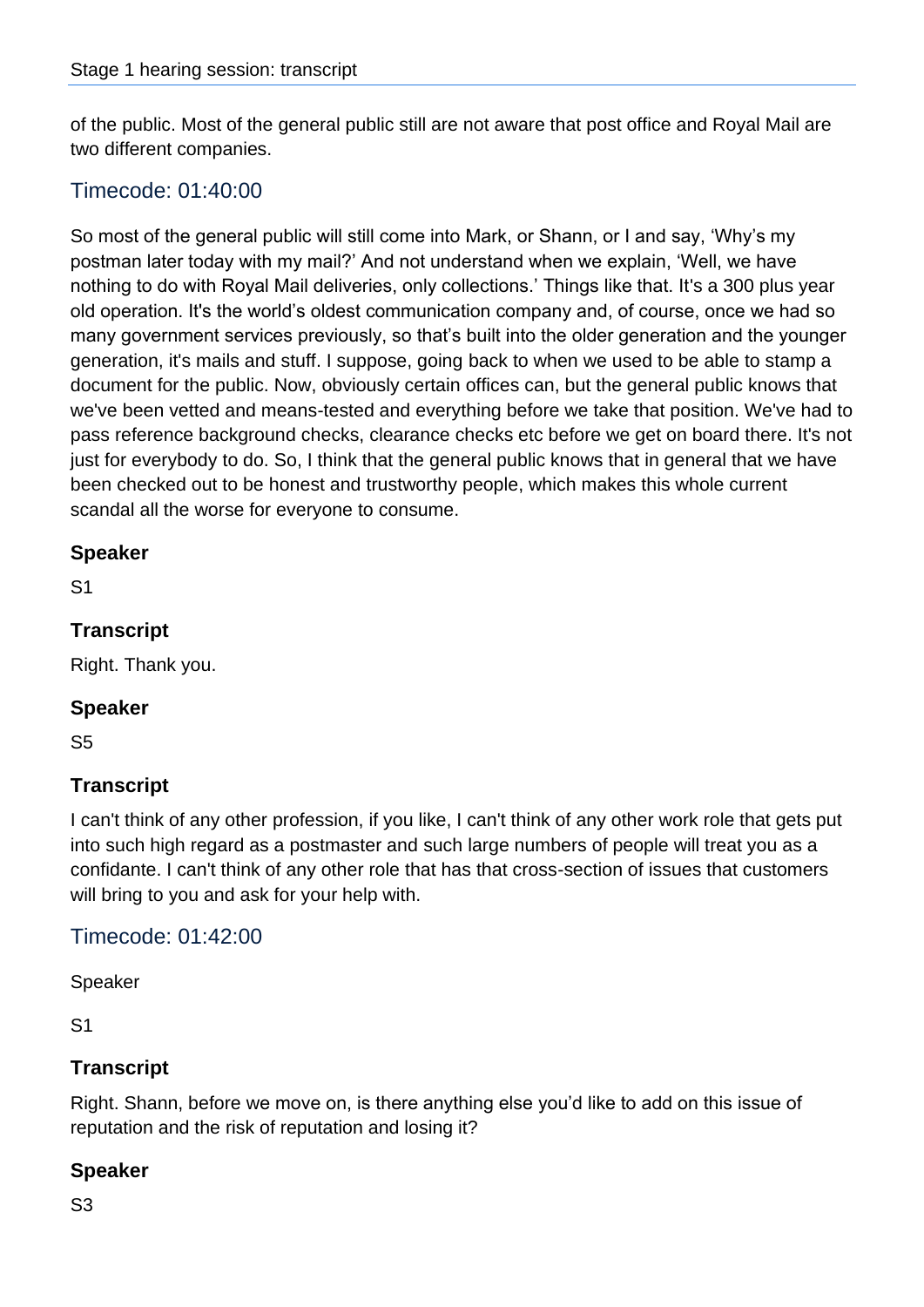I don't think so, I think basically it's all been covered. Just to reiterate as both Mark and Peter have said, we're not just postmasters. We're social workers, we're community leaders, we're everything. As Mark said, they come in and ask you questions. I've filled out more attendance allowance forms than I have lost letter forms, to help people try and get help from social benefits and all these sort of things, because they don't know how to do it and there's no-one to help them how to do it. So yeah, we're more than just postmasters. We're, and I think this is the thing that government keeps forgetting, or tries to forget, because they don't wanna pay us accordingly, we're the only thing that's keeping rural and small town communities going. Because if we go… if my post office closes… this is what scares me about this village. If my post office closed, there's a whole raft of old people who have nowhere else to go. They can't get into town. There's no buses. Even worse now, obviously, 'cause of what's going on, but I'm the only way they can get money out to go and pay their home helps, 'cause their home helps don't have a machine that they can just tap their card on. They need cash. So we're the only thing. As Mark said, there's no other profession that does a wide range of roles like we do, that we're basically not paid for, it's just what you do. You're a postmaster. It's part of the job. It's not written down anywhere that you're gonna do this, it's just the customers know they can trust you and they're gonna come and see you.

# Timecode: 01:44:00

I know stuff about my customers that would make your hair stand on end, but they know I'm never gonna repeat it. I always tell them I signed the official secrets act. 'You're safe. I'm not gonna tell.' But some of them have no-one else, so that's us. So, yeah. Just basically underlining what both Mark and Peter have said.

### **Speaker**

S1

## **Transcript**

Yeah. Thank you. That's very clear. Thank you. I'd like to move onto home life, family life, personal relationships. Would you like a break before we do that, or are you okay?

### **Speaker**

S3

## **Transcript**

I'm okay. I'm fine.

### **Speaker**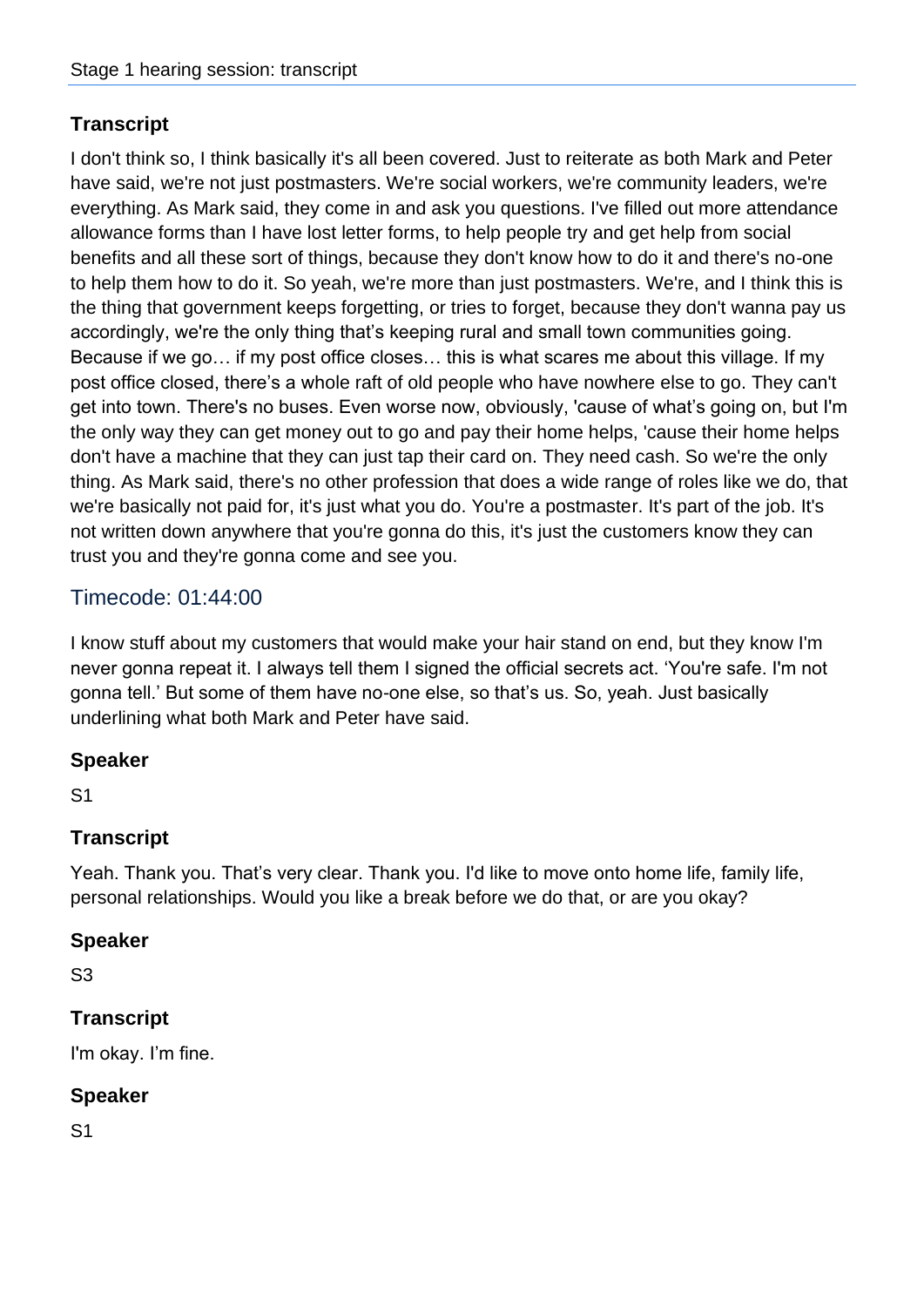Right. Okay. I'll keep going as long as you want to. We've talked obviously about yourself and your health and all those things. Just tell me a little bit about the ripple effect this might have had, if any, in your lives. So perhaps start with you, Shann. You talked about your daughter, for example. Do you want to just tell me how that all felt as well as what happened?

### **Speaker**

S3

## **Transcrpition**

I felt like I'd let her down. What I didn't say earlier, 'cause she was wandering around the room, when she was first born, I took out a national savings children's bond and I used to pay £25 a month into that bond, and that was for her university. What she didn't know at the time, but I have told her since, is I had to cash that in to get us through the hard times. So I feel guilty. I know it's my money in the first place, but I put that aside for her, for her first years at university, if that's what she was gonna do, but I had to use that to pay the bills. So I feel I let her down in that respect. We still did things together, but not as much as I wanted to do.

## Timecode: 01:46:00

The idea was, when I bought the post office, she was only nine, and the idea was I could be working and she's in the same house and building as me, so I didn't need to have childcare or anything, and it was gonna change our lives from us living in London. But then I couldn't afford to employ anybody, so I was working six days a week basically, Monday to Saturday. Saturday was only a half day. So when I was on my own, with no staff, we had a day and a half and that was it every week. That's all we had and I was usually so tired, it was basically Sunday. Saturday was spent catching up on housework, so we would have Sunday, but we couldn't afford to do much, 'cause I was paying back the post office. Not every time, don't get me wrong. We had holidays. But yeah, she assures me… she's just mouthed to me just now, she's obviously heard what I'm saying, she just mouthed to me, 'I love you, mum.' So I know I didn't ruin her life, but as a parent, you expect things of yourself and I feel I didn't deliver. I was single for a long time, so our lives revolved around the village and if my reputation had gone, I don't know how we would've got through that, just her and I. My parents lived up in London still at the time, so it was just her and I. So yeah, as a family thing, financially it was difficult and there was always that worry, 'God, what if it all goes wrong? What do we do?' Does that mean I have to sell up and we have to start again somewhere?' It was a big deal to move down here, 300 miles, not knowing anybody, just on a dream. This was our dream and they turned my dream into a nightmare. I can't remember if I've answered the question now.

## **Speaker**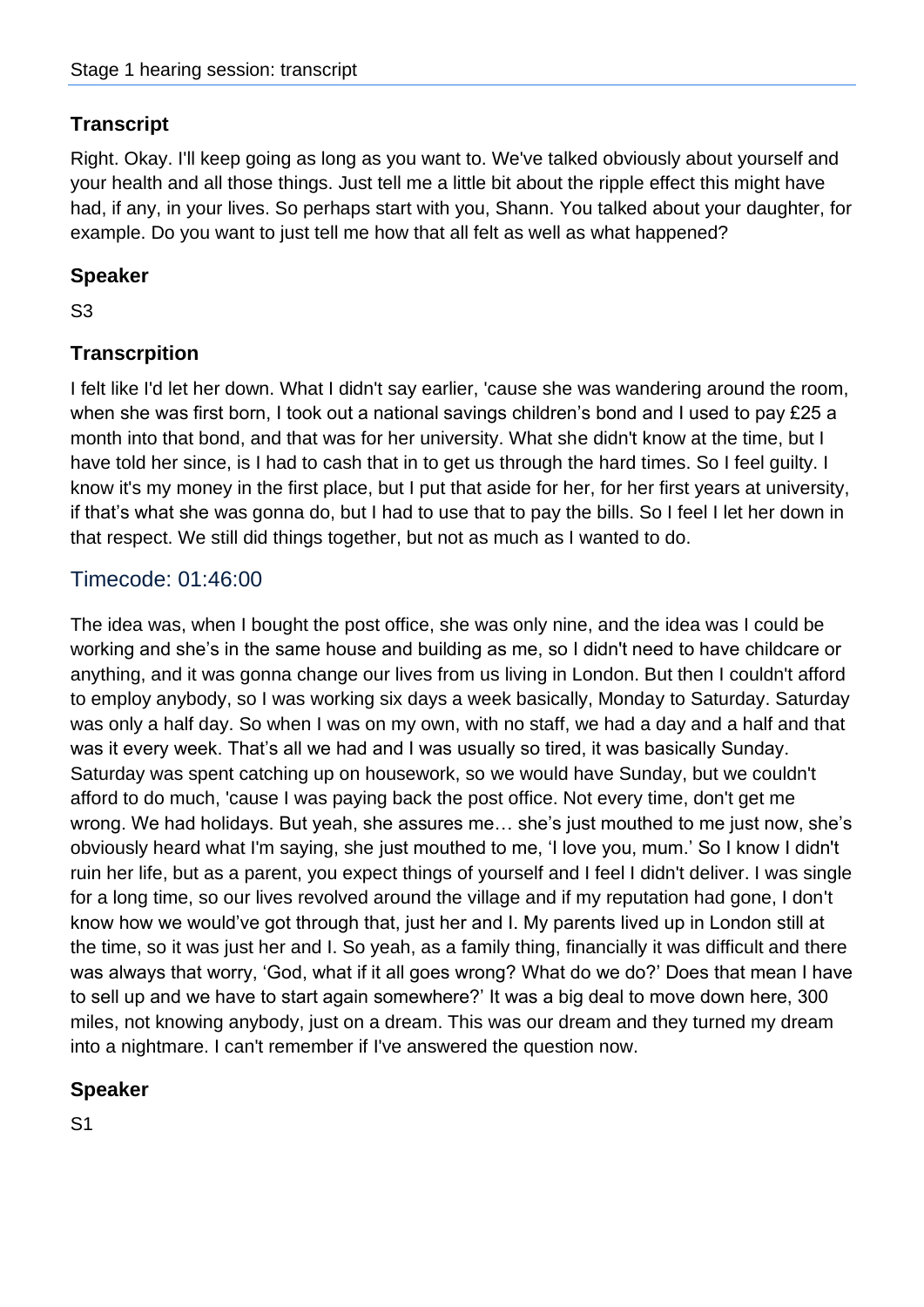Yeah. No, you have, absolutely. Well, I'm glad to hear that your daughter still loves you. That's very [crosstalk 01:47:57].

## Timecode: 01:48:00

Peter, I wonder if I come to you. You mentioned your family obviously before. I just wonder if you wanted to share a bit more, to the extent you're comfortable to, about the effect this has all had on your family life? Oh, you're on mute at the moment. Thank you.

### **Speaker**

S6

### **Transcript**

Hello, is that me?

### **Speaker**

S1

### **Transcript**

If you could just speak up a tiny bit. Can you speak slightly louder?

### **Speaker**

S6

### **Transcrpition**

Could you repeat the question, please? Sorry.

### **Speaker**

S1

### **Transcript**

Yeah, sorry. You mentioned earlier about the impact on family life and obviously that's the area we're interested in looking at more, so I just wonder if you wanted to share a bit of that, to the extent you're comfortable to share, so that Sir Wyn can get a feeling for the human impact in terms of family life?

### **Speaker**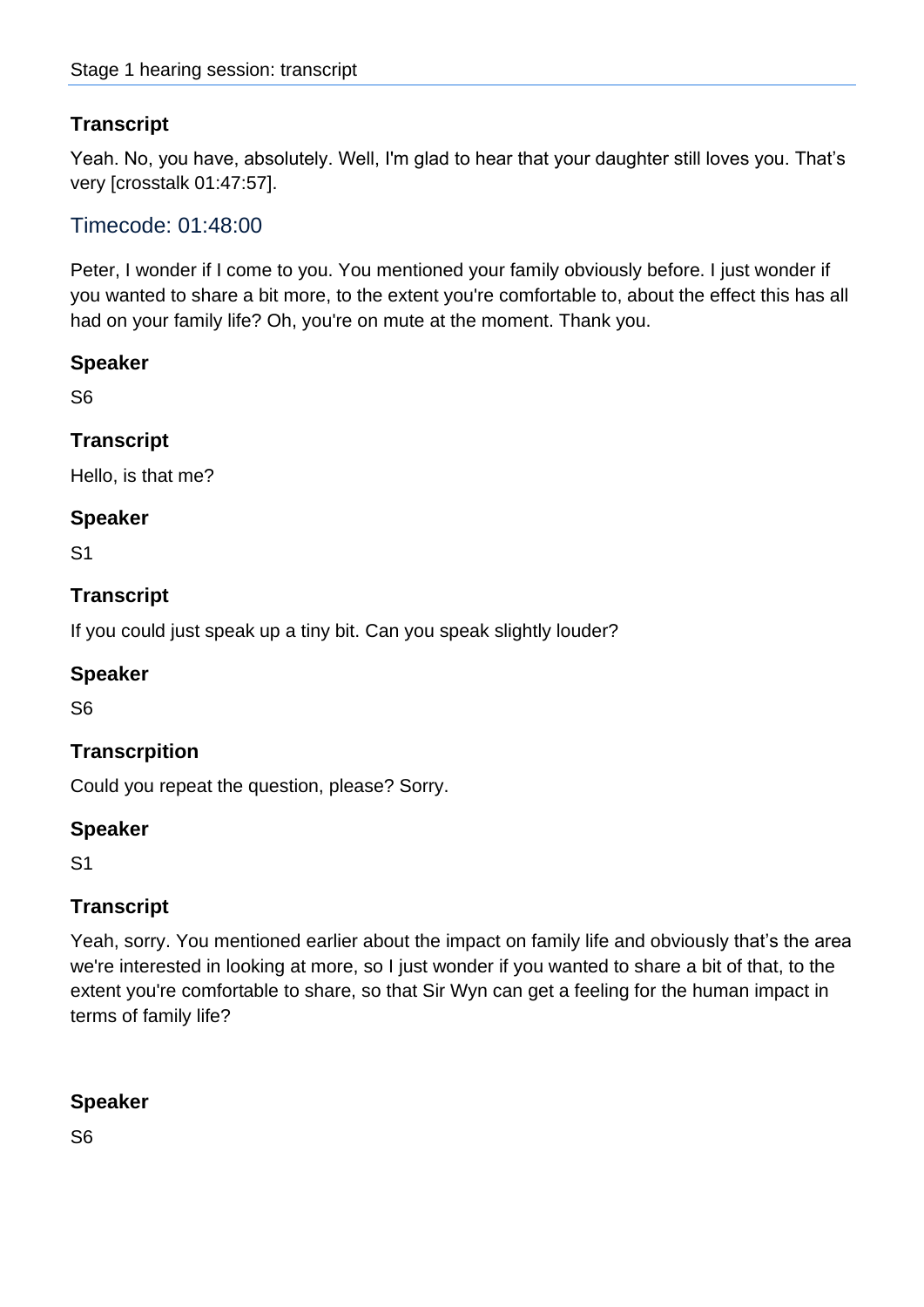Well, pretty much what I've already said really. I spend most of every day alone in a room on my own most of the time. I see my kids very briefly at mealtimes, but we don't dine together or anything like that. I find I can't look them in the face, even though I know I've done nothing wrong.

### **Speaker**

S1

## **Transcript**

How difficult has it been to talk with them about the issues, both at the time and then since you mentioned your PTSD?

### **Speaker**

S6

### **Transcript**

Impossible. Impossible. I haven't yet at all, no. I don't know how to. Their ages are 15 and 13 and I've had three consecutive Christmases falling apart.

## Timecode: 01:50:00

So ruined for them as well as ruined for all of us.

#### **Speaker**

S1

## **Transcript**

Yeah. I wonder, Mark, if I could ask you what you recognise or observe in these statements from Shann and Peter?

### **Speaker**

S5

## **Transcript**

Well, obviously, I'm aware from those members that have given me the feedback that, yeah, there's been issues within their own families. Some families have been supportive to the point where, I mentioned that lady, or her family, chucked in every penny they had to help her out and they stuck together as a family unit. Other families have shunned their family member and families have broken up, so I get these stories. Again, I know we have a lot of postmasters from the Asian community, but it seems to affect their family ties probably more than other postmasters from other groups do. It seems to be that, where the individual is shunned by the community, they can get shunned by their own family as well, and that is particularly sad to hear, 'cause I'm a big family person. I've got seven brothers and sisters, two children of my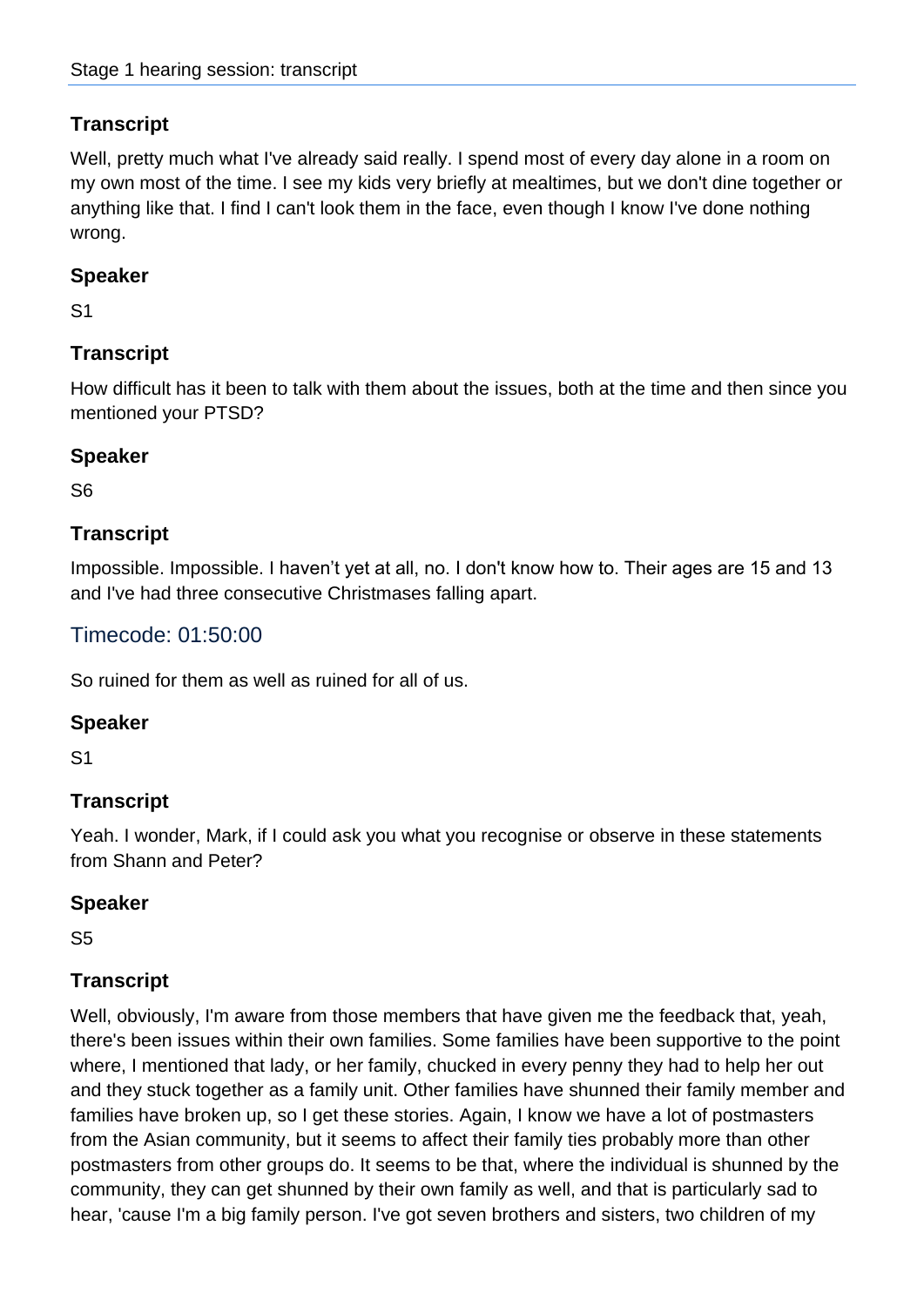own and we've always worked together as one unit. So, when it comes to an impact on the postmaster, it's gut-wrenching when it's the family that suffers. I haven't got any personal experience of it happening to me, but I am aware it's happened to my colleagues.

### **Speaker**

S1

## **Transcript**

Yeah. I wonder, without compromising any confidentiality, or anonymity, do you have a story of a family in that situation, or a postmaster in that situation, that would help to bring it to life for Sir Wyn about something that's happened like that, where the family impact has been great?

Timecode: 01:52:00

## **Speaker**

S5

## **Transcript**

Yeah. I could probably think of several, but immediately you asked me that, a name sprang into my head and a situation came straight into my head. Yeah, he was completely ostracised by particularly his siblings. They felt that he'd let the family down. It was gonna damage the family unit and it was years before he got reconciled back with his brothers and sisters and got the respect of his mother and father back again. I personally don't understand that attitude, 'cause my only experience of family is my own and we don't operate like that. But obviously, other families are different and this guy went through hell, and it did bring on mental health issues as well to him as an individual.

## **Speaker**

S1

## **Transcript**

Can you describe, to the extent to that you know him, without giving away his location or anything, could you describe the process of how that happened, so that Sir Wyn can see how step by step this might progress, or might have progressed?

## **Speaker**

S5

# **Transcript**

It's because of who the post office is. It is so highly regarded and respected by all walks of life, that when you are accused of committing an offence against that institution, you've got to be guilty, 'cause the post office don't get it wrong. The post office never get anything wrong.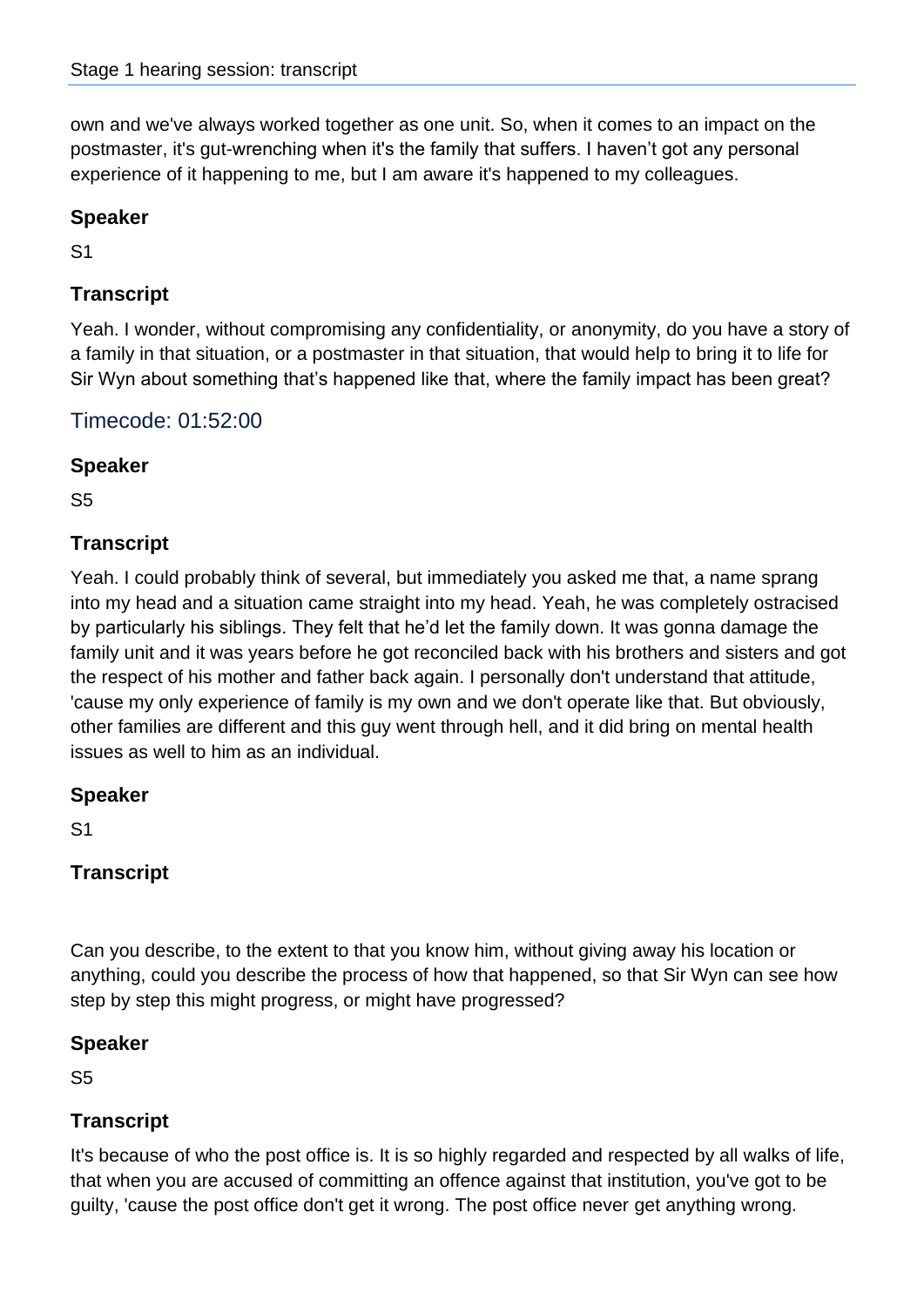They're gonna be right. So it's because it's more than a company. It's an institution. I don't know. I suppose it's equivalent to the royal family.

## Timecode: 01:54:00

They're not just a royal family, they are an institution and if you do something against that institution, you're gonna get ostracised by supporters of that institution. That applies to family members of postmasters, because you've been accused of something, you haven't made any sense of yourself in your defence. You haven't provided an adequate, alternative explanation, so members of your family start to think, 'Well, you're guilty. You've obviously got a problem somewhere or other. Is it gambling? Is it drink? What is it? Have you got yourself into debt?' You never truly know your own family members, not right down into the nitty gritty, so I can sometimes see why some families would suspect a family member of actually having done something wrong and they distance themselves from them. That's what happened in this particular guy's case. That family believed what the post office were saying more than their own relative.

### **Speaker**

S1

### **Transcript**

That was the wider family, was it? Or the immediate within the home family?

#### **Speaker**

S5

### **Transcript**

Well, they were quite close. I don't think he had a partner, so it was mum, dad and brothers and sisters, yeah.

### **Speaker**

S1

### **Transcript**

Yeah. I'm suspecting, from listening to some of the things that you've said and that the others have said, that it's quite a difficult thing to talk about with the family, if not more than that, but what's your view of that, Mark, from the people who talked to you about what's happened to them?

### **Speaker**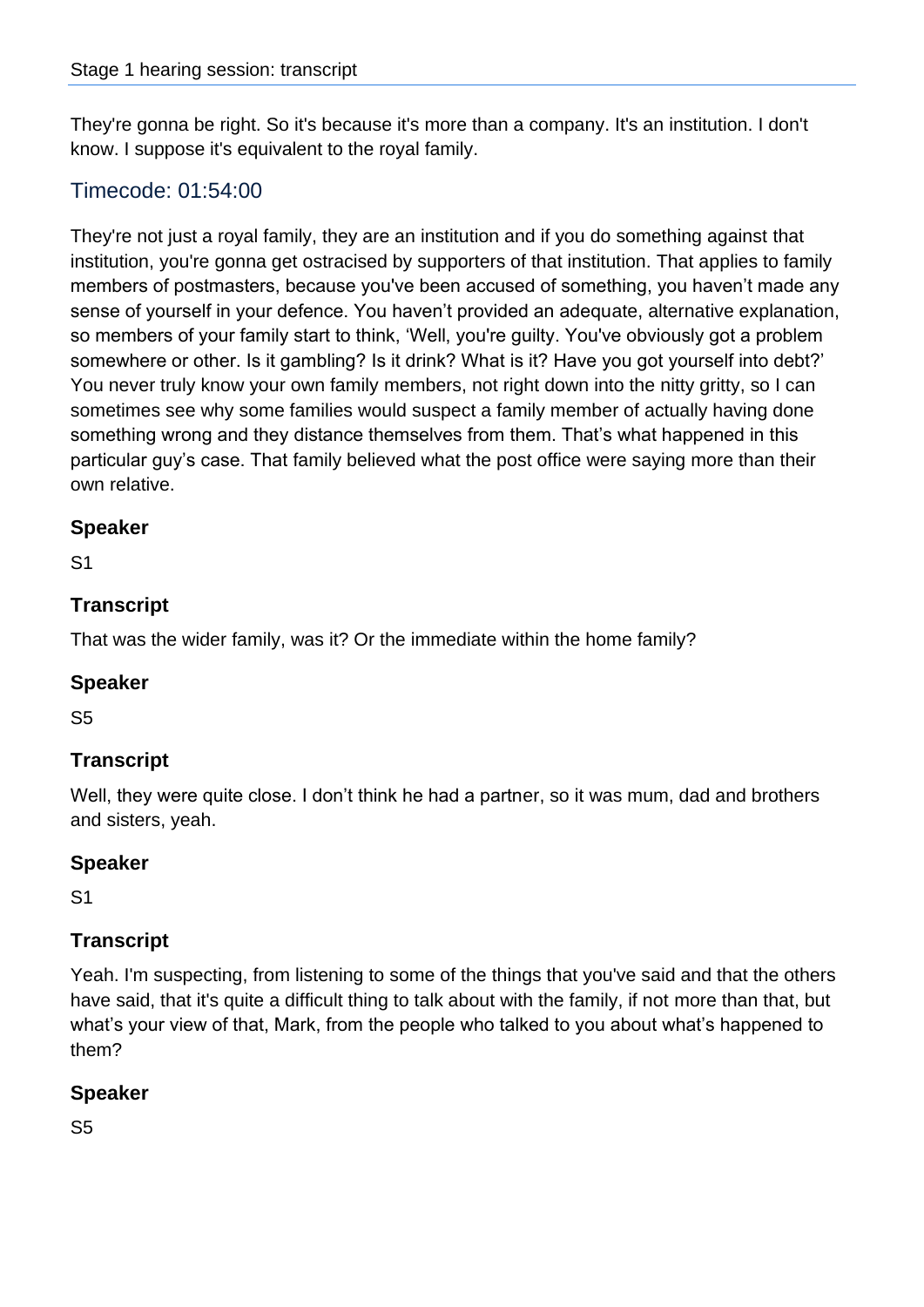Well, unless you've worked in the post office, you really can't get outsiders to understand the way we work. The way we run our lives, the equipment we use, the procedures and rules and regulations.

### Timecode: 01:56:00

I've got several customers, who are following this Horizon story and it's really, really difficult to try and explain that some of the things that have happened, have actually happened and I'm not somehow embellishing it, or getting the wrong end of the stick. They're staggered beyond belief and it's the same for a family member trying to understand what it is you're trying to tell them, when you yourself don't necessarily understand what's going on. All you know is that you haven't pocketed any money and that isn't necessarily a good enough defence to satisfy other people.

#### **Speaker**

S1

## **Transcript**

Yeah. Shann, how do you feel about this issue around discussing with family and, if you like, maintaining those sorts of conversations and things?

#### **Speaker**

S3

## **Transcript**

Obviously, 'cause I was on my own, so I tried… I've always been honest with my daughter, because it was just her and I for so long and I was alone for 15 years with her. So I always tried to be honest, yes I did, and if there was financial difficulties, I told her, but probably not completely why. I just said, 'Oh, no. I didn't get paid so much this month,' rather that the fact the post office took a big chunk of my money. So she knew that we had financial difficulties. When I first moved down here, I bought a house. I had no mortgage or anything, in the same village, and as I said, when this came up for sale, I thought, 'Oh, I'm too bored, I can't not work.' So I sold the house and I had some money left over, so we had a really nice year or two, because we used that money. We went on some nice holidays and then obviously, suddenly that stopped. Not because I was using that money to pay back the post office. I'd used it all, but then I had a good income, so I didn't think there was gonna be an issue. But obviously, on some months, or for part of a year, I didn't have so much money.

## Timecode: 01:58:00

So yes, I told her we were short of cash, but not 100 percent why. I never spoke to my parents about it, other than one or two times when I had to borrow money. Again, they couldn't understand. My mum always used to say, 'Well, why? What have you done with it?' She'd give me the money, but I'd still have to pay it back and I always felt like she was looking at me as if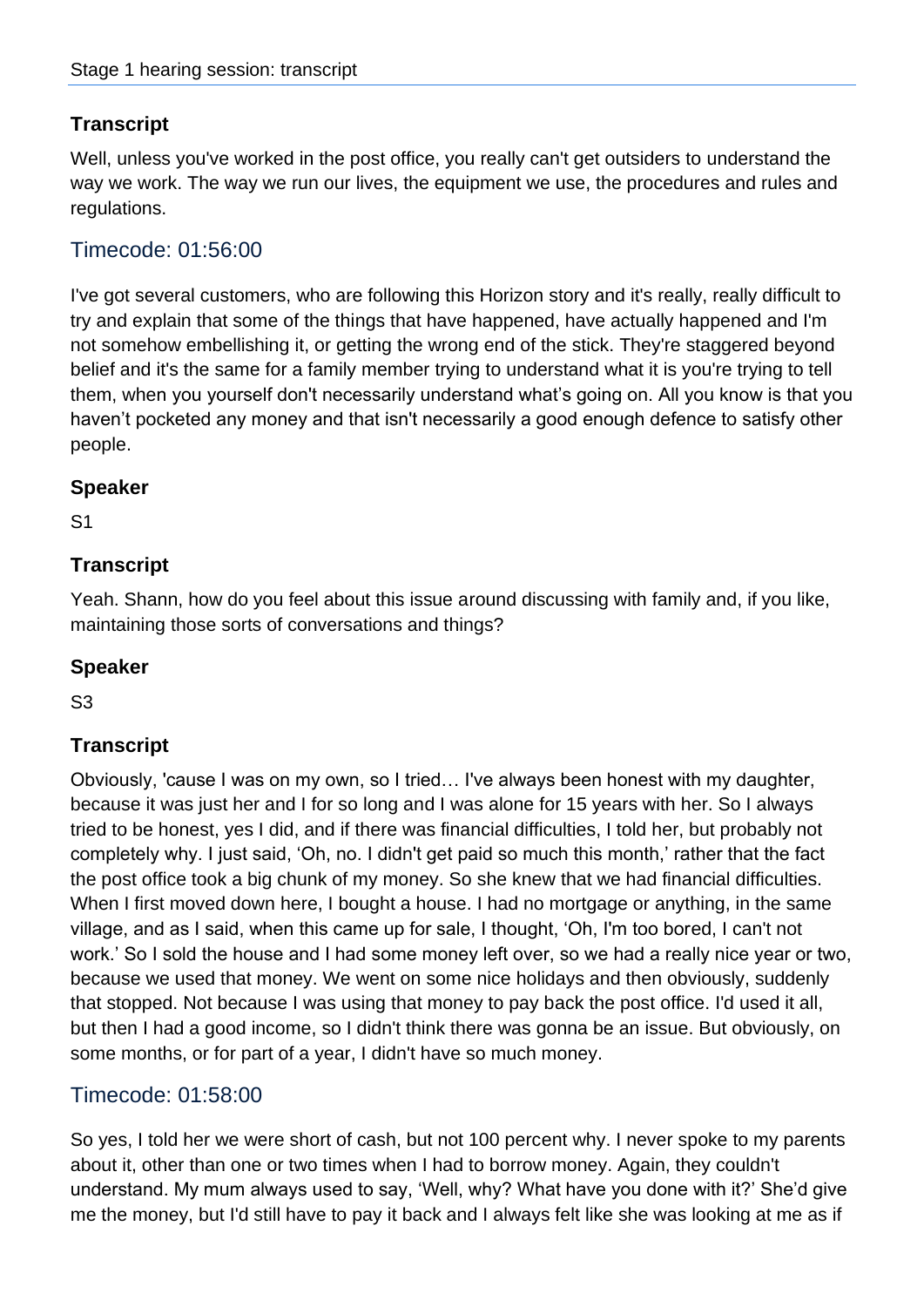to say, 'Well, what the hell is she doing?' And I knew I wasn't doing anything. I wasn't drinking excessively. I was drinking, but not excessively. I don't smoke. I don't gamble. So sometimes, if I went and bought something, I used to feel like she'd look at me as if to say, 'Well, you could afford that, but you can't afford to buy food.' But that was because that month, I got my proper wages.

## **Speaker**

S1

# **Transcript**

So looking back then, what do you think was the barrier to just telling her, which in some instances, you might think it was easier just to tell her than to not?

### **Speaker**

S3

## **Transcript**

I think, again, like Mark said, trying to explain how the system works, or doesn't work, is too much for a lot of people to understand. Again, unless you've worked for the post office, and my dad was as postman for years, but again, that's a completely separate career path. Yeah, it's hard to explain to them. She would say, 'Well… ' People who I have said, like a friend I talked to it about, 'Well, have you checked this?' I was going, 'Yes, of course.' You start to get cross then. 'Well, of course I've checked that. I'm not stupid.' Yeah, shame. Maybe it is that word again. Fear. I don't know. Even now, I couldn't tell them.

## **Speaker**

S1

# **Transcript**

No? No, thank you. The last portion of our circle was social life and friends. Before we move onto that, is there anything else any of you would like to say about the family implications and impact of all of this?

## **Speaker**

S3

# **Transcript**

I think I've covered everything.

## Timecode: 02:00:00

### **Speaker**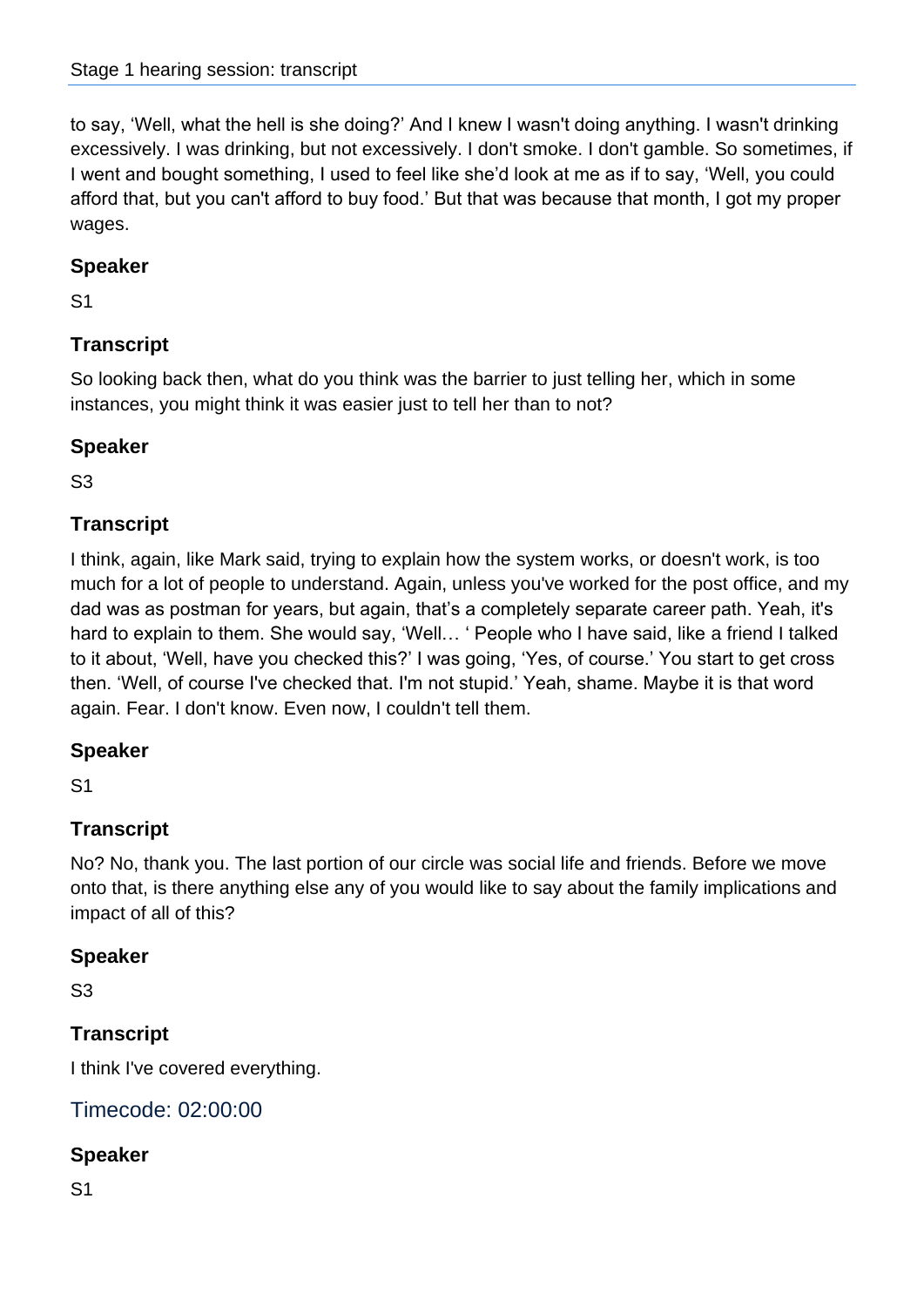Sorry, Peter. Sorry. I was just saying, Peter, before we move on, is there anything else you'd like to add about the family implications and impact of what we've talked about? You're on mute, Peter. Sorry.

### **Speaker**

S6

## **Transcript**

Well, the stroke I suffered was on the 21st, I think, of December, 2019. No, 18. My stepmother, my dad's wife, she used to take a keen interest in my case once it was going on, and so, after suffering a stroke, instead of going out, which was the plan which we had been doing for previous Christmases, we went by train to visit my father and stepmother in Scotland. We left them on the 27th of December to come home again by train and they drove back to the island where they live and she died of a heart attack the very next day, and I will never ever know how much of that could be tied to my story, 'cause she was the one who was most interested in what was going on, because she had other family members who had worked for Royal Mail and post office years before. Her nephew, who is still a friend of mine, used to work for Royal Mail.

## Timecode: 02:02:00

So she did take a keen interest and died soon afterwards, and that will haunt me, that that's somehow related, even if it isn't. I'm not saying that it is, but… then other than that, as I said, I don't have a normal relationship with the kids at home, because I don't know how to look…

### **Speaker**

S1

## **Transcript**

Okay. Right. Thank you, Peter. Right. So where we got to, what I'd like to hear about is any what you might call social or friend-based impacts that this has also had. So I don't know if any of the three of you want to fire away on that first of all. If it has had any impact or not, just to let us know what that's been. So, Peter? I'm gonna start with you. Have you any feelings about the impact this might've had on those relationships?

### **Speaker**

S6

## **Transcript**

Well, as I say, I only moved to this area to buy the post office and for the schools, so I actually don't have many friends around here. I have friends all over the planet and not very many on the Wirral, where I live.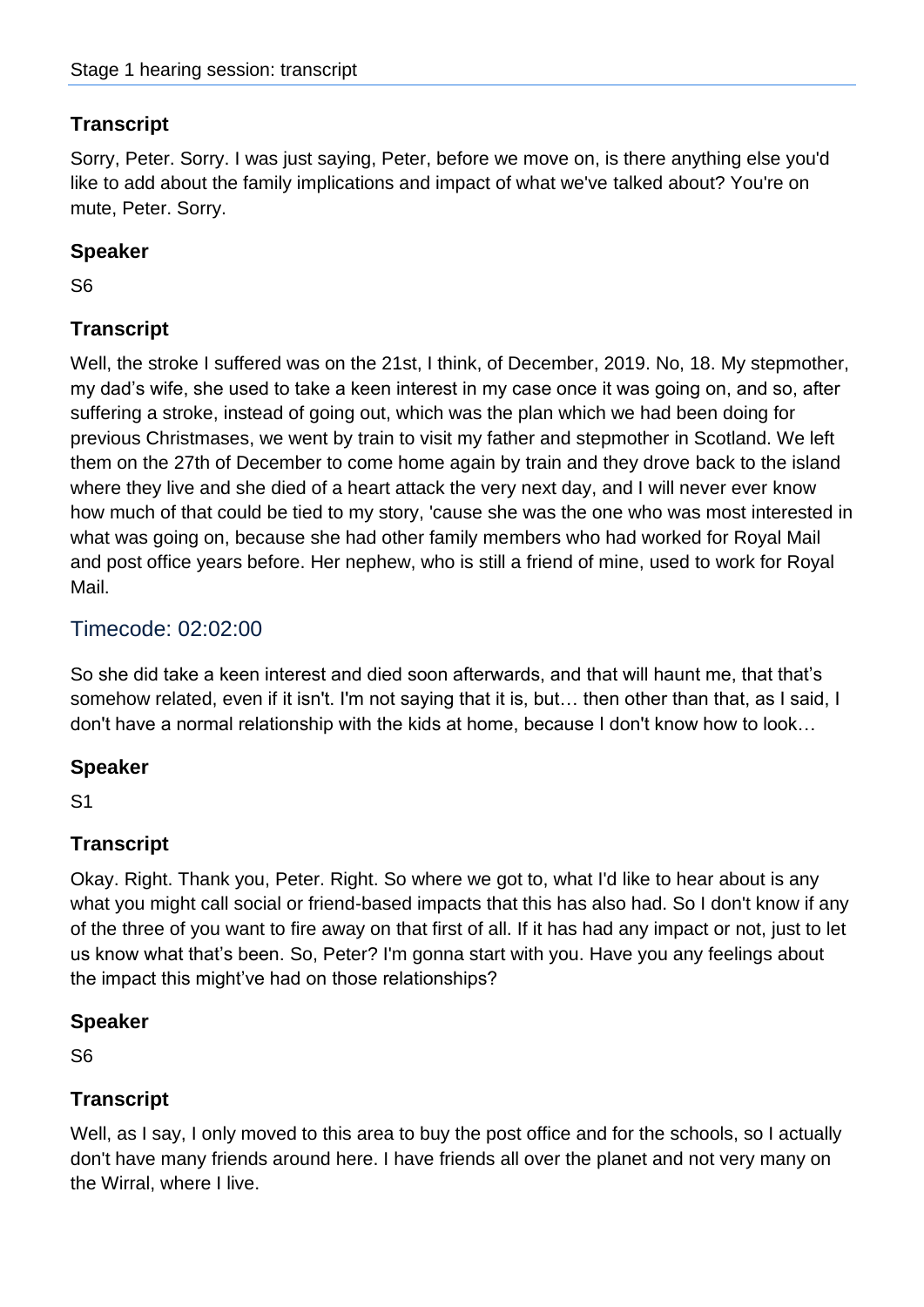S1

## **Transcript**

Right. Okay.

#### **Speaker**

S6

## **Transcript**

So my social life hasn't changed in that respect. To be honest, selfishly, lockdown has been suitable for me, because I've been like that anyway. All my social interaction tends to be, not necessarily like this, Zoom is new to me, but online chat with friends in other parts of the UK and around the world. I've set foot in the pub once this year with a friend for lunch, but that wasn't even on the Wirral. It was half an hour away from here.

### **Speaker**

S1

## **Transcript**

Right. Okay.

### **Speaker**

S6

## **Transcript**

But, in general, all of my friends have been supportive.

## Timecode: 02:04:00

I think as the story [audio breaks up 02:04:00] all of them have started to [audio breaks up 02:04:03]. When you go through something like this, you soon learn that everybody has some kind of problem in their life, so you don't want to burden them with your story of what's happened. So it's only as this story's really broken that friends are coming back to me going, 'God, I didn't realise it was that bad.' Even this week, one friend has just realised the extent of how many postmasters have been affected by this, previously just having thought it was a glitch. Now he's seen the volume of it, it's too systematic to be a glitch basically, and they've seen that now, because the story's been breaking more and more.

### **Speaker**

S1

## **Transcript**

How about you, Shann? Do you see issues around friendship and social life?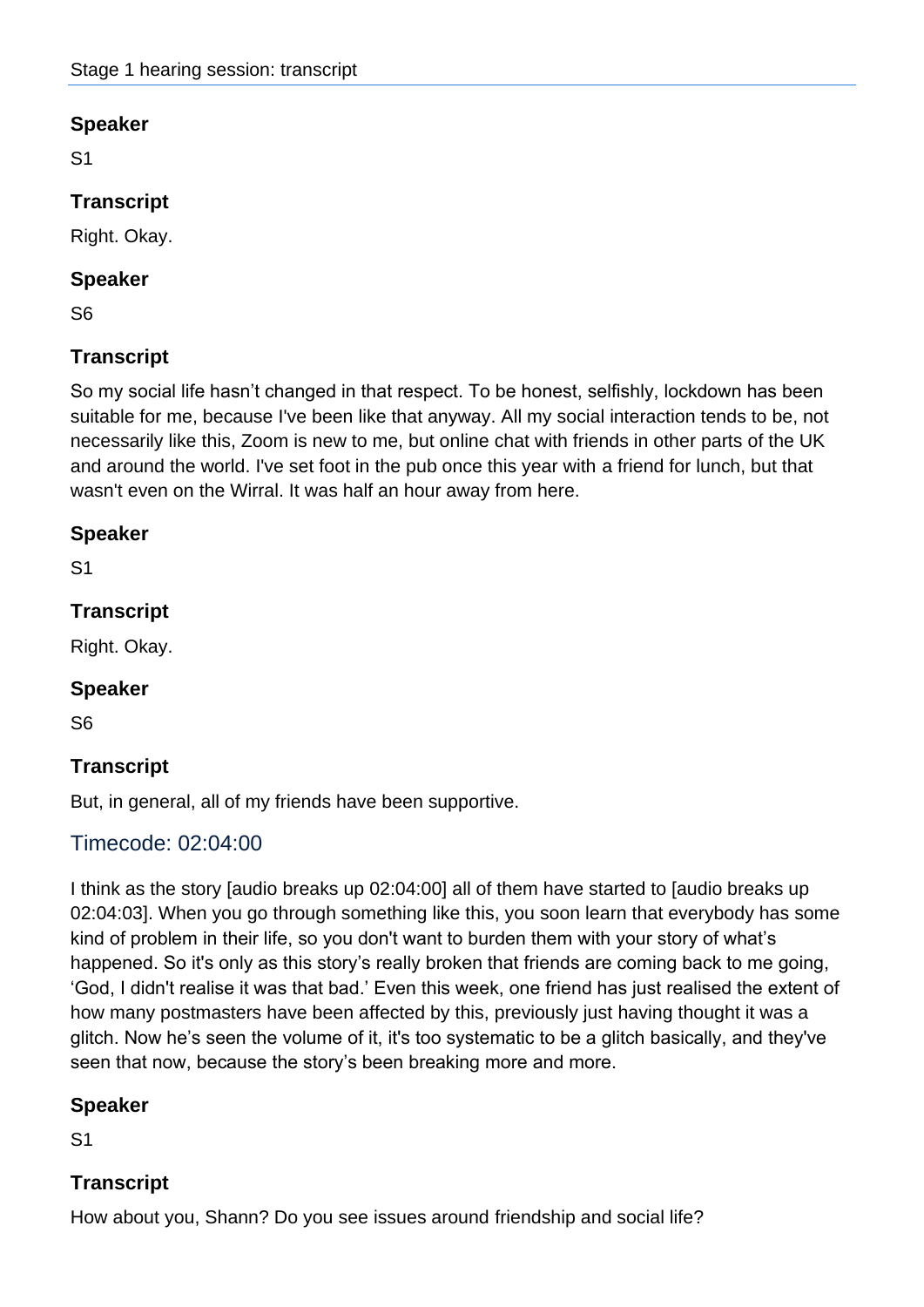S3

## **Transcript**

No, no. No, I have to say all my friends have been very supportive. They don't always ask. They can usually tell if I've had a really bad week, but people I used to work with in London in the post office, they obviously know more and have been following the trial. I've read the transcripts and everything, so sometimes you read something and then we discuss it amongst ourselves, but no, I have to say, if I did, then they're obviously not very good friends and I shouldn't be with them in the first place. So no, I've obviously been very good at picking friends. They've been really good. So, yeah, no complaints in that area.

## **Speaker**

S1

## **Transcript**

Is there to any extent that you feel it feels easier to talk to a friend about it than it would've done, say, your family?

### **Speaker**

**S3**

## **Transcript**

Yeah

### **Speaker**

S1

## **Transcript**

Why do you think that is?

### **Speaker**

S3

## **Transcript**

I don't know. I don't know. Maybe it's the relationship I have with my parents. I could talk to my sisters, but they're so far away, there didn't seem any point. Yeah, I don't know. I don't know.

## Timecode: 02:06:00

Maybe the relationship with my parents wasn't… I don't know. I can't answer that one. But it was definitely easier…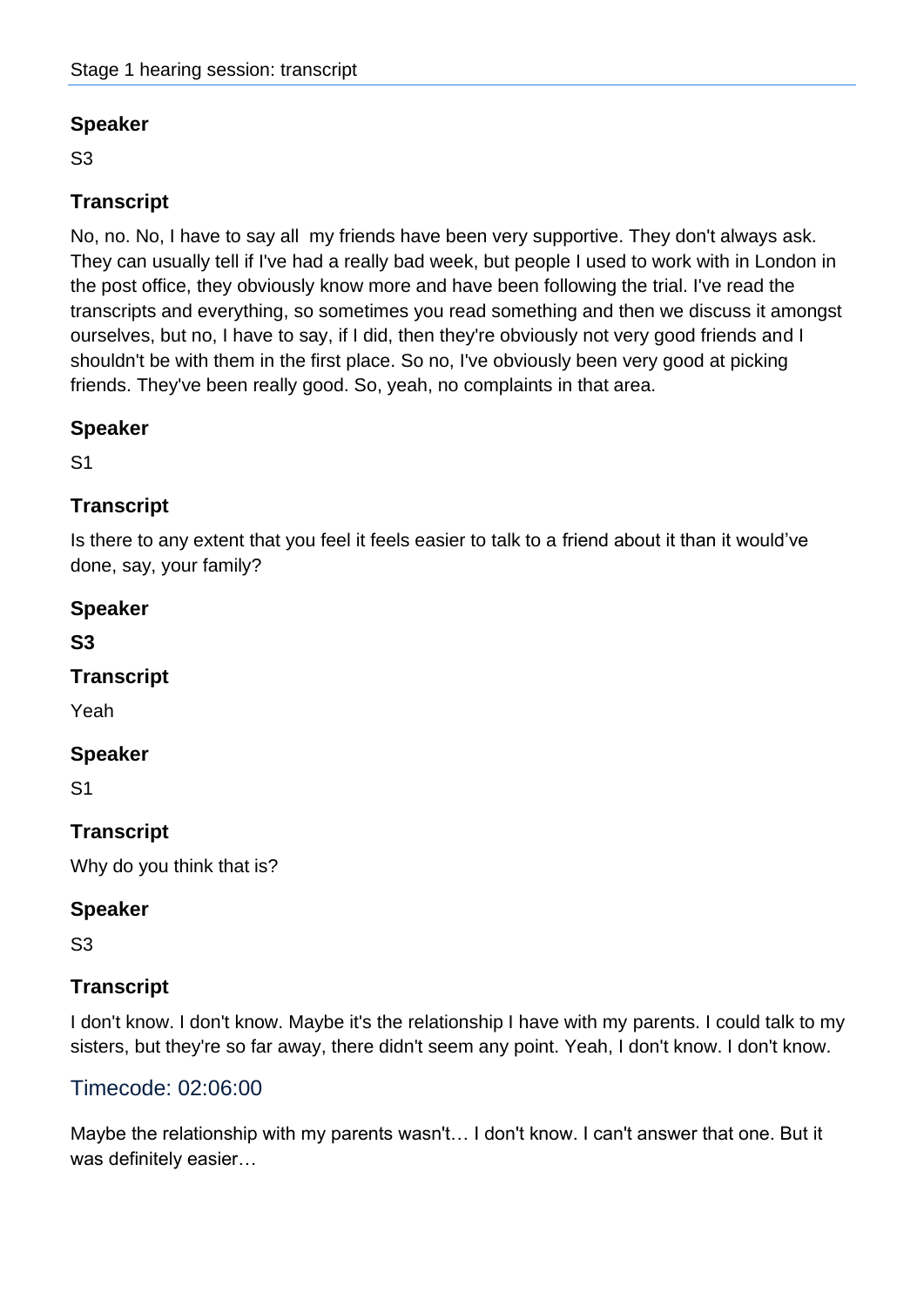S1

## **Transcript**

I think we can probably all sympathise though.

## **Speaker**

S3

# **Transcript**

Yeah. I probably need therapy for that one.

## **Speaker**

S1

## **Transcript**

How about Mark? What's your observations around the impact this might've had on friendships and social life as distinct from family life?

## **Speaker**

S5

# **Transcript**

When it comes to myself, perversely, it's had a positive impact, 'cause I've made new friends and met so many different people from all forms of diverse backgrounds as a result of getting involved in trying to find out what on earth's been going on with this Horizon system. People I would never have come across if it hadn't have been for that. Yeah, some of those acquaintances have turned into friendships and they're still going to this day.

# **Speaker**

S1

# **Transcript**

Yeah. Interesting. Thank you. I'll move on then from those specifics. Just interested to take a step upwards, if you like. To think about the impact this has had on your overall wellbeing and the quality of life. So it's more of an umbrella feeling of this. So I'd start with you, Shann. I take it now we've talked about it for well over two hours, what's your feeling about how it's affected your general quality of life and wellbeing feelings and so on?

# **Speaker**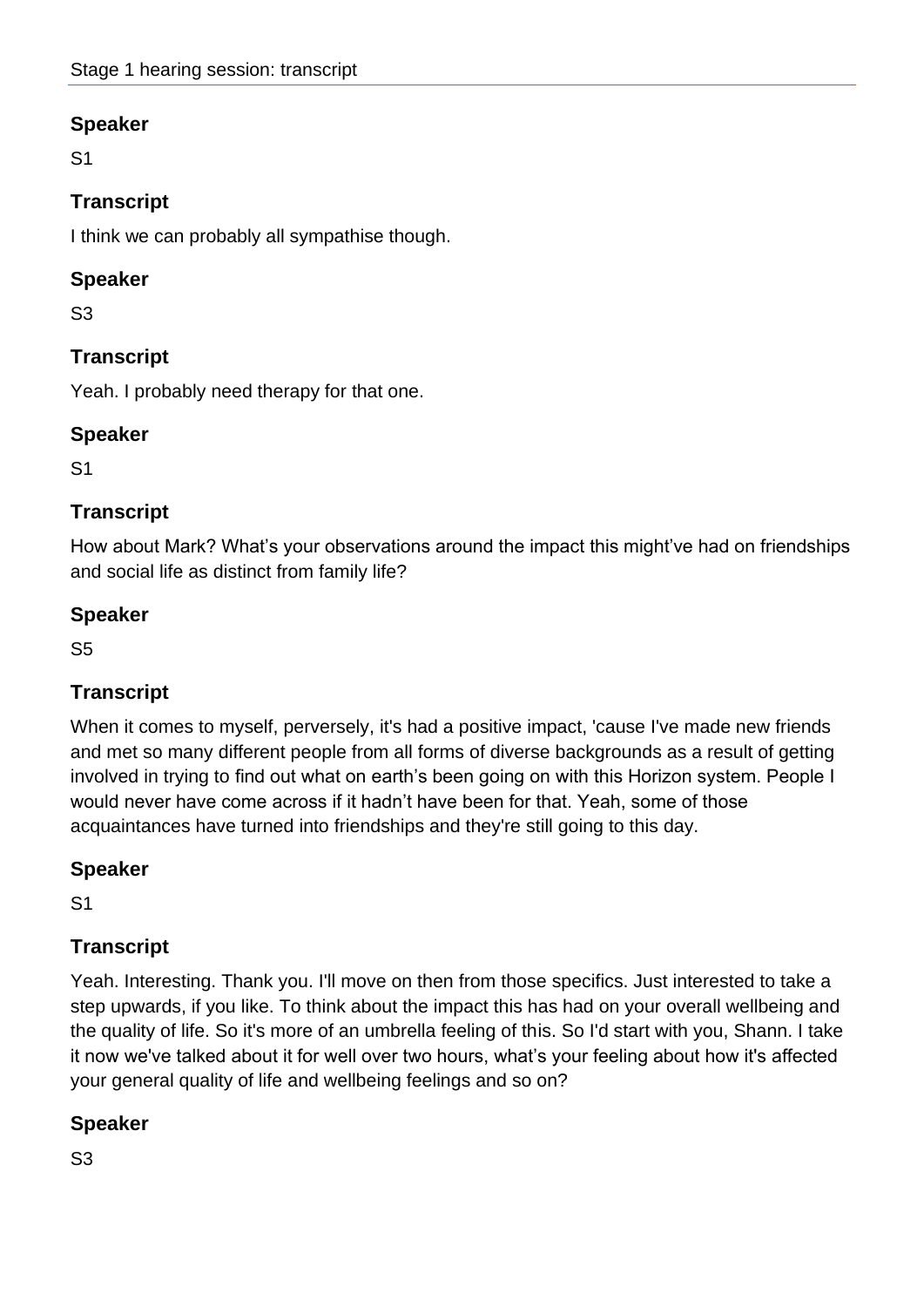I can't say that it's always on my mind, because I haven't had the impact that others have had. It's not been so severe for me. I'm basically a strong woman, hence I was on my own for so long, 'cause no other man would put up with me, but every now and then, it will just… like if I go on holiday, I worry.

### Timecode: 02:08:00

Now, I make sure that my holidays don't happen at the same time as the trading period balance, so that the lady who works for me, I don't trust the system enough for her to balance. Because she did it once for me when I was away and she was short, and she was devastated. So I can't put her through that. That's not her role. That's my role. So I always make sure now, any holidays I have means that the trading period cut-off is when I'm at work, not when I'm on holiday. So, I'm all right as long as I'm not with… when you're working, that's the only time really I can say it's a constant thing in my life. When it's my turn not to work, which is something I've only been able to do because I now have my post office pension, I make sure it doesn't bother me, or try not to let it bother me. But it's always there. There's this little thing in back of your brain. I'll hear her talking, the lady… Mary, her name is… talking to customers and you don't actually properly switch off. When it's in your house, you don't switch off. So I'll hear her saying something and I try to not interfere, but I'm always worried that she's gonna do something that's not quite right as far as the system's concerned and mess it all up again. So, yeah. You don't actually switch off, I think is for me. I have to leave the building, leave the village to switch off from the whole issue, but while I'm in the house, or the village, it's there niggling at the back of your brain. What's going on while I'm not on the counter? But I haven't got the energy or the strength to work six days a week anymore, so I have to trust Mary, which I do trust Mary. I trust her implicitly, but she's not got the same range of years as I have. She's only been doing this for three or four years for me.

### Timecode: 02:10:00

#### **Speaker**

S1

### **Transcript**

Right. Okay. Thank you. Mark, if we're thinking about the quality of life impact, or the overall wellbeing impact, if you want to think of it that way, how would you observe it has hit the people who've been involved, if at all?

#### **Speaker**

S5

### **Transcript**

If this never had happened, there would be a lot more postmasters, who would've enjoyed a fulsome career in the role that they chose to do. There would not be so many broken families. There'd be certainly quite a large number of people that have not been dealt ultimately by the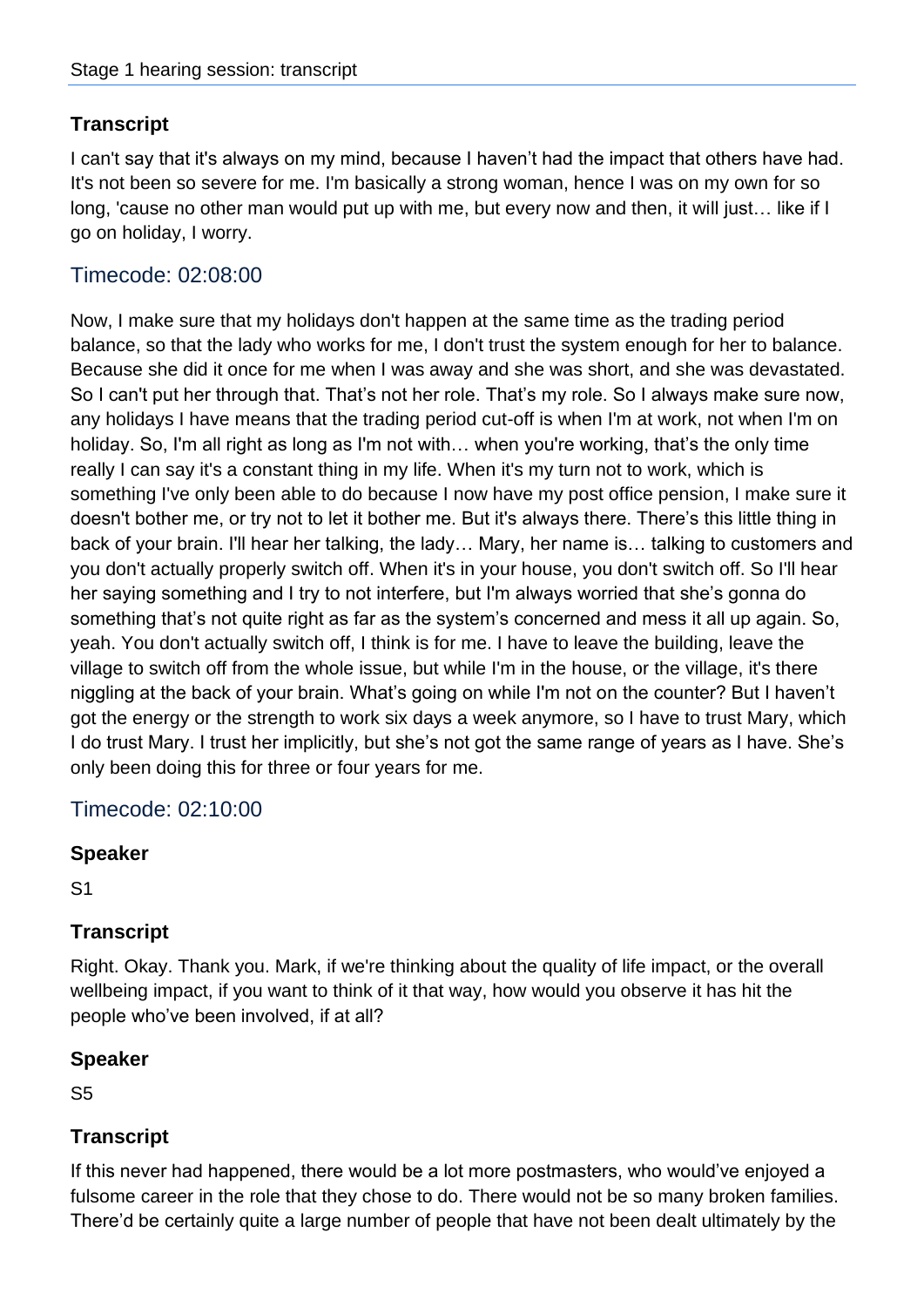law and prosecuted and imprisoned etc. The post office's reputation would not have got damaged in the way it has been and that is something that we've got to come to terms with moving forward repairing this damage. We've got to find a way to heal this. So, yeah, the whole scandal has caused damage in areas that people are just not fully understanding or imagining. So it's been an absorbing time. It need not have happened and my role in life now, from what time I've got left in the post office, is we have to learn from this and we must make sure that we heal, and that this never is allowed to happen again. It's possible to do that if all parties are willing to work together. So after spending such a long time working in one industry, it's been quite devastating, very upsetting, to watch it all happen, especially when you can see that there was no need for this to have happened.

# Timecode: 02:12:00

I still ask myself to this day, 'How did we get into this mess? How did we get there?' But I'm an optimist. I always believe we should learn from the past and I'm really interested in playing some sort of role in making sure that we repair this and we can all move on. 'Cause I would like tomorrow's postmaster to enjoy their time in the way I enjoyed my time when I first started.

### **Speaker**

S1

## **Transcript**

Right. Thank you, Mark. Peter, what's your view about taking an overview of the impact on your wellbeing and quality of life? How would you sum that up for us?

## **Speaker**

S6

# **Transcript**

Difficult to say. As I said, I don't want to feel beaten and so I feel like rising up and getting beyond this. I'm hopefully near the end of it all, but I don't know what happens next? Yeah, we've been actively looking for over a year now. We want to move house away from this area. I love this area, but it's full of unhappy memories, 'cause of what happened. So we're likely to move once we have finished my settlement agreement, whenever that will be.

## **Speaker**

S1

## **Transcript**

Okay. I've got a couple of themes I'd like to ask you questions about and then I'll ask Sir Wyn if he's got some things to add, and then we´ll move on to look into the future. One thing that struck me is that some of you talked about people not understanding what was going on, and perhaps feeling that it was only you it was happening to. Or, it must be me, 'cause this wouldn't happen. Those sort of things. Do you want to just tell me a little bit about the impact of that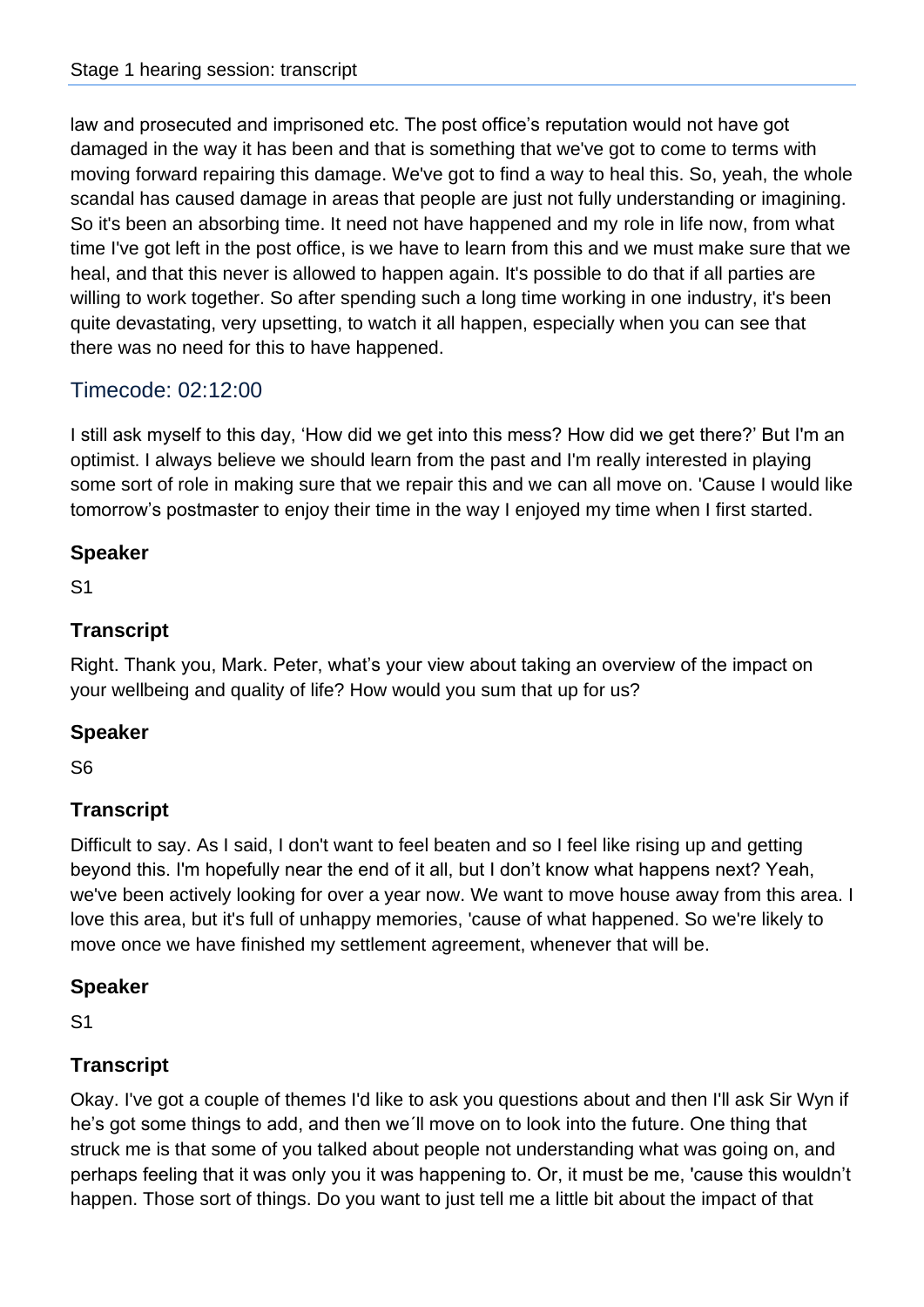feeling of perhaps being a little bit isolated, or on your own, which I've picked up from some of you? Peter, was that a factor for yourself?

### **Speaker**

S6

## **Transcript**

Absolutely, yeah. Even the first one or two times it happened to me, speaking to the former auditor who I employed, I agreed with him, that yeah, it's very odd, because it's not happening in other places, and he said that too. I think what happened in the meantime was Mark Baker established a Facebook group for members of the CWU for postmasters. Postmasters' branch, I should say. We were just talking about friends and who we could open up to or not, that group is who I open up to now about this, because there's like-minded people who've been in the same position. You don't have to explain again and again what happened, because they've been through a similar [audio breaks up 02:15:16]. So that group has been like a support group as opposed to friends, who you don't really wanna explain it all to, because that would the 100th time of explaining it. So, with those people, you get advice and help, but also it means… also, a lot of postmasters are more traditional. A lot less postmasters, until recently, were actively online on social media and I think the explosion of social media is what has suddenly let the cat out of the bag that none of us were the only ones, as we were all led to believe.

## Timecode: 02:16:00

It becomes, 'Oh, it happened to you too? Oh, it happened to you? Oh, it happened to dozens. Oh, it happened to hundreds,' and every time you see another postmaster explaining their story, what happened, whether it be on Mick Morris's blog, or on social media, you remember elements of what happened to yourself that you'd even forgotten about, because so many things happened. You think, 'Oh God, yeah. That's what happened to me as well. Oh, yeah. They told me that too.' It became clearer and clearer that hundreds of us all had such a similar story, which… and we're all over the country. We don't know each other. We cannot have collaborated anything apart from the fact that we're all in need of help and we're all members of the postmasters' branch of the CWU. But it means we've actually all got shockingly similar stories, which it strikes me, have been supressed for two decades with intent to keep a button on and keep a cap on it. I may be completely wrong, but it doesn't appear to be so.

#### **Speaker**

S1

### **Transcript**

Right. Yeah. Thank you. Shann, I wonder was this a factor for yourself in being… or not, where you thought it was only you?

### **Speaker**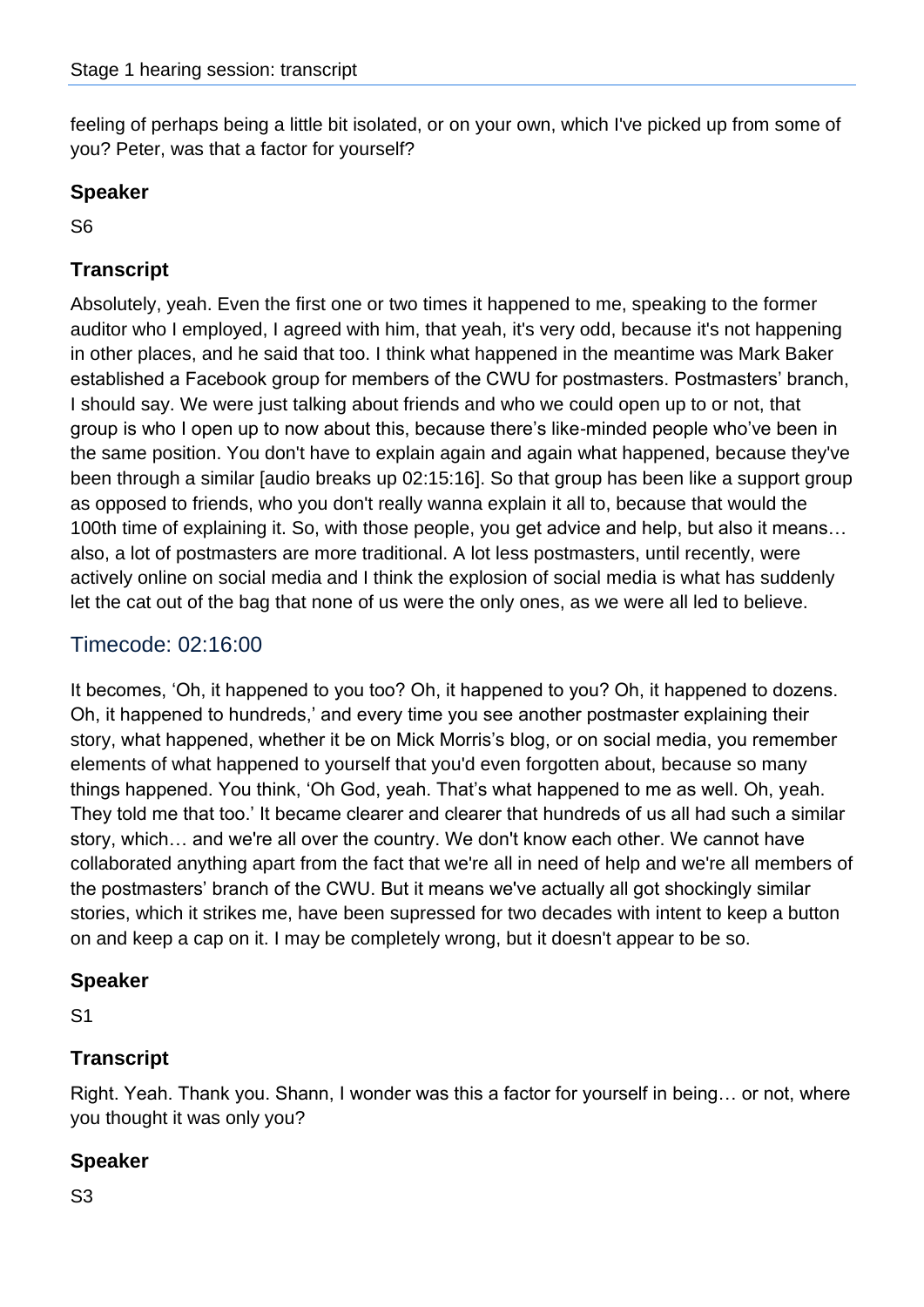Yeah. It wasn't until I spoke to Mark, again. Every time I phoned up the Helpdesk about… I'll show you my book. Whenever I phoned up the Helpdesk about my issue, 'Oh, yeah. Well, that's never happened before.' This is my notes. This is all my notes. It's print outs and everything from September, 2019. 'Cause you'd phone up, you're given a reference number, and this is still happening now, because I now have to run my computer offline.

## Timecode: 02:18:00

When I log on in the morning, we have to unplug the telephone line and run on WIFI, because the communication link is so bad, even though the green box is just across the road. I've had 20-30 BT engineers come in, 'cause as soon as you phone up about a blue screen, 'Oh, it's a BT problem,' and I keep saying, 'Do not send me another BT engineer.' Anyway, so they give you a reference number. You write that down. I have 30 to 40 different reference numbers. So then, the other day, we had a problem. We didn't know about it, 'cause it happened at half past six in the morning. Mary phoned me up, 'cause I was upstairs with my leg and she said, 'The Helpdesk have just phoned up and asked why we're running offline.' So I said, 'Well, what did you tell them?' She said, 'Well, I told them we've been told to do that,' but she was told to plug straight back in, because that's not the case. So I had to wait until my husband could get me all my paperwork from downstairs, 'cause I can't do the stairs. Phoned up this woman and I said who I was, so she looked up my post office. I said, 'Does it not say on my section about me, Goldsithney post office, that I'm supposed to run offline?' She said, 'No.' I said, 'So I now have to go through the whole spiel all over again.' Luckily, because of my record keeping now, I have all the names of the people I've spoken to. So I said, 'Well, I can tell you exactly who told me to work offline. Ash was one bloke and his boss, who I can't pronounce his name, I'm afraid, was the other.' She said, 'Oh, that's my boss.' I said, 'Well, go and speak to him.' Because the way they process these problems we have, this is my perspective, it's almost like they're on purpose keeping everything separate so there's no linkage.

### Timecode: 02:20:00

They can't link up one problem with another problem, just so that it feels like they're making you isolated on purpose. It's still happening now and it's driving me crazy. I had to send photocopies of everything I'd written down to a lady. I've got so many names, I can't remember, and I had to rewrite it all, because you put little swear words. You're so frustrated. So in my notes, I've written 'FFS.' Well, everyone knows what that means, but I thought, 'Well, I can't send that to her.' So I've handwritten everything out again to send that up separately. The isolation is almost… I don't know. I don't know the right word, but it just feels like they're doing it on purpose, because individually, we're powerless. But because of Mark bringing us all together, we're much more powerful. Well, not just Mark, but all the others who've gone to the trial and everything, which I chickened out of. I should've done it, but I chickened out. Isolation is awful and we must never get to that stage again. The post office has go to treat us like… our worth. They've gotta stop doing this. It's not right and they're still doing it. They're better, but they're still doing it.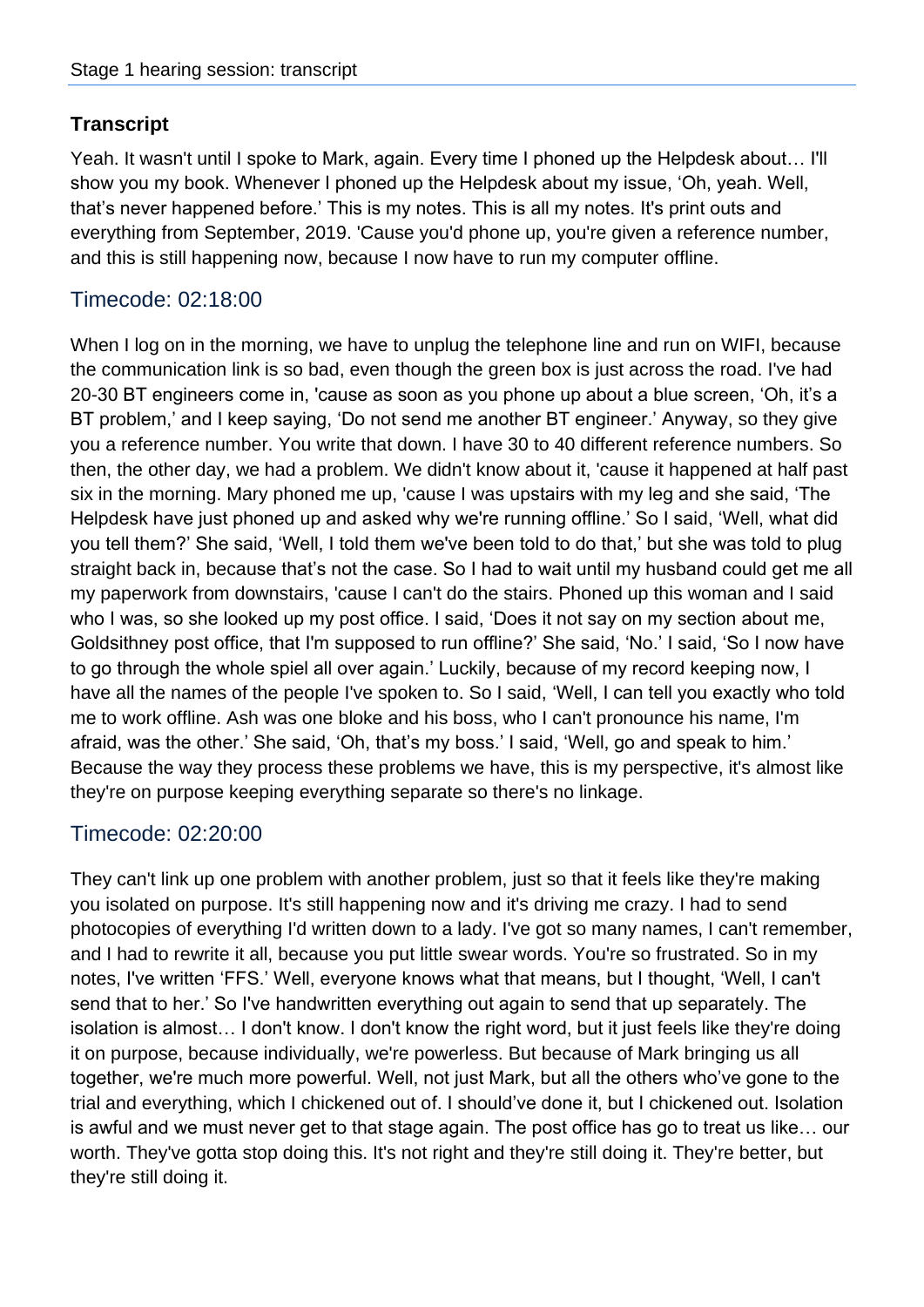S1

## **Transcript**

Yeah. Mark, your thoughts on this about the people feeling isolated, to use Shann's word. What's your summary of that?

## **Speaker**

S5

# **Transcript**

It's an absolute fact that a postmaster lives an isolated lifestyle and before the computers and social media platforms, you never got to speak to another postmaster, unless you went to a post office meeting, or if you were a member, you went to a federation meeting. That's the only time you got to swap stories with your colleagues.

## Timecode: 02:22:00

But when it came to Horizon problems, I was the guy that broke the news to people, 'Actually, you're not the only one with this problem. I've come across it many times before.' And the look of disbelief and relief that came across their faces almost at the same time. Relief that they weren't the only one and disbelief that that's the first point where they realise they've been lied to by the post office. Because they genuinely believed the Helpdesk when the Helpdesk said to them, 'Look, this is unique. You're the only one with this problem.' Then they suddenly realised that they'd been spun a yarn and that's when they developed the necessary determination to fight back and prove that this was something else that could've caused this problem.

## **Speaker**

S1

## **Transcript**

Yeah, no. So can I just pick up on that Peter mentioned about using social media in one form or another as a support. Do any of you have any evidence of people using it where it's been a negative element in all of this? Where social media has been used as critical of you as individuals, or as a community… I use the word 'community' broadly… of postmasters?

## **Speaker**

S6

## **Transcript**

There are a few postmaster groups on Facebook. I'm only a member of the CWU one now, but I was a member of one called 'Post Office Chat,' and a few members of that group are nonexecutive, or executive directors, of the federation of sub-postmasters, as is, or was, and when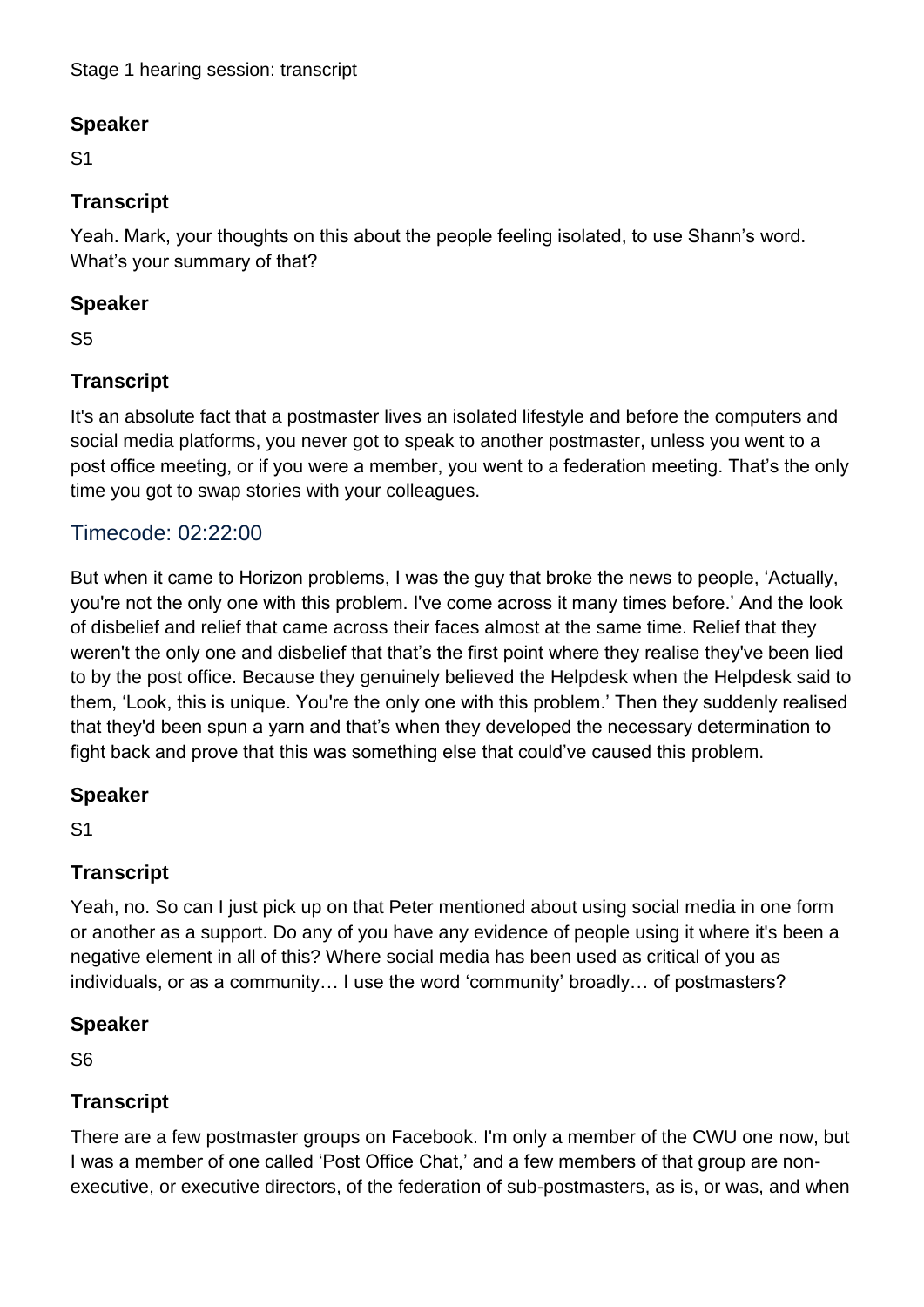any conversation went to any kind of criticism of the system, the same three or four individuals from the federation would challenge right away and knock down any accusations.

### Timecode: 02:24:00

I've left that group since then, because I got bored… well, I actually referred to [audio breaks up 02:24:08] in 2015, because I made a complaint about [unintelligible 02:24:17] of the federation at the BIS meeting, clearly giving false evidence, and all of mine and so many other people's situations happened after that. The administrator of that group sent me a private message and said, 'Three federation directors have contacted me from this post and said, can you remove your post, because it's in bad taste, because his son is now dead?' The son apparently had been to prison for robbing a post office van and was a heroin addict, but I didn't know he was dead. So clearly they were using that as a dead cat to try to get me to remove this post, which I saw as a form of bullying, basically. So I just left the group, but aside from that, from the same group, one lady who's a non-executive director and still an operating postmaster, said that she and the focus groups were responsible for the new Horizon rollout, which was two or three years ago, and the new Horizon that was rolled out two or three years ago, that's the only computer keyboard I've ever seen in the world where the tab key is below the caps lock key. It's just very odd. Now everybody's used to it now, but it's taken a few years.

## Timecode: 02:26:00

So the upgrade of Horizon, as they called it, wasn't. It was the same as the original Horizon. Clearly they've just bought the cheapest thing that has been put on the table when they put it out to tender, and it's rubbish.

### **Speaker**

S3

#### **Transcript**

Yes

#### **Speaker**

S6

### **Transcript**

And this federation representative said, 'We established this with user groups.' 'What are you talking about?' Basically, they're just trying to put down anything we said in defence of the vision. This is a side issue and not really for today's commission, but the point is that they're still actively on social media trying to silence postmasters saying anything that… and we all want good for the post office. We want it to grow and get better after all this and improve, but people who've been involved in things that have been poor for the whole system, or poor for us postmasters, are clearly trying to avoid any kind of scrutiny, and that's infuriating. But as I'm trying to get out, I'm just leaving all those groups. I'm still a member of the CWU until I'm completed, that's all.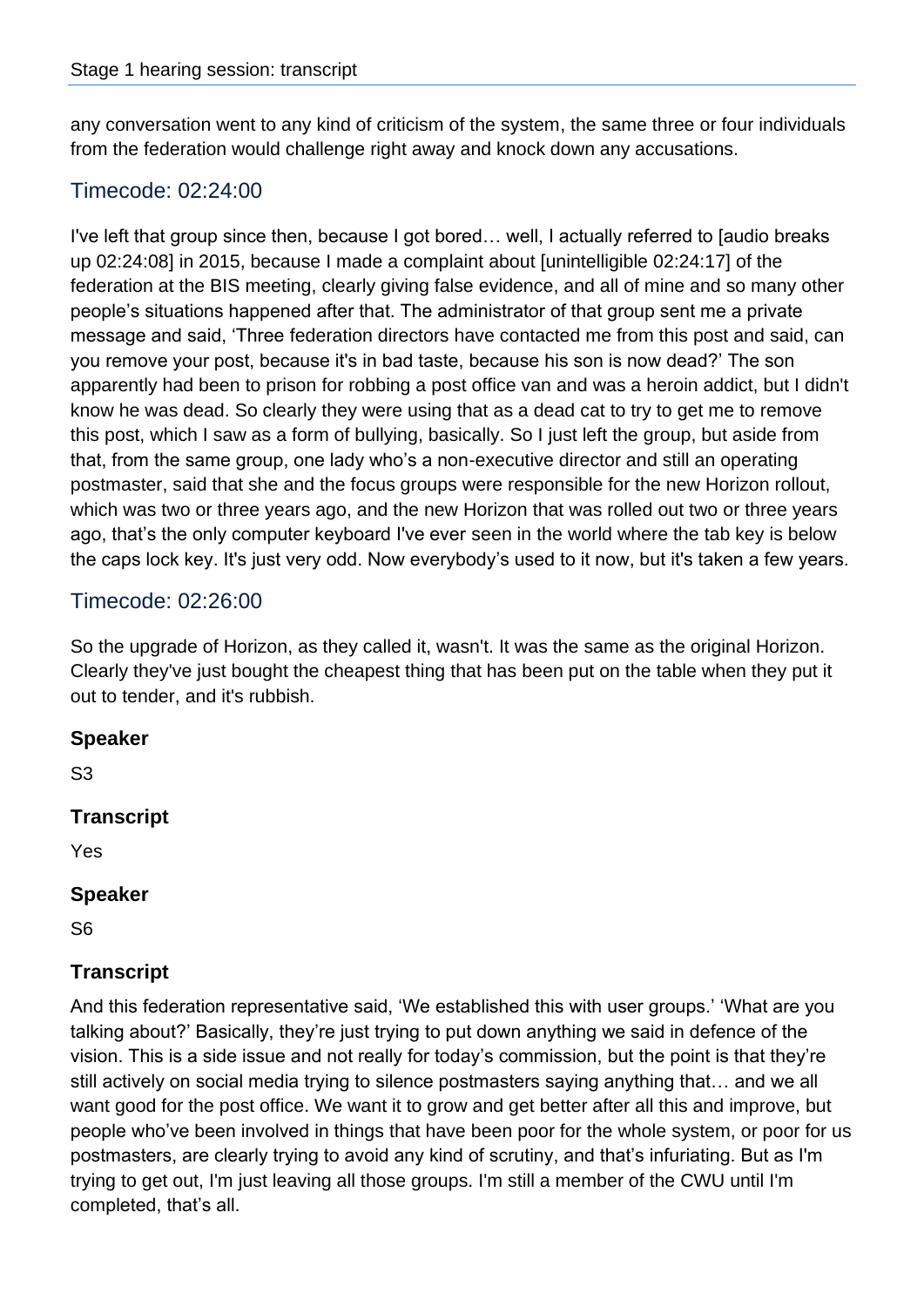S1

## **Transcript**

Okay. So just to come back to you quickly, Mark. Do you have any examples of where social media's been used against individual postmasters, sub-postmasters, in that sense, or not?

### **Speaker**

S5

## **Transcript**

It's literally that little group that Peter's just spoken about. It's a WhatsApp group actually and it is frequented a lot by pro-NFSP people and I think a lot of the NFSP directors are on there, and yeah, I'm aware, because people have told me that if you say anything derogatory about either the NFSP, or the state of the Horizon system, you are rounded upon and you're either thrown off, or you leave of your own volition. But broadly speaking, social media platforms have been an absolute lifesaver for postmasters.

## Timecode: 02:28:00

There's my own one that I run for union members and there's an even bigger one that is run by an independent postmaster, where any sub-office assistant can take part as well as the postmaster. It's been a lifesaver for those people, because they weren't trained properly when they took over. They're what I call the 'victims of the network transformation programme,' where you were literally shanghaied and said, 'Oh, do you wanna run a post office? You start tomorrow,' and you learnt the job on foot. So this platform has become a training crutch for these people. Actually, I can weep at times when I read the amount of inexperience that's out there and the misunderstanding of how to do the transactions and what have you. So, I can only say social media platforms have been a force of good for postmasters.

### **Speaker**

S1

## **Transcript**

Right. Thank you. I've got one more question before we start to move on. Can you just describe to me the impact of the ongoing nature of all of this? Because, obviously, you've all been involved with the post office for a long time, but also with Horizon for pretty substantial times as well, and I just wonder whether the very nature that it's gone on for a while has also had an impact? Maybe not, but I wondered what you could tell me. I'll start with you, Mark, as you're in front of me now. What are your thoughts about that?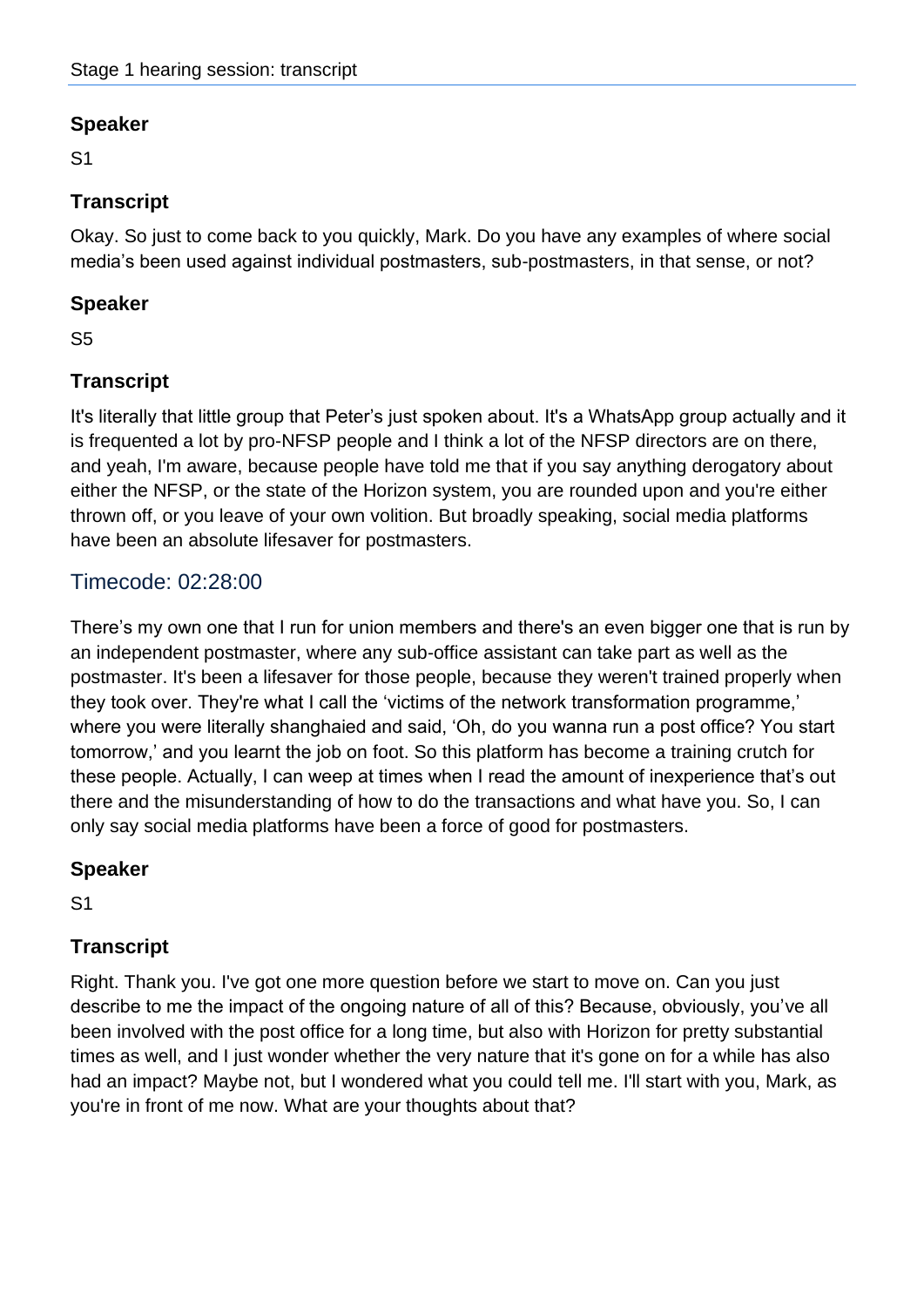# Timecode: 02:30:00

### **Speaker**

S5

## **Transcript**

Yeah. I think the vast majority of postmasters want to see an end to this. We're all very proud of the work we do. We don't like having to wash our linen in public, but we don't feel that the company has fully accepted the wrongs of the past.

## Timecode: 02:30:00

They're trying to… since Nick Read has come in, the new CEO, he has done a lot of changes and some of them for the good, but he's not fully there yet and he needs to work with all the representative bodies and find a way of working with these postmasters, where they can be represented in the various forums that we find ourselves in through our job. I am detecting a bit of a disturbing division amongst the postmaster community, where you've got the more experienced postmasters, who are still talking about this and will continue to talk about this until it's ended, and then you've got the new guys, who are frightened that this has happened. They fear for their jobs. They don't like people like me and others talking about what happened in Horizon. As far as they're concerned, that happened before them. Nothing to do with them, they wanna move along and they don't understand that this will continue to haunt the company unless we can get closure on it. But it's causing rifts between postmasters, where they roll their eyes, 'Oh, he's banging on again about Horizon going wrong,' and they're not learning. They're not learning from this and I'm a bit worried about that kind of thought process developing.

### **Speaker**

S1

## **Transcript**

Right. Thank you. Shann, what's your feeling about that? About the long term nature of all these problems and that specifically having an impact on how it feels?

### **Speaker**

S3

## **Transcript**

Carrying on from what Mark said, these new postmasters, what they don't seem to realise is it's still not fixed. So although they may not have had a problem yet, they're going to have a problem. Just up the road from me, a new Coop has been built. It used to be a petrol station with a little post office.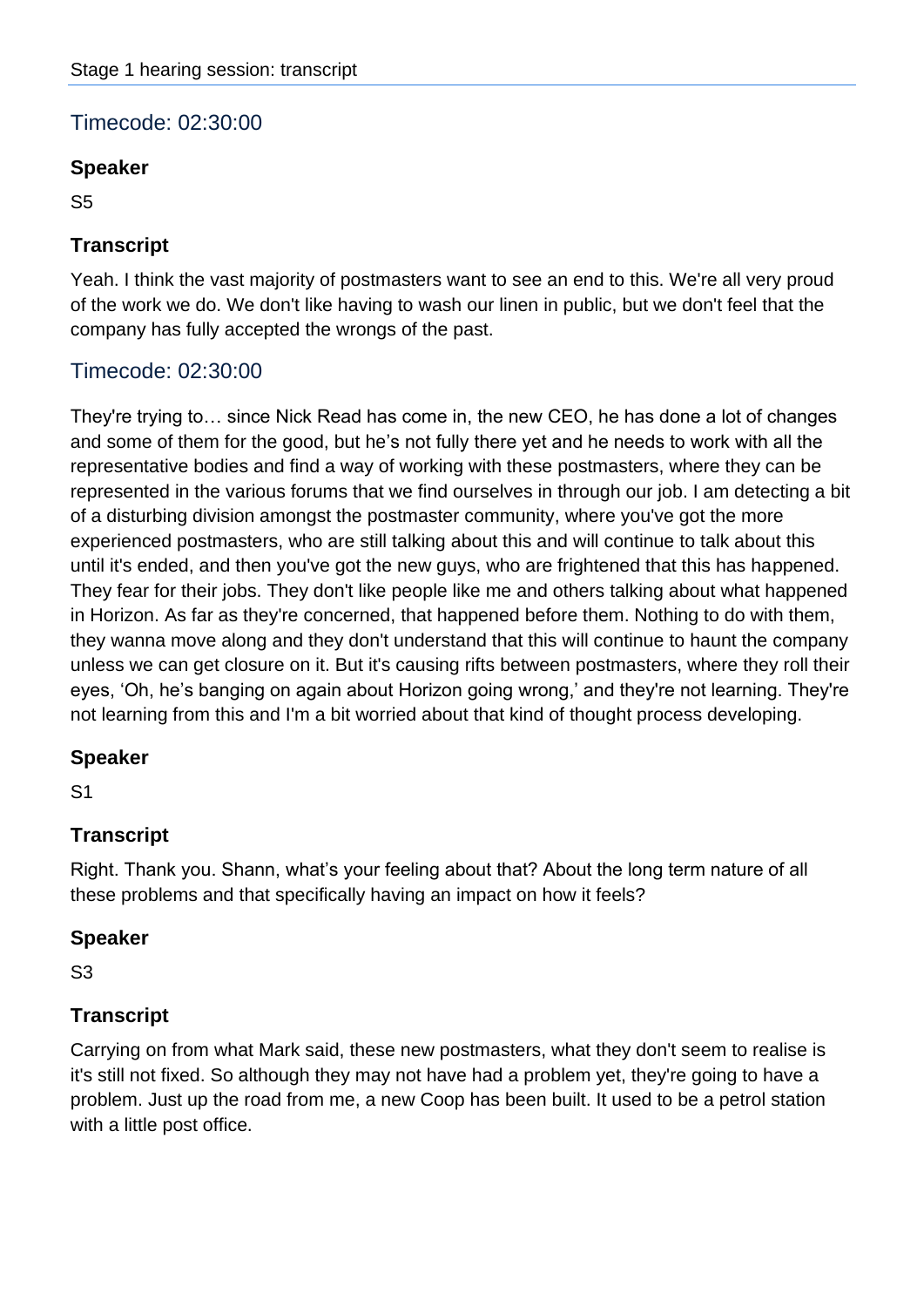## Timecode: 02:32:00

So that was bought eventually and the Coop have built a nice little minimarket. The only way they could get planning permission was to continue with the post office. So the post office is there and I had to stop myself, because I started to roll my eyes when I was getting customers coming down to me from the same village, because they don't know what they're doing. Because it's shop assistants doing post office work and I'm thinking, 'No, that's not fair, Shann. They've only just opened. Take a step back.' They've not been trained. This is a brand new office. They do not know how to do a basic transaction. Parcelforce now drops off their parcels that they can't deliver in that village to me, because that post office makes them stand in the queue with the customers. They just don't know… it's a nightmare. So not only am I doing my work… financially, it's fine. I'm gonna get paid more, but I'm doing the work of that post office as well. The post office just seems to think you can plonk someone in front of a computer, they just follow the instructions on the screen. It's not as simple as that and the instructions on the screen don't tell them all the background knowledge that takes years of learning, and I do fear a bit for the future, 'cause I don't trust them. At the moment, my feeling is they're paying lip service, they're covering up the cracks, but they're not filling in the cracks. I'm still having problems, but when I filled out an application for the shortfall scheme, where they're supposed to investigate and give us our money back, hopefully, you're only allowed to quote everything before 2018, because apparently, 2018 was the wonder fix, but it can't be, 'cause I'm still having problems.

### Timecode: 02:34:00

I'm still having losses. So, yeah, I have no faith in what's happening. This is wonderful and I really, really, really hope something comes of this. I really, really do, but I'm not 100 percent convinced.

#### **Speaker**

S1

### **Transcript**

Right. So, to look to the future then, as you were saying, Shann. If you were talking directly to the Chief Exec of the post office, what would be your priority message to say to them to get things right. To make sure that the future looks like the way you've described it.

#### **Speaker**

S3

## **Transcript**

Come and have a week in our shoes. Come and spend… not a day, not an hour. They come out and do a fancy little flit when they come and work on the counter for an hour. A week, a month even. You cannot sit in your… I joined the post office at 17. I worked my way up through the ranks. I started off as a postal officer and I ended up, as they used to call them, a band nine. So that's, I don't know what… middle management, I suppose, but I knew every level of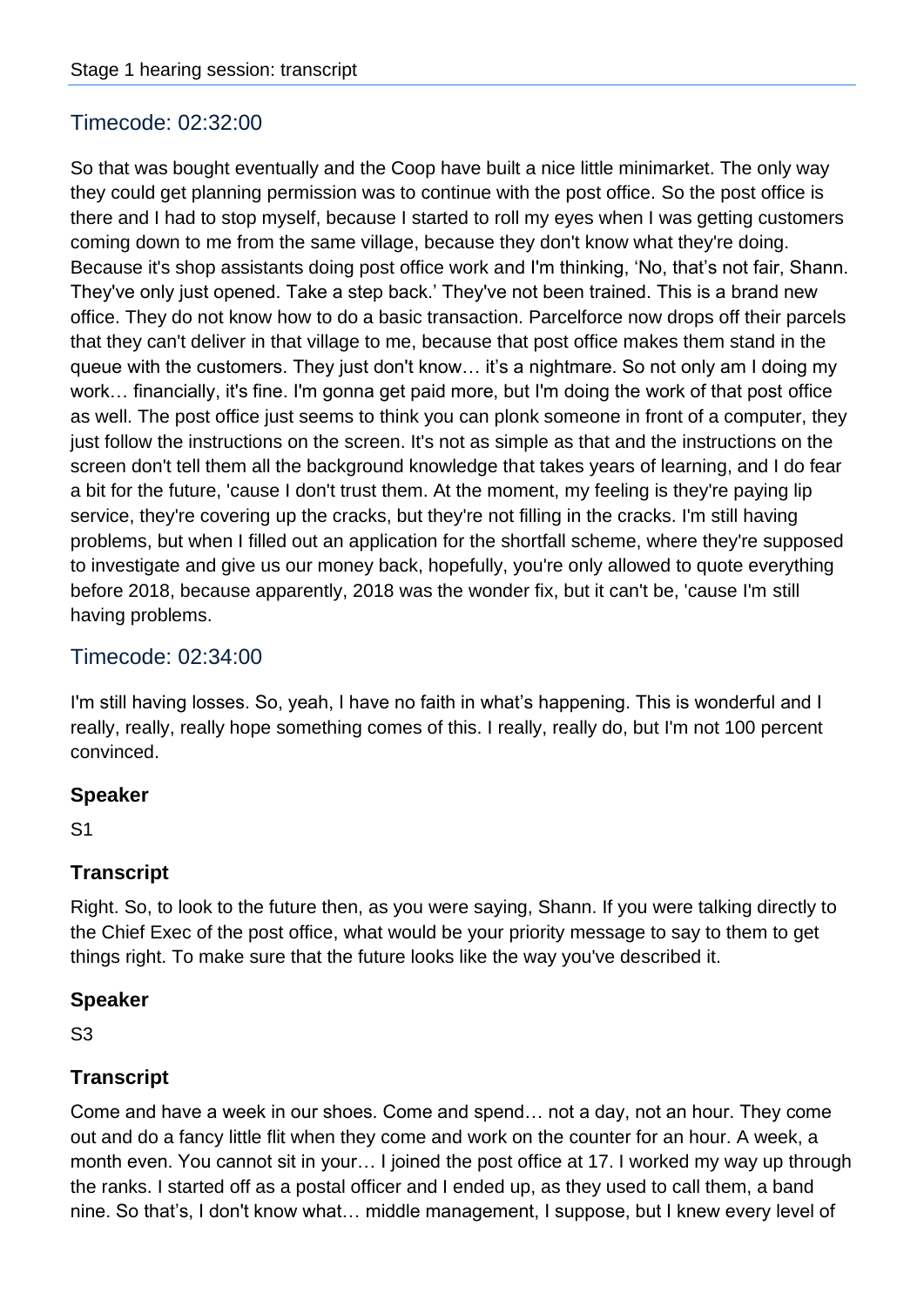the post office. I don't know… where's this new CEO come from? Does he know anything… ? Last time we had a WH Smiths bloke. They don't know the post office. You cannot keep bringing people in, who do not understand 100-odd years of post office tradition. Well, not tradition, that's not the right word. I don't know what the answer is. You can't just walk in and fix it.

### **Speaker**

S1

# **Transcript**

Yeah. No, I take your point totally. Let's say he came and spent a week with you, let's say. What would you think that he would learn? What's his main learning that he could then take back to the organisation from that period of being with you?

Timecode: 02:36:00

## **Speaker**

S3

## **Transcript**

Hopefully, he would learn that just standing behind the computer, you get a blue screen. Something else happens. You go to press a button and it doesn't work. The screen has frozen. The screen goes all foggy. You get a customer that comes in and asks a question, but there's nothing on the system. You try and answer a question using the Help screen. Just don't even get me started on that one. It's impossible. They cannot… I don't know how I want to say this. They need to start at the bottom up. They need to work from the bottom up to fix this. Not from their top down thing. They need to start at the bottom, learn how the system works. Was it tested properly? I don't know. Did they have operations manuals? I don't know. I don't know. I don't know what I would say to him, because I'd be so frustrated.

## **Speaker**

S1

## **Transcript**

Yeah. So, Peter, you mentioned that you're getting through it and everything. If you were looking to the future to make sure that this didn't happen again, what would you be saying to the Chief Exec?

## **Speaker**

S6

## **Transcript**

The same as what I spent all of 2019 saying to Amanda Jones and the various people she put onto my case, which was, pull out the people who did this. Nick Read has mentioned a great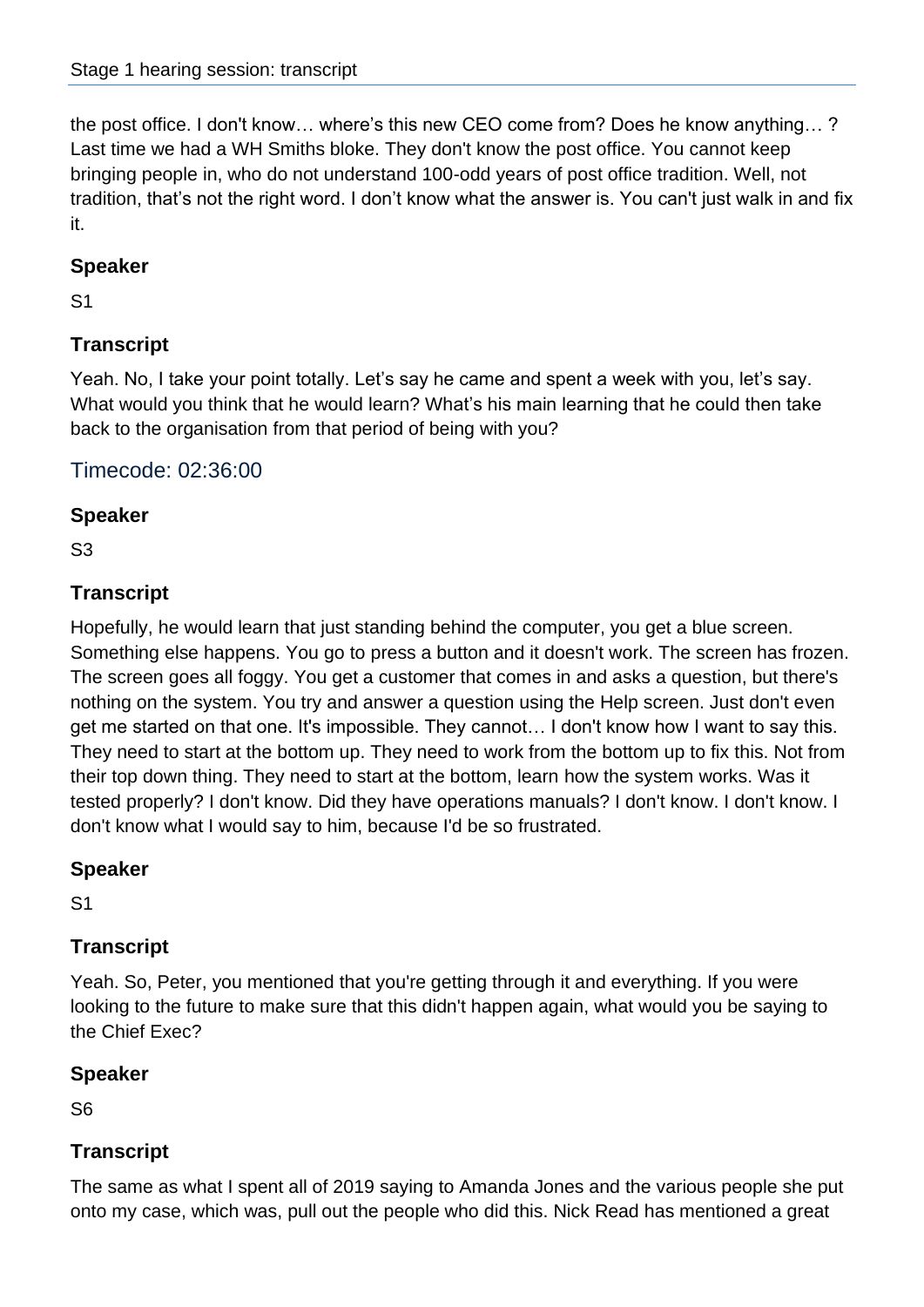reset with postmasters, but the post office workforce within Post Office Limited are still the people who actually executed this form or extortion, or torture, or whatever it was, knowingly. They're all guilty of telling several people that they're the only one it happened to.

## Timecode: 02:38:00

They know this. They work in cahoots. When a contract manager goes on holiday, if you email him, you get an autoreply with a different contract manager's email address in, and the same ones are all interconnected, have all been involved, in my part of the country, in various suspensions and people finishing their jobs. It's not just a job, of course, we invested in this. It's not just an employment situation, we buy into this business. The guy who did me worked alongside [audio breaks up 02:38:46] and he did the same to a man half a mile from my house, to another man in Blackpool. So they've all been working together. When Mark and I went for my interview, which again, I can't talk too much about anything of my situation, but he tried to make out that he knew nothing of the suicide in the branch before me. A north-west regional thing, which hit the national press and he just tried to drift over it as if it's, 'Oh, well, that's nothing to do with me. End of,' and moved us swiftly onto a different conversation. Of course they know. They know all that went on and they carried this out together with… not my situation, because I'd left twice, but with the support of the NFSP sending representatives with postmasters into the meetings, like Mark came to mine. Not as CWU, because they were not allowed to represent, but as a fellow postmaster, he was allowed to represent. I'd had a stroke [audio breaks up 02:39:53] before. I couldn't drive. I was a gibbering mess.

## Timecode: 02:40:00

So Mark carried me through that meeting, absolutely, but it's clear that the same people are still actively messing up within the company and with knowledge of what they're doing, and until all those people have been cleaned out and had the same legal venom thrown at them that was thrown at us, court summonses and prosecutions, like we've had thrown at us, there can't be a reset. The day that I was put back into work at Hope Farm after Mark got me back into my work, the auditor that day lost £7,000, which I found. If I hadn't found that, that would be a loss on my head, but that auditor doesn't get any trouble for it. The day after my father's funeral, we had a walk-in audit at the branch here in Wallasey, where my wife is, but the post office did apologise later for bad timing. It was because it was six months after reopening. I'd come from my dad's funeral and just got back. The auditor there gave my wife a real grilling and said, 'Are you sure you're not holding anybody else's money here in the branch? You're £2,000 over. Are you absolutely sure?' And my wife said, 'Of course I'm sure. If I was, I'd know about it, so why are you asking like this?' They counted the money in the safe again. My wife noticed the auditor's notes. 6,000 plus 4,000 plus 4,000 equals 16,000. My wife said, 'There's the 2,000 surplus in your additions.' This is an auditor who's treating us like we're stupid, and we're not stupid. And they're human. We can all make mistakes.

## Timecode: 02:42:00

We're all human, but their attitude is that we're dishonest, or stupid, or both, and until all of those people are picked out of the system, it can't be a reset. Recently, my former area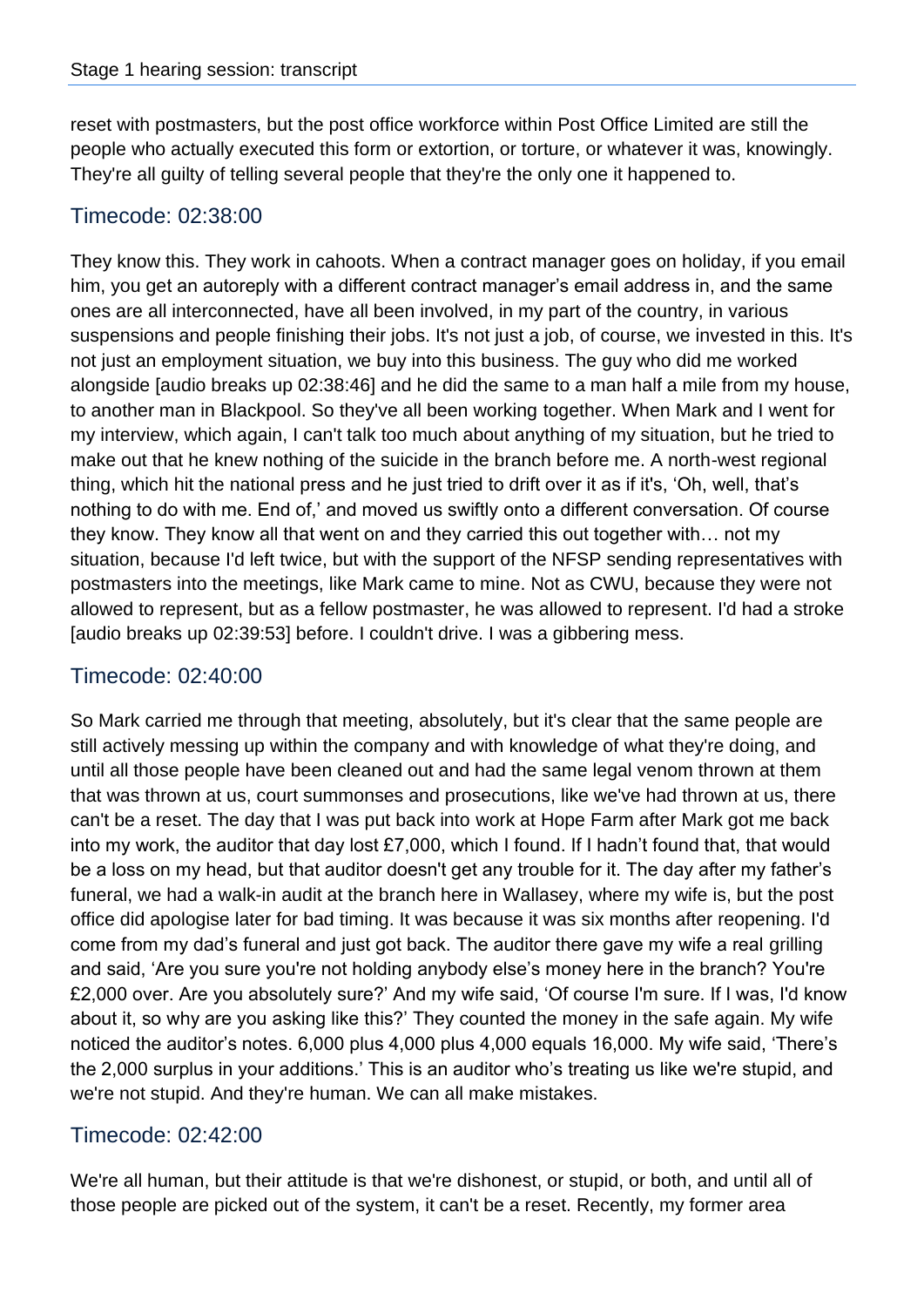manger has phoned me, even though my lawyer has told post office that nobody from post office is allowed to ring me. Since then, Amanda Jones has phoned me. They've been told off again. Steve Bradshaw, the security manager, has called me. I told my lawyer about it. He didn't bother taking it further for the time being. And my area manager has phoned me to let me know that Mr. Williams no longer works for the company. So basically, they're just trying to delay everything to give their colleagues a way out with a pension, rather than a malicious way out. I've actually seen them for what they did knowingly. I hate to say it, but it's the truth.

### **Speaker**

S1

## **Transcript**

Yeah. Mark, perhaps you could finish off on this looking to the future and about what should be the priority to ensure this never happens again?

### **Speaker**

S5

## **Transcript**

Well, Sir Wyn's recommendations are gonna go a long way to help making sure it doesn't happen again, I hope, but there's some really positive steps just occurred in the days that... between government and the post office. They've agreed that there shall be two postmasters sitting on the board of the post office as non-executive directors. Therefore, the [catalyst 02:43:37] of change to make sure this doesn't happen again, could be found through what those two people do once they've got their feet under the table round the board. So that is a really positive step. I've gotta be a bit careful what I say about that, because there is a competition open and I'm part of it.

## Timecode: 02:44:00

So I just see that as a big potential step. But outside of that, I think, if I had Nick Read in this conversation, I'd say, 'You do need to talk to all the representative bodies that exist in the post office, so that you can get a fair consensus from the people that are on the front line as to what changes they'd like to see happen.' Nick's been in his job for over a year now and he's never spoken to me once. He only lives down the road. He could quite easily have popped in and when we were allowed to go to pubs, we could've gone out for a drink and discussed things, but he's kept myself and my branch, my union, at an arm's length and I think that's a big mistake and something that needs to change if we're going to find a way of making sure this never happens again. Because, as I will continue to keep repeating, lack of representation, independent representation, has been one of the key factors in how this all happened, and it's also the key to ensure it never happens again.

### **Speaker**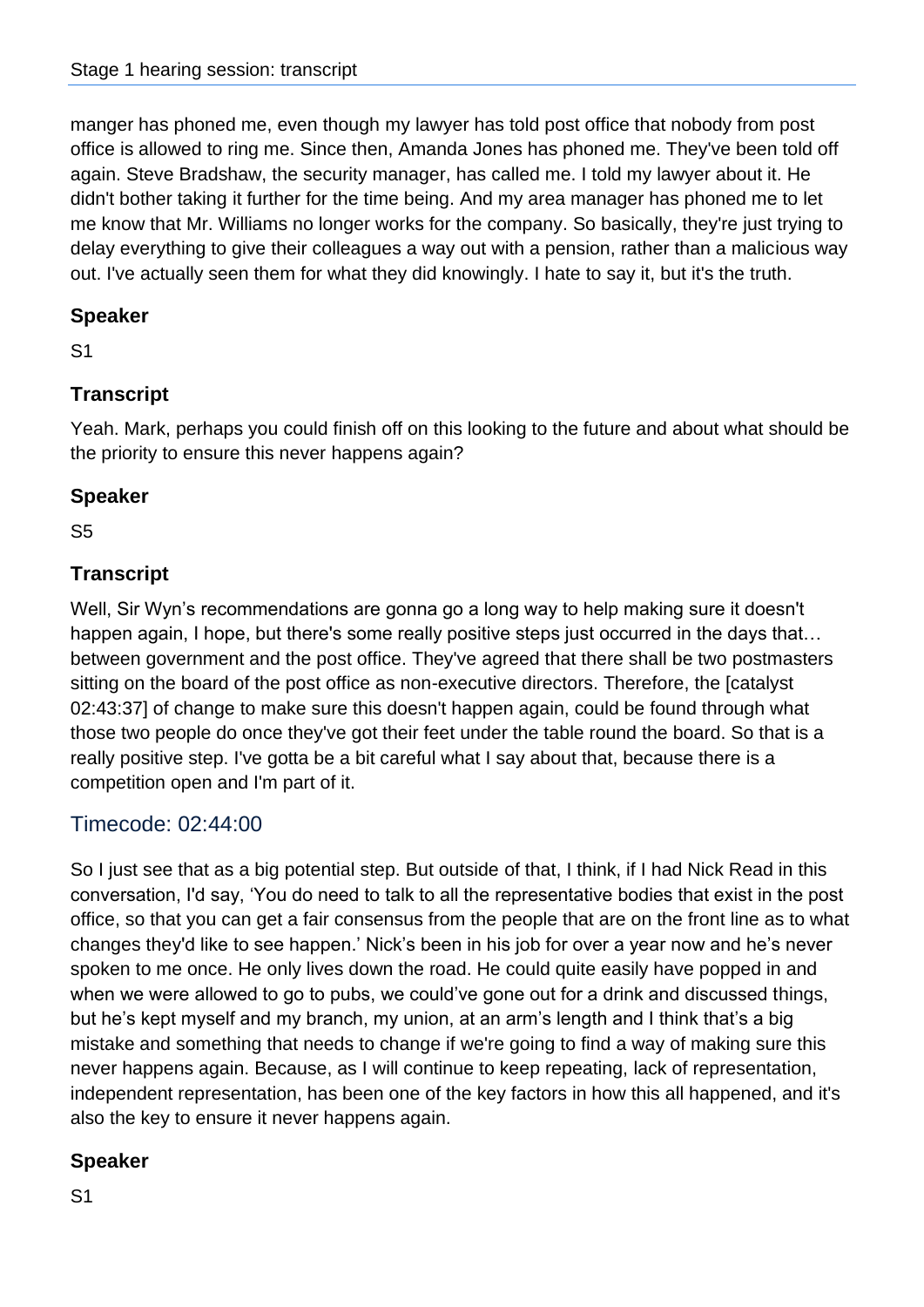Right. Okay. Thank you. In a couple of minutes, I'll pass to Sir Wyn. I think he might be having a technical issue, but I'd just like you to bring together some of your thoughts. Right at the beginning, I asked you for your headlines of the impact this has had on you and you were very open about it. Now that we've talked about it for a few hours and listened to your statements and things, I'd just like to go round the three of you again, just to take stock of where you are at at the moment and the impact it's had. So, I'll start with you, Shann. If could just, again, in a couple of sentences sum up now that we've had the chance to talk about it. Where are you now on the impact?

Timecode: 02:46:00

### **Speaker**

S3

## **Transcript**

Okay. I feel better about the impact on me. The fact that this review is going on, although I'm still a little sceptical, but I'm gonna try and be positive. It makes me feel better. I'm gonna pick up on what Mark says. I belong to the CWU. I will never belong to the NFSP, for whatever reason I'm not gonna go into, but I do not understand why the post office will not recognise the CWU, but that's not for me to say. I do feel a bit better, having listened to everybody. I realise I'm not… well, I knew already that I wasn't as bad as some people have been. It's an awful thing to say, but it's nice to know there's so many of us, which is an awful thing to say, but there are so many of us. That's the facts. So, do I feel any better because of this? Probably, yeah. Yeah, I think so. This has helped. This has helped.

### **Speaker**

S1

## **Transcript**

Right, Thank you. Thank you, Shann. Peter, I wonder if you could tell me now you've taken stock of everything today, how would you sum up the impact that all of his has had on you then? Just to finish that contribution. The lasting impact. Sorry. You're on mute again, Peter.

### **Speaker**

S6

### **Transcript**

It's taken over my life for the last few years basically and made me feel the lowest I've ever felt, and I'm just looking for the exit. It wouldn't be enough compensation, but there's hundreds and hundreds of people who are gonna be looking for compensation [once it's over 02:47:55] and to get closure.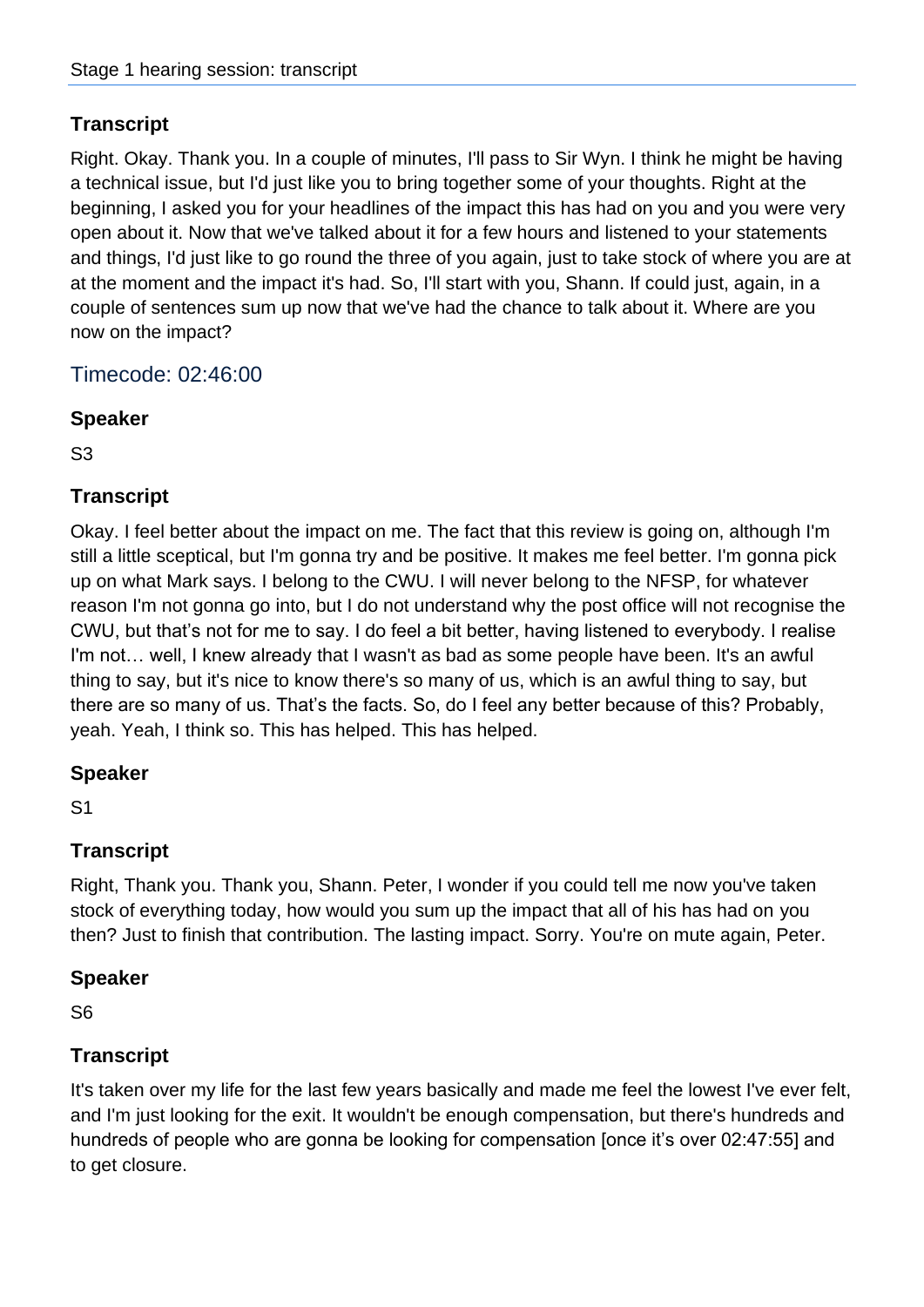## Timecode: 02:48:00

### **Speaker**

S1

### **Transcript**

Yeah. Mark, how would you sum up the lasting impact?

### **Speaker**

S5

## **Transcript**

Sorry. Sum up the what, sorry?

### **Speaker**

S1

## **Transcrtiption**

The lasting impact of the Horizon affair.

### **Speaker**

S5

## **Transcript**

I think it's gonna be one of those things that hangs around as a bad smell for quite some time. We will move on. Postmasters don't live forever, but I see my job now, now we've broken the wall down, now that the dam has burst, it's important to repair now. That's what I see and that's why I found this process that we've been in this afternoon invaluable. I rarely talk about the representation work I do and I found it helpful that you've teased things out of me, and I hope it inspires other people who are watching this to come forward and tell their story. 'Cause I think we haven't had huge numbers of postmasters on here today. I'm wondering if this will inspire others now to contact the inquiry and, either in writing, give their experiences, or maybe you'll get enough to have another one of these sessions. But yeah, I can see light at the end of the tunnel that we're going to put all this behind us one day. We're not there yet. A lot more has to happen to get there, but I think there's a chink of light that we can all work towards.

### **Speaker**

S1

## **Transcript**

Yeah. Thank you. As you probably know, we're running all of these sessions right through to March, so if you want to encourage your colleagues and counterparts, then feel free. We'd more than welcome to hear as many of you as we can. That'd be helpful.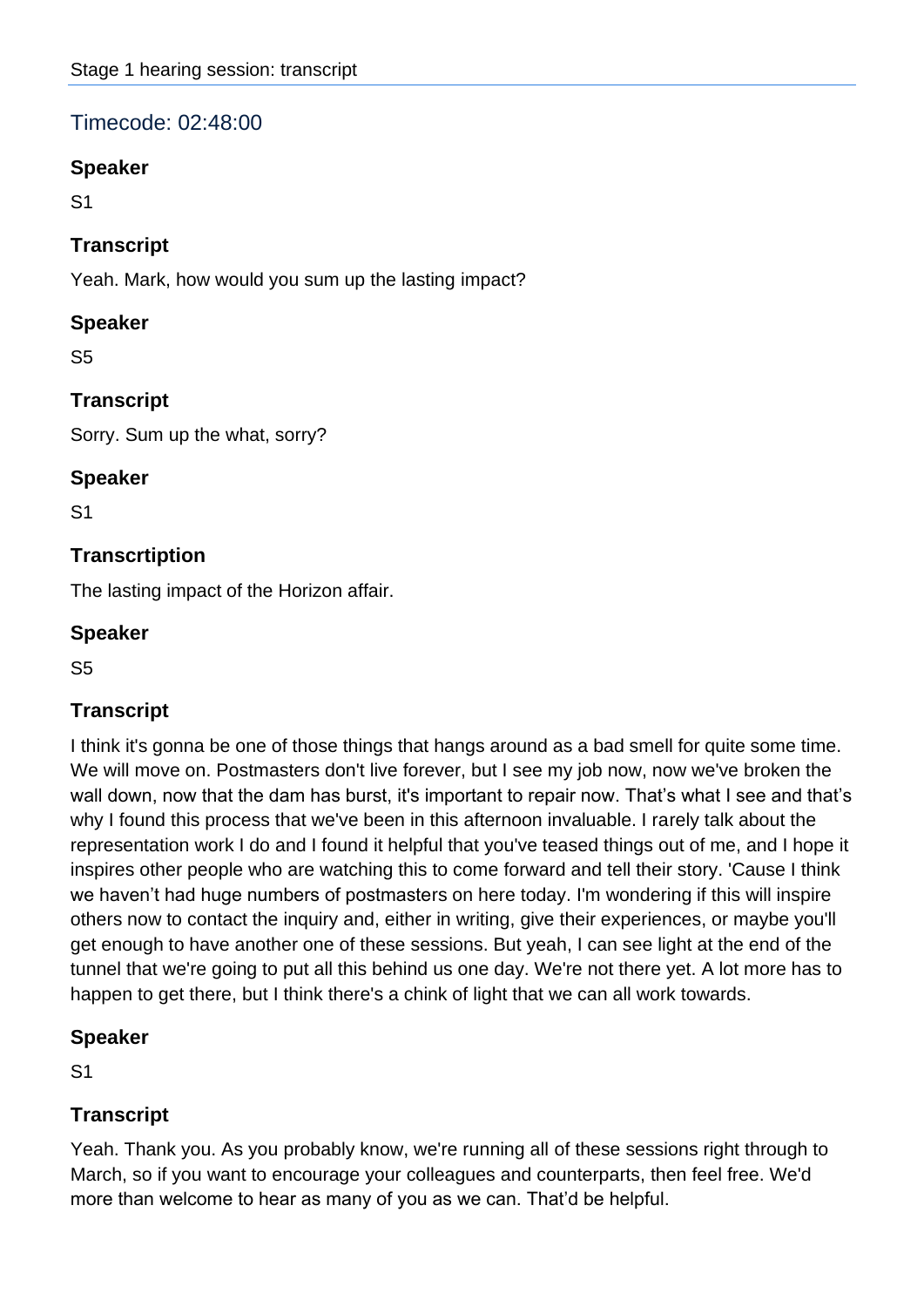# Timecode: 02:50:00

### **Speaker**

S5

### **Transcript**

If you know anything about postmasters, it just takes one or two postmasters to start talking and then the rest will wade in later.

### **Speaker**

S1

## **Transcript**

Well, feel free to spread the word on our behalf. Thank you all so much for your time. I'm gonna pass back to Sir Wyn in a moment, but from myself and the team, I'd just like to pass on our thanks.

### **Speaker**

S2

### **Transcript**

Can you hear me now, Jerome?

### **Speaker**

S1

## **Transcript**

Yes, we can hear you, I think. So thank you, everybody. I'll pass back to Sir Wyn to make some closing comments.

### **Speaker**

S2

## **Transcript**

Well, I'd like to begin my few words of thanks by reiterating what I did hear Mr. Baker say, and that is that I hope that this session will be a springboard for many future successful sessions of this type, because despite the technical difficulties which I've suffered all the afternoon, I'm pretty sure that I got 95.5 percent of what was said. [Audio breaks up 02:51:00] that it's been invaluable in making me understand the human side to this. It won't surprise you to learn that I have read Mr. Justice Fraser's judgement with great care and there was an extremely detailed account of the technical and contractual problems related to the Horizon system, but nothing is a substitute for hearing first-hand from people directly affected. So my heartfelt thanks to you for taking the trouble to educate me in the way you have this afternoon. Mr. Baker, can I ask you to do me a favour, if you can?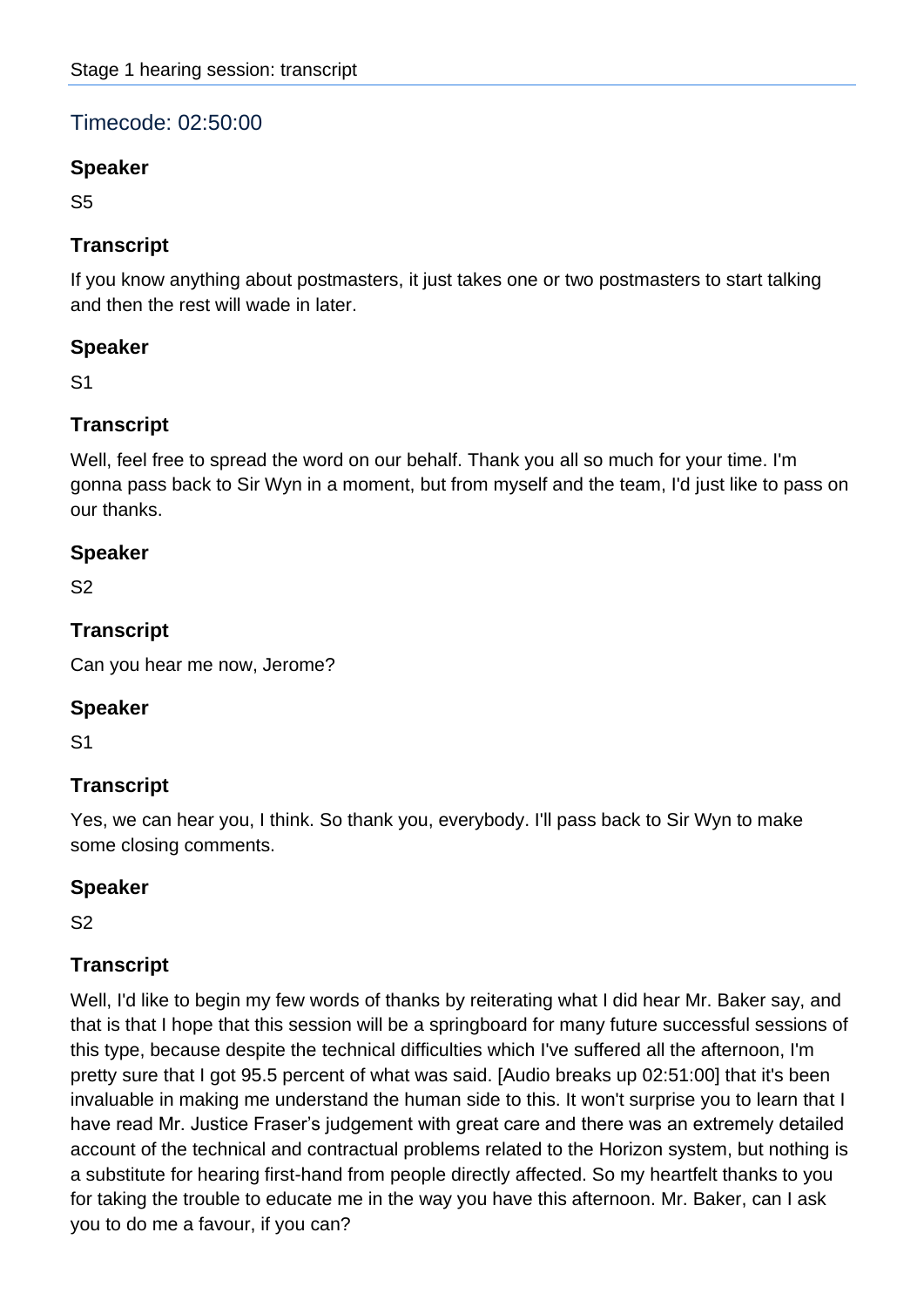S5

### **Transcript**

Yes

Timecode: 02:52:00

#### **Speaker**

S2

### **Transcript.**

I was obviously not very happy to hear your compelling account of being told repeatedly, 'Well, you are the only one with this problem,' and clearly, it was being replicated around the country, then it's not too strong for me to say that that would be reprehensible, if it was known to be untrue. So, I would like you, Mr. Baker, if you could, to sit down for half an hour to an hour one day, collect your thoughts and any records you've got as to the number of cases that you've dealt with over years and the number of occasions, if you can, when this has been reported to you. That these people have been told that it's only happening to them, because I really would like to try and get to the bottom of that, if I possibly can. So thank you again for your cooperation. I repeat my hope that this will be the first of many such occasions as this, and I have no doubt that each one that occurs will be very beneficial to me in my search for getting hopefully a historically account of what has occurred. But just as importantly, making sound and sensible recommendations for the future. So thank you all very much.

### **Speaker**

S1

## **Transcript**

Thank you, Sir Wyn. Before we finish, would anybody like to make any other final comments in contribution?

### **Speaker**

S3

### **Transcript**

No.

### **Speaker**

S5

### **Transcript**

Just that I've enjoyed this session. I don't know about the others. It's far more relaxed than I thought it would be and I've glad I had the chance to partake.